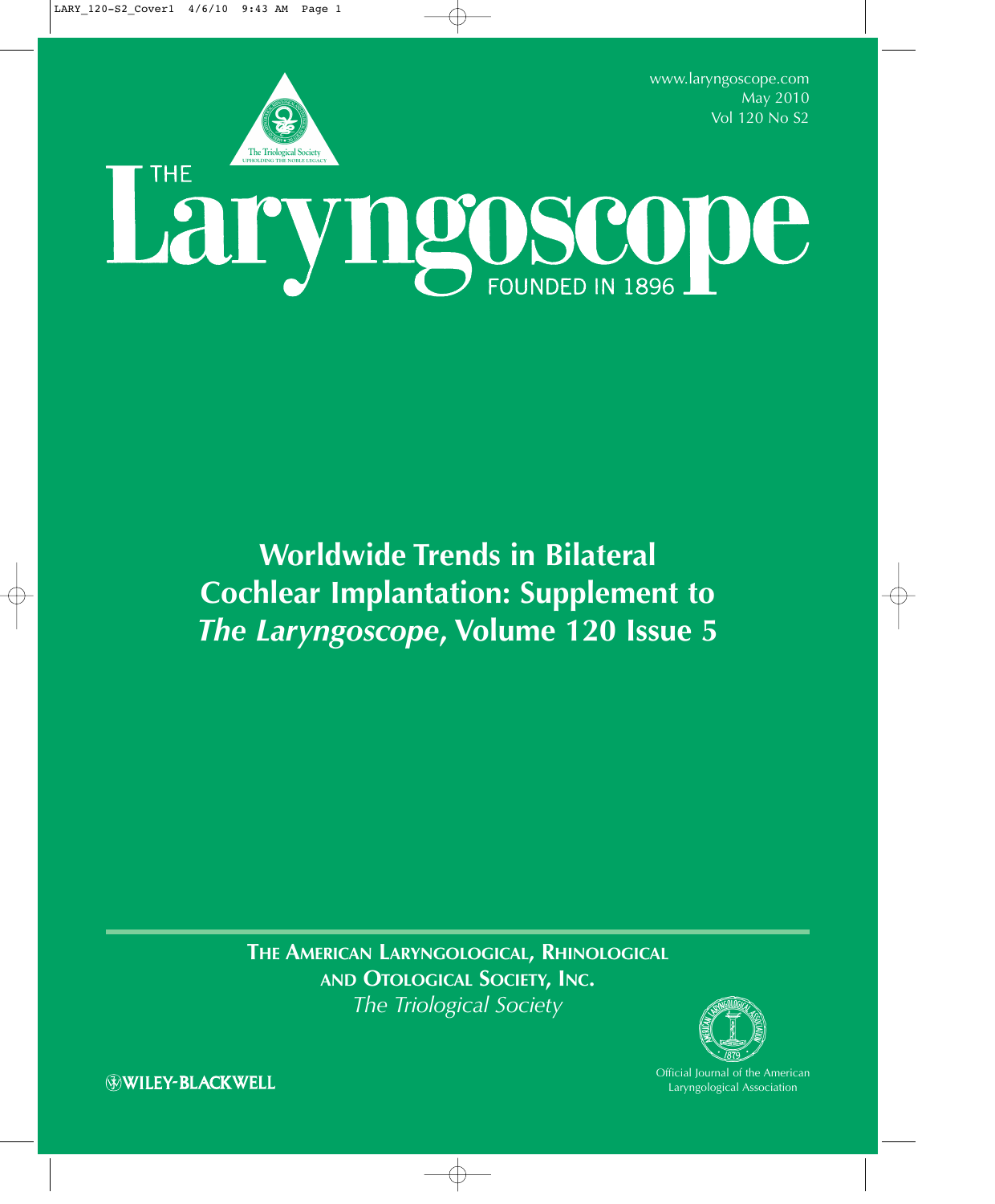

## TRIOLOGICAL SOCIETY CANDIDATE THESIS

# Worldwide Trends in Bilateral Cochlear Implantation

B. Robert Peters, MD; Josephine Wyss, BSc, Dipl Aud; Manuel Manrique, MD, PhD

Objectives/Hypothesis: The goal of this study is to ascertain worldwide experience with bilateral cochlear implantation (BCI) with regard to patient demographics, trends in provision of BCI to adult and child patient populations, differences and similarities in BCI candidacy criteria, diagnostic requirements, and treatment approaches among clinicians in highvolume cochlear implant centers.

Study Design: Retrospective/prospective.

Methods: An electronic survey consisting of 59 mainly multiple-choice questions was developed for online completion. It examined the implant experience and clinical opinion of expert cochlear implant (CI) centers worldwide on the indications, motivations, and contraindications for adult and pediatric, simultaneous and sequential BCI candidacy. Centers were chosen to complete the survey based on their known reputation as a center of excellence. Patient demographics were queried for two time periods to elucidate trends: 2006 and prior, and for the year 2007.

Results: Seventy-one percent (25/35) of the CI clinics approached completed the survey. Collectively, these 25 clinics represent experience with approximately 23,200 CI users globally, representing 15% of the total estimated CI population worldwide. The total number of BCI surgeries reflected in their experience (2,880) represents 36% of the estimated number worldwide as of December 2007. Cumulatively to

Send correspondence to B. Robert Peters, MD, 7777 Forest Lane, A103, Dallas, TX 75230. E-mail: drpeters@dallasoto.com

DOI: 10.1002/lary.20859

the end of 2007, 70% of all BCI surgeries have occurred in children, with the 3- to 10-year-old age group having the highest representation (33% of all BCIs), followed in order by adults (30%), children under 3 years of age (26%), and children between 11 and 18 years of age (11%). Seventy-two percent of all BCI surgeries were performed sequentially (70% of children, 76% of adults). Children <3 years of age represent the only age group of all patients in which simultaneous surgeries predominate (58% simultaneous). For all other age groups, sequential surgeries far outnumber simultaneous (3–10 years, 84% sequential; 11–18 years, 94% sequential; adults, 76% sequential). Prior to January 2007, 68% of BCIs were performed in children. This increased to 79% for the year 2007 ( $P < .001$ ). With regard to children only, a change is apparent over time in terms of the age group making up the majority of pediatric BCI surgeries performed. Prior to 2007, children 3 to 10 years of age made up 50% of the children undergoing BCI, whereas those  $<$ 3 years made up only 33%. In 2007 this shifted more toward the younger age group (47% for those <3 years and 40% for 3–10-yearolds;  $P < .001$ ). United States clinics had a higher proportion of adult BCI patients (59% children, 41% adults) than the non-United States clinics (78% children,  $22\%$  adults;  $P < .001$ ). The majority of responders do not hold to a minimum or maximum age by which they limit BCI.

Conclusions: Worldwide experience with BCI is now quite extensive and provides a useful base for evaluating clinical outcomes across patient categories and for providing further support during the patient/ parent counseling process.

Key Words: Cochlear, implant, bilateral.

Level of Evidence: 2b.

Laryngoscope, 120:S17–S44, 2010

#### INTRODUCTION

The advent of cochlear implants (CI) over 25 years ago was the beginning of a revolution in the treatment of bilateral severe to profound sensorineural hearing loss. In the early years with first generation implants, only individuals with profound bilateral deafness were considered candidates and for only monaural implantation. Subsequent years saw improvements in hearing performance occur primarily through increasing

From the Dallas Otolaryngology Associates, Dallas Hearing Foundation, Dallas, Texas, U.S.A. (B.R.P); Cochlear AG European Headquarters, Basel, Switzerland (J.W.); and Departamento de Otorrinolaringología, Clínica Universitaria de Navarra, Pamplona, Spain  $(M.M.R.)$ 

Editor's Note: This Manuscript was accepted for publication January 8, 2010.

Cochlear Corporation provided technical and financial support for administration and collection of the survey data and publication of the study as a supplement to The Laryngoscope. Dr. Peters serves on the Surgical Advisory Board of MED-EL Corporation and acts as a consultant and speaker for Cochlear Corporation and Advanced Bionics Corporation. Josephine Wyss works for Cochlear AG European Headquarters. The authors have no other funding, financial relationships, or conflicts of interest to disclose.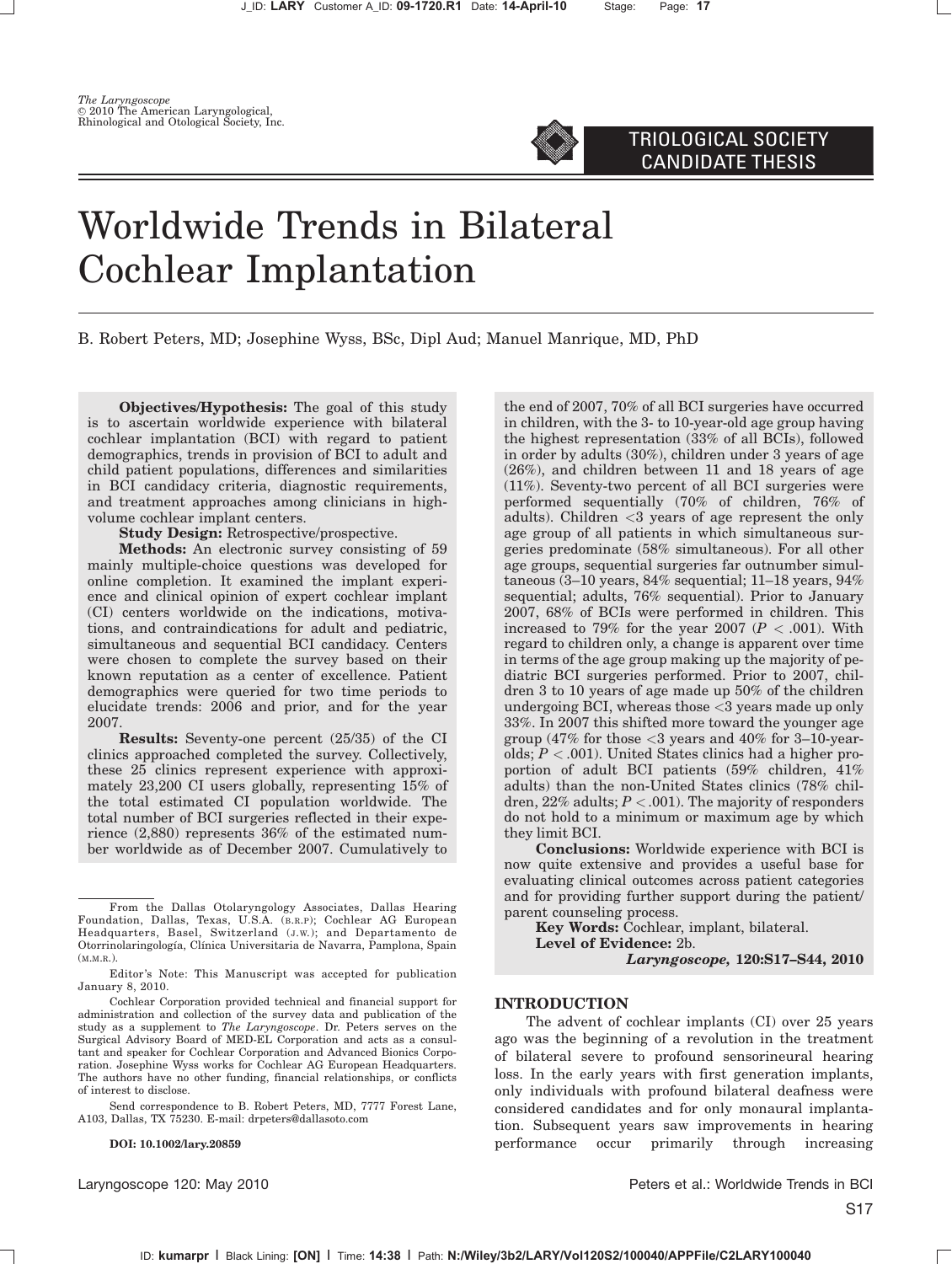sophistication of implant devices and processing strategies. Such improvements allowed for the expansion of candidacy criteria to include individuals with measurable amounts of residual hearing and speech discrimination, yet who still suffered from significant functional impairment even with modern hearing aids. Today, the hearing-impaired population considered to be candidates for cochlear implantation includes individuals having widely diverse characteristics with regard to age, etiology, hearing history, quantity of residual hearing, and comorbid conditions. Extensive clinical experience over many years with large numbers of CI recipients (approximately 172,000 worldwide as of December 2008) has been required to better define candidate categories that are useful in helping to predict outcome (data from Advanced Bionics Corp., Cochlear Corp., and MED-EL Corp. databases). The defining process continues to this present day, as ongoing developments make such individual patient diversity ever more apparent. Although decision algorithms have been outlined for unilateral CI in both pediatric and adult candidates, experienced clinicians know that these categories are in no way rigid and should remain flexible to avoid excluding potential candidates who may prove to be exceptions to the trends shown from our current experience and understanding.

In the past several years another distinct phase of the CI era has developed. Significant improvements in hearing for CI users have recently been achieved, not via new implant technology alone, but through the provision and/or restoration of binaural mechanisms through bilateral stimulation. It has become apparent that a significant portion of the hearing limitations experienced by CI users in the past are related to the fact that implants were only provided unilaterally. Binaural mechanisms, such as summation, squelch, and sound localization are not possible for individuals hearing monaurally.<sup>1,2</sup> In addition, maximal benefit from the head shadow effect requires binaural hearing. Bilateral CI (BCI) users have demonstrated significantly improved speech understanding in quiet and in noisy environments, improved sound localization abilities, subjective reports of significantly decreased social restriction, reduced perception of hearing disability, and a trend toward reduced emotional distress compared to the unilateral implant condition. $3-14$  The benefits reported in the literature to date have resulted in professional society position statements recommending BCI as accepted medical practice.15–18 Such acceptance of a treatment approach that permanently commits both ears to CI technology is testimony to the degree to which confidence in CI treatment has grown over the past two decades.

BCI has added another level of complexity to our attempts at defining CI candidacy criteria and categories. It requires judgments to be made about two ears with varying amounts of residual hearing, varying degrees of benefit from the use of hearing aids, and possibly quite different hearing histories in the same patient. The topic of bimodal hearing (use of a hearing aid opposite a unilateral CI) has assumed greater prominence in light of BCI. Sequential BCI in children has, in

| TABLE I.                                                                                                                                 |  |
|------------------------------------------------------------------------------------------------------------------------------------------|--|
| CI and BCI Population Statistics as of January 2008 From<br>the Databases of Advanced Bionics Corp., Cochlear Corp.,<br>and MED-EL Corp. |  |

| January<br>$2008 - 3$<br>Manufacturers* | Total<br>Worldwide (%) | United<br>States (%) | Non-United<br>States(%) |
|-----------------------------------------|------------------------|----------------------|-------------------------|
| <b>Total CI</b>                         | 153,000                | 59,670               | 93,330                  |
| Adults                                  | 81,090 (54)            | 36,398 (61)          | 48,516 (52)             |
| Children                                | 71,910 (46)            | 23,272 (39)          | 44,814 (48)             |
| <b>Total BCI</b>                        | 8.042                  | 4,182                | 3,860                   |
| Adults                                  | 3,056 (38)             | 1,882(45)            | 1,174 (30)              |
| Children                                | 4,986 (62)             | 2,300 (55)           | 2,686 (70)              |

Percentages are for proportion of adults vs. children for each region. Figures for MED-EL Corp were obtained from the manufacturer up to October 2005. The company subsequently declined to provide updated figures to January 2008. Therefore an extrapolation was made to estimate final numbers by keeping the percentage of MED-EL in the total CIs and BCIs the same for the two time periods.

 $Cl =$  cochlear implants;  $|BC| =$  bilateral cochlear implants.

particular, brought to light the pronounced effect that the different age at which each ear is implanted can have on disparate hearing outcomes between ears.<sup>19</sup> As has been seen with unilateral CI, a high degree of variability in outcome across patient categories can be demonstrated with some frequency.

Worldwide experience with BCI includes approximately 8,000 adult and pediatric patients as of December 2008, which is approximately 5% of the CI population (Table I). A large percentage of these BCI T1 surgeries have been performed at higher volume, more experienced CI centers around the world, many under research protocols in just the past 6 years. The goal of this current study is to ascertain overall BCI patient demographics, trends in provision of BCI to adult and child patient populations, differences and similarities in BCI candidacy criteria, diagnostic requirements, and treatment approaches among clinicians in high-volume cochlear implant centers worldwide with regard to simultaneous and sequential surgery in children and adults.

#### MATERIALS AND METHODS

An electronic survey was developed for online completion to specifically examine the implant experience and expert opinion on the indications, motivations, and contraindications for bilateral CI candidacy for four distinct groups of potential bilateral candidates: unilaterally implanted children for sequential implant, unilaterally implanted adults for sequential implant, newly diagnosed children for simultaneous implant, and newly diagnosed adults for simultaneous implant.

The survey comprised 59, mainly multiple-choice, questions divided into five sections. The first section covered general queries about overall CI experience, while investigating demographics and experience with bilateral CI users in detail. The following four sections asked questions related to clinical practices and opinion on bilateral CI candidacy issues for each of the potential candidate groups addressed above.

The survey was sent electronically to 35 CI clinics located in Europe, Australia, the United States, and Canada that were identified as expert CI clinics having experience with >250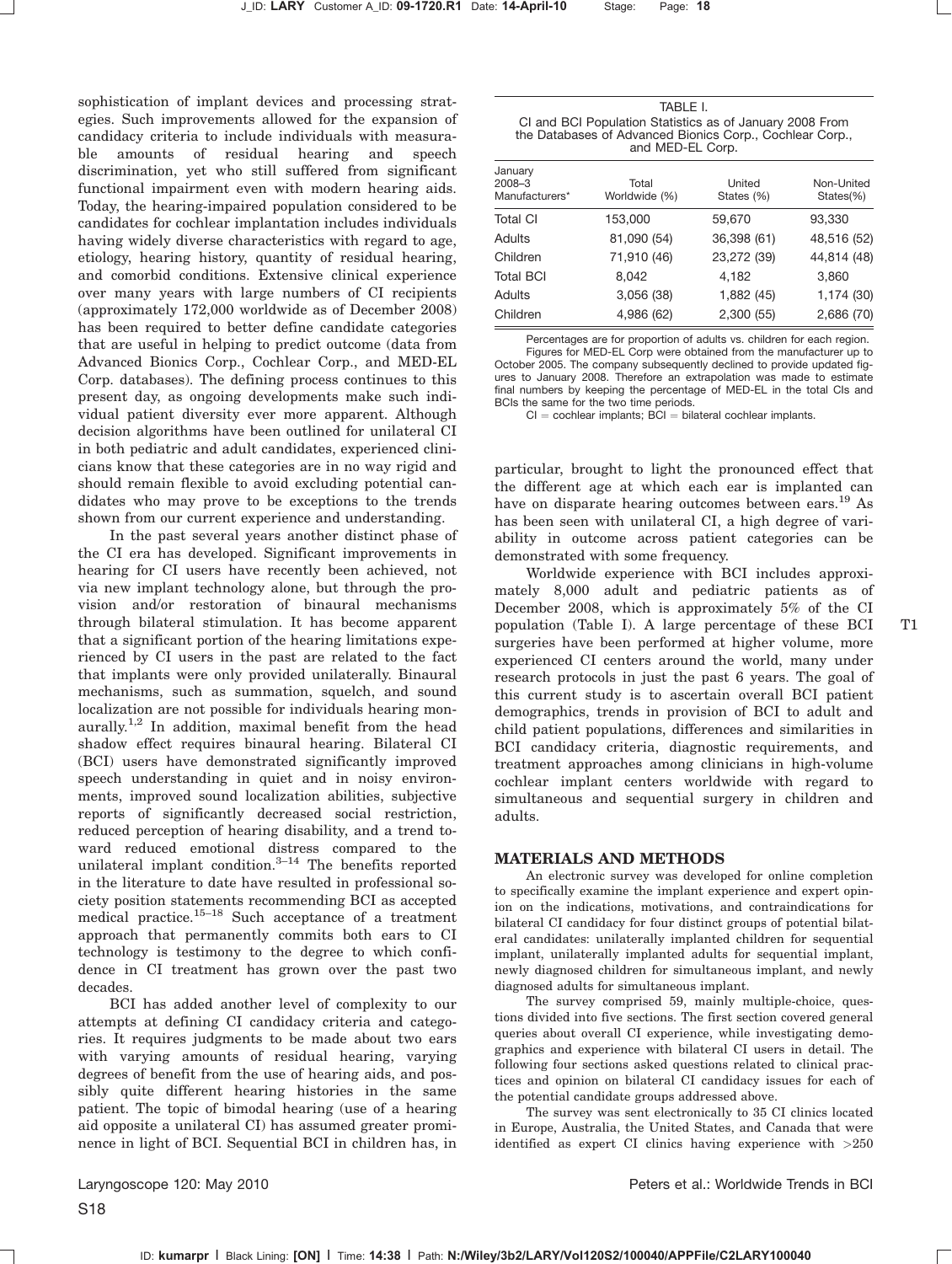cochlear implant users. They were invited to provide their responses to the survey voluntarily. Centers were chosen worldwide based on their known reputation as a center of excellence. There was no inquiry made or prerequisite with regard to device manufacturer preference or utilization.

In view of the variety of funding situations across and within the various countries represented by the responders, past experience and numbers of bilateral implants will inherently reflect the respective economic environments. Nonetheless for the purpose of providing clinical opinion on bilateral CI candidacy issues and the related clinical aspects, responders were asked to provide their clinical opinion while putting funding issues in the background.

#### Statistical Analysis

Descriptive analysis including the frequency of responses per question and per option was performed for multiple-choice questions permitting selection of one or more items and presented as a percentage of the total number of responders to the survey. For data arising from questions requesting open-ended numerical responses, statistical analysis included calculation of mean, standard deviation, and median data values for group responses. Report of the analysis of significance of differences in clinical practices examining the influence of variables, such as age at bilateral implant, sequence of bilateral implant, time interval examined, and geographical region, was performed via calculation of a 2-tailed P value via the Fisher exact test and is reported.

#### RESULTS

Seventy-one percent (25/35) of the CI clinics approached completed the survey. Twenty (80%) of the responders were ear, nose, and throat surgeons, and five (20%) were audiologists. Clinics were located in Europe (13), Australia (one), Canada (one), and United States (10). The European clinics include Germany (three), Switzerland (two), Spain (two), and one each in Austria, Belgium, France, Italy, Norway, and the United Kingdom.

#### Clinic Experience and Patient Demographics

Collectively, these 25 clinics represent experience with approximately 23,200 CI users globally. To the end of December 2007, the total number of CI surgeries performed at the responding clinics represents 15% of the total estimated CI population worldwide. All clinics had a long history of implant experience, and a variety of implant devices have been used among them. The total number of CI users to the end of December 2007 at each clinic ranged from 265 to 4,000 with a mean of 930 and a median of 700.

The number of BCI surgeries reflected in their experience (2,880) represents 36% of the estimated total number worldwide as of December 2007. BCI users per clinic ranged between one and 300, with an average of 111 and a median of 83, representing on average 13% of the total implant population at each clinic (median, 14%; range, 0.1%–21%). All but two clinics (one in France and one in the United Kingdom) had experience with 40 or more bilateral CI users to the end of December 2007. The United Kingdom clinic had 15 BCI patients, and the French clinic had one. Despite their limited BCI experience, the response data for the implant clinic in France is used in the combined analysis to reflect their clinical opinion as representative of their region. This clinic has extensive cochlear implant experience in over 550 cases but was limited at the time of the survey in offering BCI by national regulations.

Approximately half (52%, 13/25) of the clinics reported their first BCI procedure was performed before the year 2000, indicating several years of experience for their respective implant clinic. The remaining clinics reported commencing between 2 and 7 years ago. Cumulatively, just over 25% of the total BCIs reported by the responder clinics were performed in the year 2007 alone.

The proportion of BCIs performed simultaneously and sequentially across the responding clinics was investigated according to age at second implant for the following subcategories: under 3 years, 3 to 10 years, 11 to 18 years, and 18 years and older (adults). With the exception of three responder clinics, all clinics reported experience with bilateral implants in both child and adult populations. One clinic reported experience in children only, being part of a children's hospital facility, and did not answer survey questions related to BCI in adults. The remaining two clinics care for both pediatric and adult CI patients, but one clinic has BCI experience with children only and the other with adults only. These last two clinics responded to questions for all subject groups. Table II and Figure  $1$  demonstrate the numbers  $T2$  F1 of BCIs for all clinics broken down by age, sequence of surgeries, and time period. Cumulatively to the end of 2007, 70% of all BCI surgeries had occurred in children, with the 3- to 10-year-old age group having the highest representation (33% of all BCIs), followed in order by adults (30%), children under 3 years of age (26%), and children between 11 and 18 years of age (11%). Seventytwo percent of all BCI surgeries were performed sequentially (70% of children, 76% of adults). Children <3 years of age represent the only age group of all patients in which simultaneous surgeries predominate (58% simultaneous). For all other age groups sequential surgeries far outnumber simultaneous (3–10 years, 84% sequential; 11–18 years, 94% sequential; adults 76% sequential).

Eighty-four percent (21/25) of responders reported experience with simultaneous BCI in children, with 68% (17/ 25) reporting experience in children below 12 months of age. Experience with sequentially implanted children was reported by 84% (21/25) of responders, with the youngest cases ranging between 9 months and 4 years of age, with an average of 23 months. In these sequentially implanted children, interimplant intervals ranging between 5 and 18 years, with an average of 11.8 years, were reported. As the potential consequences of a postmeningitic infection may specifically give rise to consideration of early intervention in both ears, responders were asked to report on simultaneous bilateral experience separately in both postmeningitic and nonmeningitic children under 12 months of age. Thirtytwo percent of responders (8/25) had experience with postmeningitic cases, 60% (15/25) reported experience in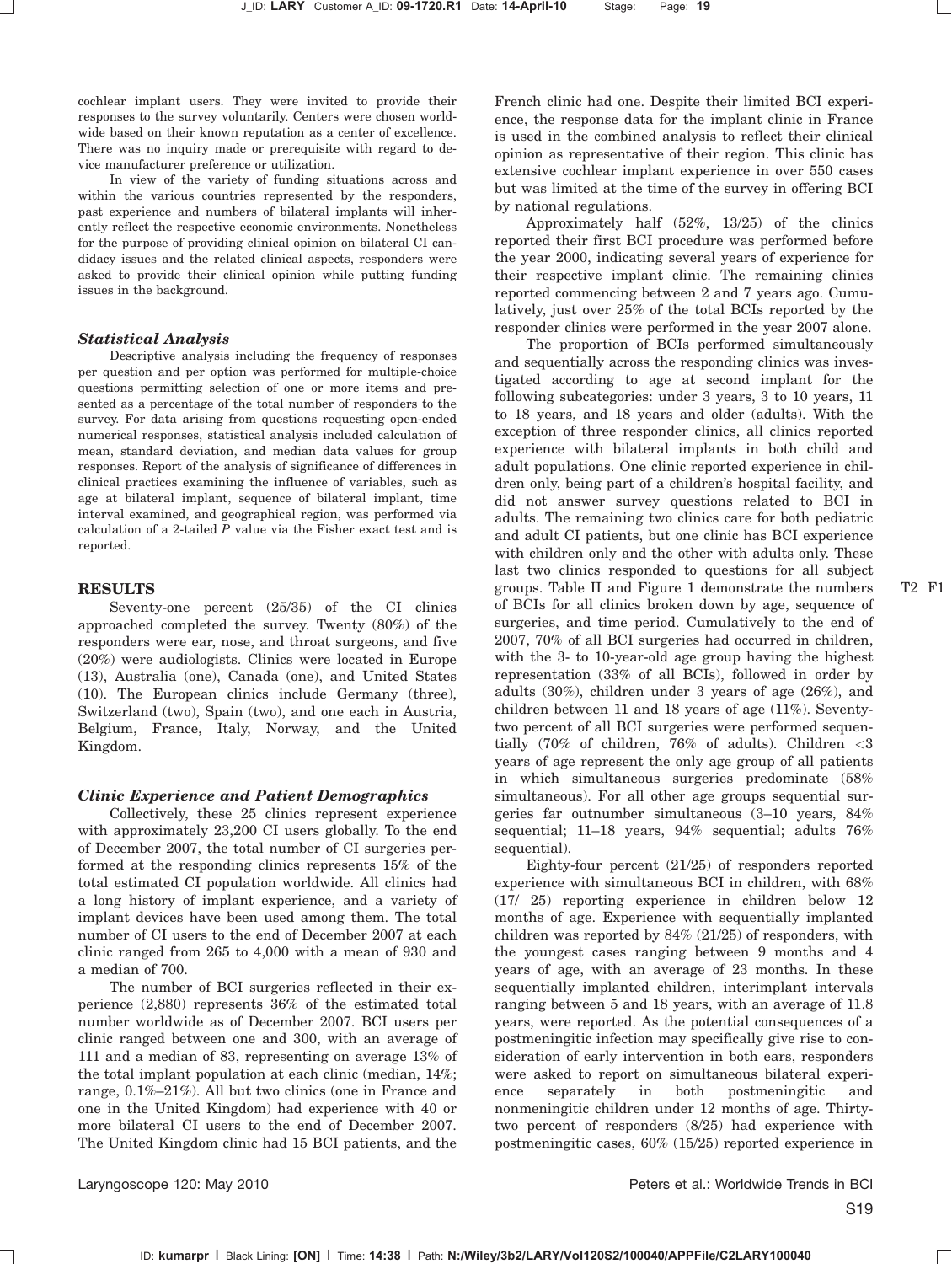| Trumper or Diraction implants by Age and Sequence for Three Time intervals (Filor to 2007, During 2007, and Oumulatively to the Life or<br>2007) Broken Down for United States, non-United States, and All Clinics Combined. |                                          |                                     |                                     |              |                                     |                                       |           |                                     |                                 |
|------------------------------------------------------------------------------------------------------------------------------------------------------------------------------------------------------------------------------|------------------------------------------|-------------------------------------|-------------------------------------|--------------|-------------------------------------|---------------------------------------|-----------|-------------------------------------|---------------------------------|
|                                                                                                                                                                                                                              | Prior to January 1, 2007 ( $n = 2,147$ ) |                                     | January-December 2007 ( $n = 733$ ) |              |                                     | Prior to January 2008 ( $n = 2,880$ ) |           |                                     |                                 |
| Time Interval<br>Subgroup                                                                                                                                                                                                    | Total<br>No.                             | Non-United<br><b>States Clinics</b> | <b>United States</b><br>Clinics     | Total<br>No. | Non-United<br><b>States Clinics</b> | <b>United States</b><br>Clinics       | Total No. | Non-United<br><b>States Clinics</b> | <b>United States</b><br>Clinics |
| Sim child $<$ 3 yrs                                                                                                                                                                                                          | 272                                      | 177                                 | 95                                  | 160          | 114                                 | 46                                    | 432       | 291                                 | 141                             |
| Seg child $<$ 3 yrs                                                                                                                                                                                                          | 202                                      | 94                                  | 108                                 | 110          | 62                                  | 48                                    | 312       | 156                                 | 156                             |
| Sim child 3-10 yrs                                                                                                                                                                                                           | 131                                      | 108                                 | 23                                  | 20           | 14                                  | 6                                     | 151       | 122                                 | 29                              |
| Seg child 3-10 yrs                                                                                                                                                                                                           | 596                                      | 435                                 | 161                                 | 212          | 143                                 | 69                                    | 808       | 578                                 | 230                             |
| Sim child 11-18 yrs                                                                                                                                                                                                          |                                          |                                     | 0                                   | 18           | 11                                  |                                       | 19        | 12                                  |                                 |
| Seg child 11-18 yrs                                                                                                                                                                                                          | 248                                      | 128                                 | 120                                 | 56           | 32                                  | 24                                    | 304       | 160                                 | 144                             |
| Total children                                                                                                                                                                                                               | 1.450                                    | 943                                 | 507                                 | 576          | 376                                 | 200                                   | 2,026     | 1,319                               | 707                             |
| Sim adults                                                                                                                                                                                                                   | 181                                      | 46                                  | 135                                 | 23           | 4                                   | 19                                    | 204       | 50                                  | 154                             |
| Seg adults                                                                                                                                                                                                                   | 516                                      | 243                                 | 273                                 | 134          | 58                                  | 76                                    | 650       | 319                                 | 331                             |
| Total adults                                                                                                                                                                                                                 | 697                                      | 289                                 | 408                                 | 157          | 80                                  | 77                                    | 854       | 369                                 | 485                             |
| Total patients                                                                                                                                                                                                               | 2,147                                    | 1,232                               | 915                                 | 733          | 456                                 | 277                                   | 2.880     | 1,688                               | 1,192                           |

TABLE II. Number of Bilateral Implants by Age and Sequence for Three Time Intervals (Prior to 2007, During 2007, and Cumulatively to the End of

 $Sim = simultaneous; Seq = sequential$ .

nonmeningitic cases, and 24% (6/25) reported experience in both postmeningitic and nonmeningitic cases below the age of 12 months. Seventy-two percent (18/25) reported experience implanting postmeningitic children sequentially, with the youngest age at second implant ranging between 8 months and 10 years and an average of 3.4 years. In adults, 64% (16/25) of responders had experience with simultaneous BCI, and 84% (21/25) were experienced with sequential BCI.

The data represented in Figure 1 and Table II also show an evolving trend over time for clinical practices with respect to age at and sequence of BCI for the responding clinics. Prior to January 2007, 68% of BCIs were performed in children. This increased to 79% for the year 2007 ( $P < .001$ ). With regard to children only, a change is apparent over time in terms of the age group making up the majority of pediatric BCI surgeries performed. Prior to 2007, children 3 to 10 years of age made up 50% of the children undergoing BCI, whereas those  $<$ 3 years old made up only 33%. In 2007 this shifted more toward the younger age group (47% for those  $\langle 3 \rangle$  years and 40% for 3–10 year olds;  $P \langle 0.001 \rangle$ . With regard to any trend in the percent of simultaneous surgeries over time, the <3-year-old group remained unchanged (57% simultaneous prior to 2007, 59% during 2007), the 3- to 10-year-old and adult groups decreased (18% and 26% simultaneous, respectively, prior to 2007, 9% and 15% during 2007;  $P < .001$  and .0025, respectively), and the 11- to 18-year-old group increased (0.5% simultaneous prior to 2007, 24% during 2007;  $P < .001$ ).

When the clinics are broken down into United States ( $n = 10$ ) and non-United States ( $n = 15$ ) groups, some significant differences are noted. For the combined time period to the end of 2007, United States clinics had a higher proportion of adult BCI patients (59% children, 41% adults) than the non-United States clinics (78% children, 22% adults) ( $P < .001$ ). With regard to children  $\leq$ 3 years old, the non-United States clinics had a higher rate of simultaneous surgery than United States clinics (47% simultaneous for United States, 65% for non-



Fig. 1. Number of simultaneous (Sim) and sequential (Seq) bilateral cochlear implant (BCI) patients for each age subgroup and for each time period (prior to 2007, during 2007, and cumulative to the end of 2007).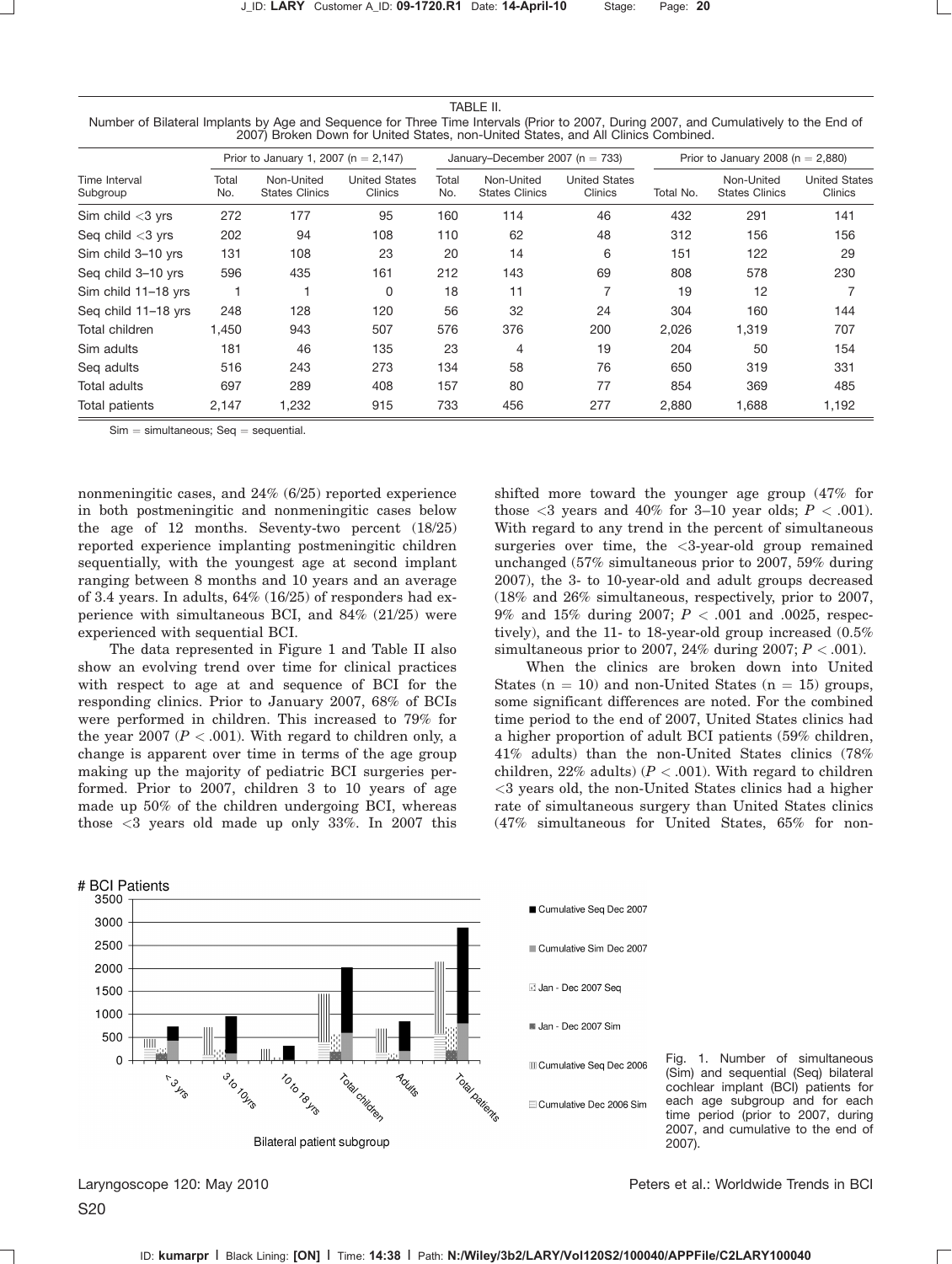| TABLE III.<br>Summary of Candidacy Criteria in Relation to Subject Group. |                                  |                                    |                                |                                         |  |  |  |
|---------------------------------------------------------------------------|----------------------------------|------------------------------------|--------------------------------|-----------------------------------------|--|--|--|
|                                                                           |                                  |                                    |                                |                                         |  |  |  |
| Candidacy Criteria                                                        | Children for<br>Simultaneous BCI | Unilaterally<br>Implanted Children | Adults for<br>Simultaneous BCI | Unilaterally<br><b>Implanted Adults</b> |  |  |  |
| Minimum age                                                               |                                  |                                    |                                |                                         |  |  |  |
| Do not know                                                               | 8%                               | 4%                                 | <b>NA</b>                      | <b>NA</b>                               |  |  |  |
| Not Predefined                                                            | 22%                              | 70%                                | <b>NA</b>                      | <b>NA</b>                               |  |  |  |
| Range                                                                     | $6-12$ mo                        | $6-12$ mo                          | <b>NA</b>                      | <b>NA</b>                               |  |  |  |
| Mean                                                                      | 8 mo                             | $12 \text{ mo}$                    | <b>NA</b>                      | <b>NA</b>                               |  |  |  |
| Maximum age                                                               |                                  |                                    |                                |                                         |  |  |  |
| Do not know                                                               | 15%                              | 11%                                | $\star$                        | 4%                                      |  |  |  |
| No Upper limit                                                            | 44%                              | 70%                                |                                | 84%                                     |  |  |  |
| Range                                                                     | $3-12$ yrs                       | $5-12$ yrs                         |                                | 80 yrs                                  |  |  |  |
| Mean                                                                      | 7 yrs                            | 8.6 yrs                            | $\star$                        | 80 yrs                                  |  |  |  |
| Maximum interimplant interval                                             |                                  |                                    |                                |                                         |  |  |  |
| Do not know                                                               | <b>NA</b>                        | 11%                                | <b>NA</b>                      |                                         |  |  |  |
| No limit                                                                  | <b>NA</b>                        | 48%                                | <b>NA</b>                      |                                         |  |  |  |
| Range                                                                     | <b>NA</b>                        | 5-12 yrs                           | <b>NA</b>                      |                                         |  |  |  |
| Mean                                                                      | <b>NA</b>                        | 8.6 yrs                            | <b>NA</b>                      |                                         |  |  |  |
| Monaural best aided speech (% word scores)                                |                                  |                                    |                                |                                         |  |  |  |
| Do not know                                                               | 22%                              | 30%                                | 11%                            | 7%                                      |  |  |  |
| No limit                                                                  | 11%                              | 22%                                | 11%                            | 11%                                     |  |  |  |
| Range                                                                     | 20-60%                           | 20-50%                             | 30-80 %                        | 40-60%                                  |  |  |  |
| Mean                                                                      | 40%                              | 40%                                | 45%                            | 50%                                     |  |  |  |
| Binaural aided speech (% word scores)                                     |                                  |                                    |                                |                                         |  |  |  |
| Do not know                                                               | 26%                              | 29%                                | 11%                            | 15%                                     |  |  |  |
| No limit                                                                  | 11%                              | 44%                                | 19%                            | 33%                                     |  |  |  |
| Range                                                                     | 20-70%                           | 40-60%                             | 40-60 %                        | 40-60%                                  |  |  |  |
| Mean                                                                      | 45%                              | 50%                                | 50%                            | 50%                                     |  |  |  |

\*Omitted in error from the survey options.

Each criteria demonstrates the % responders who specified no limit/do not know and the range and mean calculated from the responders who specified a value. Speech scores are the range and mean of survey responses for age appropriate speech materials.

 $BCI =$  bilateral cochlear implant;  $NA =$  not applicable.

United States;  $P < .001$ ). United States clinics have a higher rate of simultaneous surgery in adults (32% simultaneous for United States, 14% for non-United States;  $P < .001$ ). However, it remains consistent between both United States and non-United States clinics that over the two time periods surveyed there was a significant trend of increasing representation of children in the BCI population. Prior to January 2007, 55% of United States and 77% of non-United States BCI surgeries were performed in children. During 2007, 72% of United States and 82% of non-United States BCI surgeries were in children (United States,  $P < .0367$ ; non-United States,  $P < .0096$ ). For both United States and non-United States clinics, children <3 years old remains the only group for whom the rate of simultaneous surgery is greater than or equal to that of sequential.

#### Routine Counseling on Bilateral CI Options

The majority of responders (96%) reported they routinely provide counseling to parents of newly diagnosed deaf children about the possibility of obtaining bilateral

implants in either sequential or simultaneous procedures, whereas the remaining responders elected to do so only at the parents request for more information on bilateral implants. Seventy-two percent (18/25) of all responders reported counseling parents of existing unilateral CI-user children routinely during their regular annual hearing reviews in the clinic, 12% (3/25) did so only at the parents' request, and 16% (4/25) did not provide counseling on sequential bilateral implant.

In contrast, only 44% (11/25) of all responders reported counseling newly diagnosed adult CI candidates or existing unilateral CI-user adults (52%, 13/25) on bilateral CI options on a routine basis. Fifty-two percent provide such counseling only on request, whereas approximately 20% do not provide it at all for either group of adults.

#### Clinical Considerations for Specific Subgroups of Bilateral CI Candidates

Table III demonstrates responses to questions concerning candidacy criteria (age limits, interimplant interval, and speech discrimination scores) used for BCI.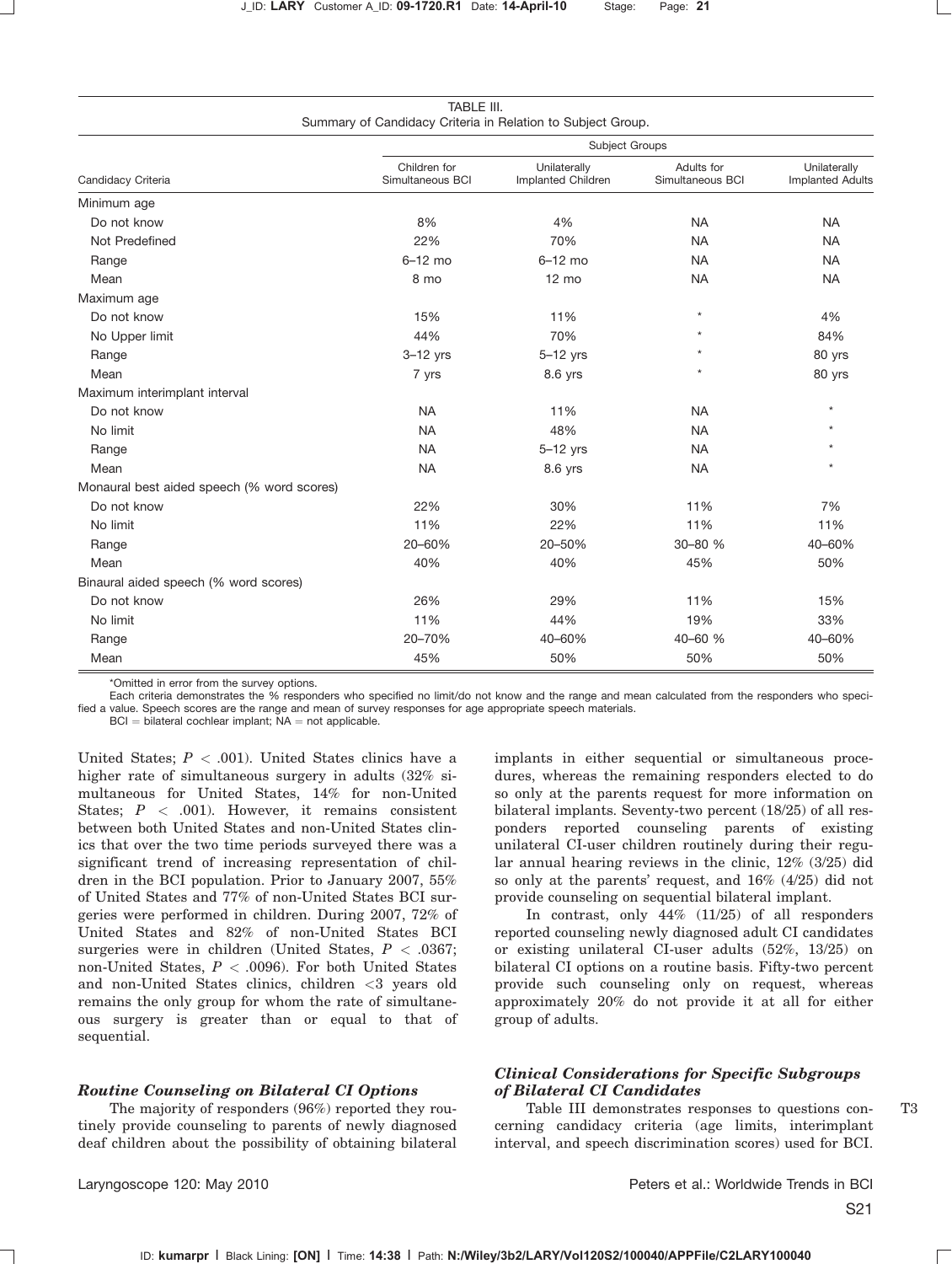| ı<br>٠г |  |  |
|---------|--|--|
|         |  |  |

Percentage of Responders Rating Each Possible Reason as a High or Very High Motivation for Considering Bilateral Implants by Parents of Deaf Children or Adult Candidates.

|                                                                        | <b>Subject Groups</b>       |                                    |                                  |                                         |  |  |
|------------------------------------------------------------------------|-----------------------------|------------------------------------|----------------------------------|-----------------------------------------|--|--|
| Possible Motivation/Reasons Ratings                                    | Newly Diagnosed<br>Children | Unilaterally<br>Implanted Children | Newly<br><b>Diagnosed Adults</b> | Unilaterally<br><b>Implanted Adults</b> |  |  |
| Entering mainstream school                                             | 74                          | 85                                 | <b>NA</b>                        | <b>NA</b>                               |  |  |
| Adult education                                                        | <b>NA</b>                   | <b>NA</b>                          | 44                               | 40                                      |  |  |
| Employment skill needs                                                 | <b>NA</b>                   | <b>NA</b>                          | 60                               | 84                                      |  |  |
| Poor speech understanding and language skills development to           |                             |                                    |                                  |                                         |  |  |
| date/overall for adults                                                | 56                          | 74                                 | 64                               | 76                                      |  |  |
| Difficulties hearing in noisy situations                               | 78                          | 78                                 | 73                               | 80                                      |  |  |
| Difficulties listening in large rooms or spaces                        | 70                          | 62                                 | 54                               | 72                                      |  |  |
| Difficulties localizing sounds in the daily environment                | 82                          | 78                                 | 73                               | 76                                      |  |  |
| Believe their child will be/they will feel safer with two ears         | 77                          | 59                                 | 46                               | 50                                      |  |  |
| Are concerned they are not doing well enough with only one ear         | <b>NA</b>                   | <b>NA</b>                          | 12                               | 60                                      |  |  |
| Believe if one CI does not work the other is available to fall back on | 74                          | 74                                 | 50                               | 40                                      |  |  |
| Poor school grades for school-aged children                            | 46                          | 50                                 | <b>NA</b>                        | <b>NA</b>                               |  |  |
| One surgery, one anesthetic, one healing process instead of two        | 56                          | <b>NA</b>                          | 46                               | <b>NA</b>                               |  |  |
| Parents want the best for their child and believe the best is two CIs  | 89                          | 82                                 | <b>NA</b>                        | <b>NA</b>                               |  |  |
| Two deaf ear diagnosed therefore two implants are requested by         | 37                          | 44                                 | 19                               | 28                                      |  |  |
| To make life easier                                                    | 62                          | 62                                 | 56                               | 67                                      |  |  |
| To bring them closer to their normal-hearing peers                     | 73                          | 65                                 | <b>NA</b>                        | <b>NA</b>                               |  |  |
| To capture the better ear                                              | 44                          | 39                                 | 50                               | 44                                      |  |  |
| Improved quality of life                                               | 82                          | 74                                 | 75                               | 72                                      |  |  |
| To enable learning language to occur as far as possible all the time,  |                             |                                    |                                  |                                         |  |  |
| known as incidental learning                                           | 74                          | 67                                 | <b>NA</b>                        | <b>NA</b>                               |  |  |

 $NA = not applicable; Cl = cochlear implant.$ 

It is evident that a large percentage of responders do not hold firmly to a minimum or maximum age by which they limit BCI. When specified, minimum age limits for children range from 6 to 12 months, with a mean of 8 months for simultaneous and a mean of 12 months for sequential BCI. Maximum age limits for children were specified by only 32% of responders in regard to simultaneous BCI, and only 12% for sequential BCI. The majority, 88%, do not hold to an upper age limit for adults. Speech perception scores that are used as criteria for BCI do not differ significantly across subject groups.

#### Hearing Aid Trials

Hearing aid (HA) trials were considered essential prior to either simultaneous or sequential BCI by 68%  $(17/25)$  of responders for children and by  $52\%$   $(13/25)$  for adult patients. A trial period with hearing aids or bimodal stimulation  $(CI + HA)$  was not considered necessary under the following conditions: signs of early ossification/postmeningitis (mean of responders for all subject groups 61%), if wearing a hearing aid is medically contraindicated (mean 42%), when there is inoperable canal atresia (mean 29%), if auditory brainstem response (ABR) is  $>100$  dB HL (mean 26%), for ABR  $>90$  dB HL (mean 19%), when pure-tone average (PTA) is  $\geq 100$  dB HL (mean 32%), and PTA is  $>90$  dB HL (mean 26%).

#### Motivations, Contraindications, and Rehabilitation Time

Table IV demonstrates the percentage of responders T4 who rated as high or very high various parent/patient motivations for pediatric and adult, simultaneous and sequential BCI. For all groups together, the highest rated motivations were to obtain improved hearing in noise, sound localization, and quality of life. For children, additional highly rated motivations include mainstream school placement, having a second CI as a backup, and parents wanting the best for their child. Additional adult motivations include employment skill needs and poor performance with a first implant.

Table IV demonstrates the percentage of responders who consider a listed condition as a contraindication for BCI. For all groups together, the lack of an oral/aural environment and/or the use of sign language as the main mode of communication are the conditions considered to be a contraindication by the highest percentage of responses. For children, the lack of parental motivation/support and body weight <6 kg were additional concerns. For adults, long-term profound deafness and vestibular problems were highly rated concerns.

The estimated clinical time typically devoted to rehabilitation of BCI users relative to that required for unilaterally implanted peers is shown collectively for the responder group in Figure 2. Responders were evenly di- F2 vided between suggesting rehabilitation time was either

S22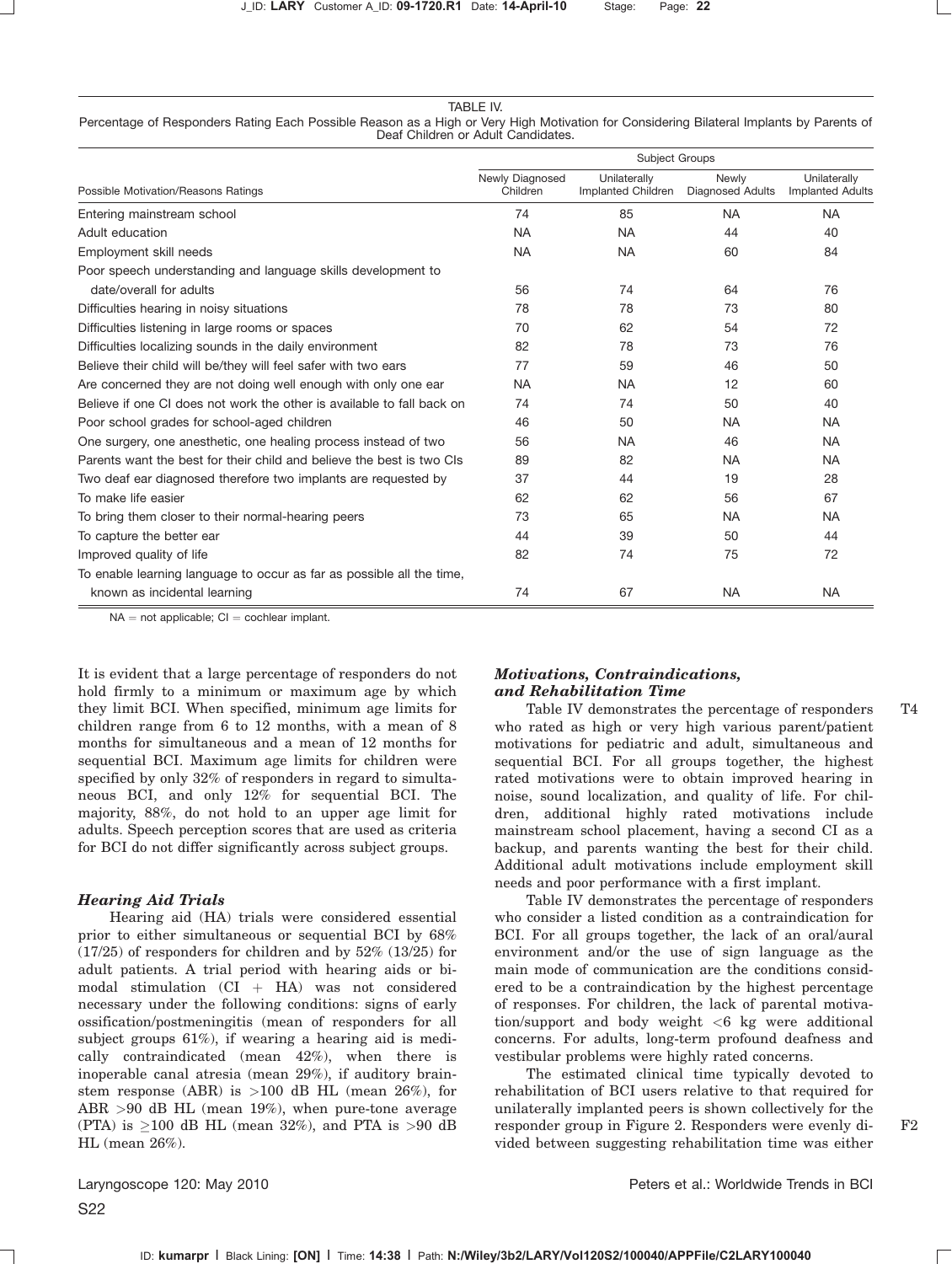

Fig. 2. Responder estimate of the relative rehabilitation time estimates for each bilateral patient group versus unilaterally implanted peers.  $N = 27$  responders from 25 clinics.

less time-intensive or required the same time when considering simultaneously implanted children and adults. However, with regard to sequential BCI, a higher percentage of responders felt that these patients were more time-intensive, particularly in reference to sequential BCI in children  $(P = .0016)$ .

#### DISCUSSION

This study involves both a retrospective analysis of clinical experience and a survey of current clinical opinion. The query of each clinic's past experience with regard to numbers and demographics of implanted

patients over specified time intervals (section 1 of the questionnaire) is a retrospective analysis, and as such has sources of potential error. Responses may, as with any questionnaire based on retrospective experience, carry inherent bias depending on the responder's interpretation of the question, personal view, clinical experience, memory/recall, and the accuracy and ease of access to their clinical database. This is unavoidable to some extent in a large survey involving complex medical interventions. The electronic format of the survey was designed to allow for an open ended amount of time for completion in hopes of improving the accuracy of responses.

The query of current opinion with regard to BCI candidacy (sections 2–5) also has sources of potential error. Internal validity (accuracy of each site's responses concerning their patient data) for the answers to these questions requires that the individual completing the survey accurately represent the philosophy of BCI candidacy in operation at their clinic. Eighty percent (20/25) of surveys were completed by the lead surgeon of each CI program, and 20% (5/25) were completed by lead audiologists or researchers, all of whom are either decision makers for BCI candidacy in their program or are well versed on their clinic's criteria and involved in the patient/parent counseling process. Nonetheless, because some variance of opinion can exist among care givers, even within a single program, it is possible that the answers given may not reflect the exact criteria used in all instances. In addition, the multiple-choice format used for some questions, designed for greater ease of

| TABLE V.<br>Percentage of Responders Considering Listed Condition as a Contraindication or Not to Performing a Bilateral Implant. |                             |                                    |                           |                                         |  |  |  |
|-----------------------------------------------------------------------------------------------------------------------------------|-----------------------------|------------------------------------|---------------------------|-----------------------------------------|--|--|--|
|                                                                                                                                   | <b>Subject Groups</b>       |                                    |                           |                                         |  |  |  |
| Possible Contraindications to Bilateral Implant                                                                                   | Newly Diagnosed<br>Children | Unilaterally Implanted<br>Children | Newly Diagnosed<br>Adults | Unilaterally<br><b>Implanted Adults</b> |  |  |  |
| Body weight $<$ 6 kg                                                                                                              | 77                          | 73                                 | <b>NA</b>                 | <b>NA</b>                               |  |  |  |
| Additional cognitive or other disabilities                                                                                        | 56                          | 59                                 | 52                        | 68                                      |  |  |  |
| Lack of parental motivation or support/lack of<br>social or family network                                                        | 93                          | 93                                 | 52                        | 52                                      |  |  |  |
| Hygiene issues                                                                                                                    | 48                          | 56                                 | 46                        | 52                                      |  |  |  |
| School-aged child not in oral/aural<br>environment/sign language main mode of                                                     | 85                          | 84                                 | 89                        | 88                                      |  |  |  |
| Family environment not oral/aural                                                                                                 | 67                          | 67                                 | <b>NA</b>                 | <b>NA</b>                               |  |  |  |
| Unemployed                                                                                                                        | <b>NA</b>                   | <b>NA</b>                          | 8                         | 4                                       |  |  |  |
| Vestibular problems in either ear/first ear                                                                                       | 56                          | 67                                 | 70                        | 80                                      |  |  |  |
| Sudden deafness (>6 mo recovery)/in second                                                                                        | 15                          | 8                                  | 19                        | 4                                       |  |  |  |
| No local rehabilitation therapist                                                                                                 | 41                          | 33                                 | <b>NA</b>                 | <b>NA</b>                               |  |  |  |
| Fear of surgery/surgical risks/second ear                                                                                         | 62                          | 70                                 | 59                        | 67                                      |  |  |  |
| Cochlear anomalies in one ear/nonimplanted ear                                                                                    | 56                          | 56                                 | 67                        | 75                                      |  |  |  |
| Cochlear anomalies in both ears                                                                                                   | 54                          | <b>NA</b>                          | 63                        | <b>NA</b>                               |  |  |  |
| No hearing aid trial in contralateral ear                                                                                         | <b>NA</b>                   | 67                                 | <b>NA</b>                 | <b>NA</b>                               |  |  |  |
| Long term profound deafness without hearing aid trial                                                                             | <b>NA</b>                   | <b>NA</b>                          | 96                        | 84                                      |  |  |  |
| Significant binaural benefit from bimodal                                                                                         | <b>NA</b>                   | 78                                 | <b>NA</b>                 | Not queried*                            |  |  |  |

\*Omitted in error from the survey options.

 $NA = not$  applicable.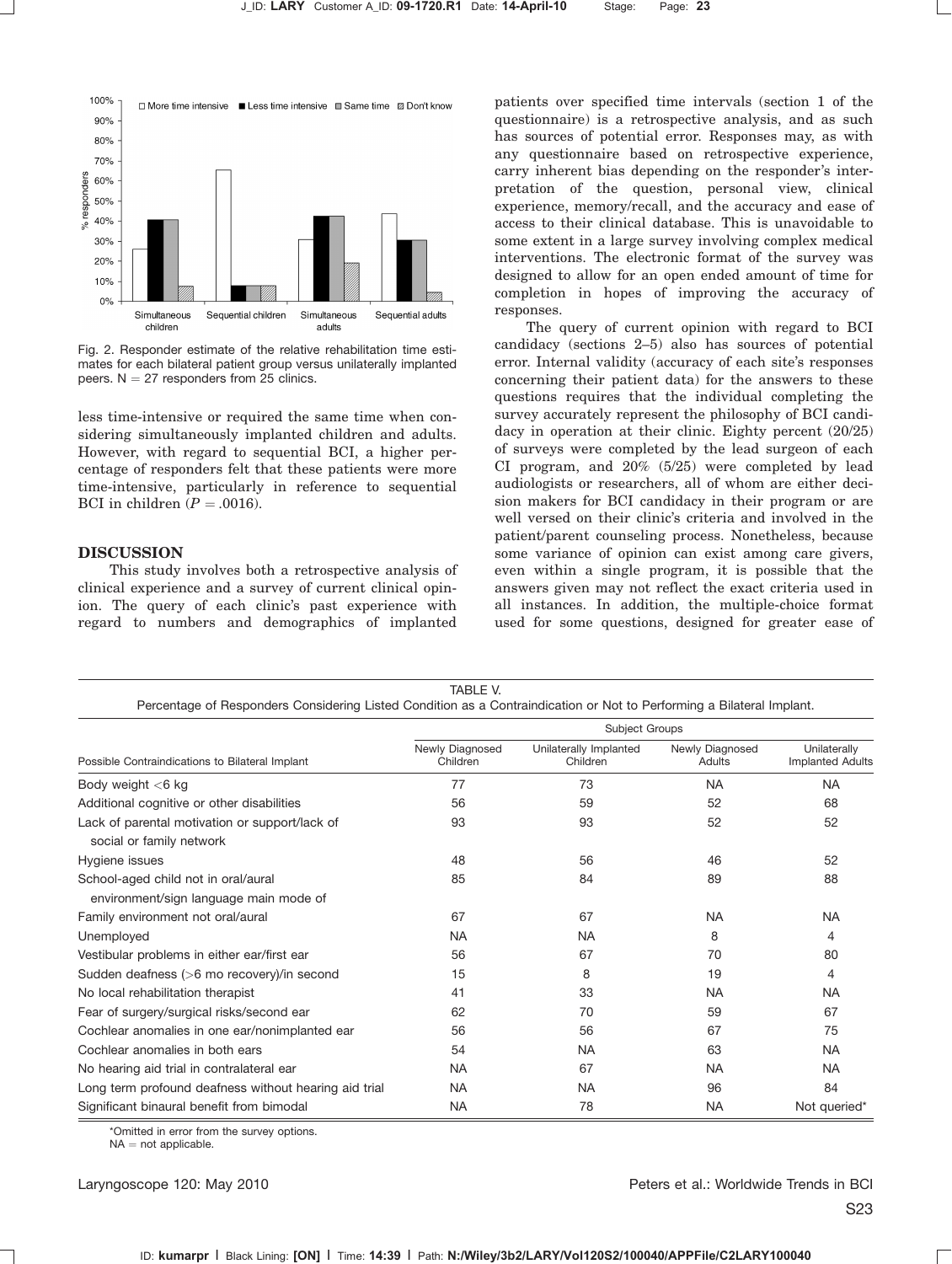completion, limits response options. Therefore responses may not fully reflect opinion on certain topics. Space was provided in the survey for narrative response in the hope of minimizing this effect.

External validity (generalizing these results to other worldwide CI clinics) is affected by the fact that the experience of these expert clinics may not be typical of other CI clinics. Higher volume, more experienced CI clinics are more likely to be involved in research and may attract a higher percentage of the pediatric population and more complex cases. Nonetheless, because it is these clinics that likely have the most BCI experience, they represent the best source of information for purposes of this survey. It is noteworthy that the demographic breakdown of BCI patients in clinics responding to this survey mirror the worldwide BCI numbers reported by the major manufacturers (Table I).

Overall, the results of the survey suggest a high level of confidence among these experienced CI clinics in the benefits of BCI. A large majority of those responding routinely provide counseling and information on BCI as a treatment option, at least with regard to children (96% do so for children, 50% for adults). The only clinic that does not provide such counseling for children is restricted from providing BCI treatment by national funding regulations. In regard to children, confidence in BCI is shown by the recent trend toward earlier application, providing BCI at a younger age, and doing so more often in younger children simultaneously (58% of all the BCI procedures performed on children under age 3 years) as opposed to sequentially. Although all responders were asked to put funding issues aside, it is unavoidable that the reimbursement policies under which each clinic operates will affect the BCI decisions that must be made. It is therefore possible that the strong focus and increasing trend to provide BCI for children as opposed to adults (68% of all BCIs prior to 2007, 79% during 2007 worldwide) is related at least in part to funding priorities. This is highlighted by the fact that United States clinics have a higher proportion of BCI procedures being performed in adults than do non-United States clinics (41% United States, 22% non-United States). However, the trends noted here may also be due to greater awareness of a growing body of evidence in scientific publications indicating the importance of age of implantation for each ear in children on hearing outcome from BCI.

## Children

Children who underwent BCI in sequential procedures make up 70% of all BCI children and one half (49%) of the entire BCI user group (pediatric and adult) worldwide from the clinics answering the survey. This high representation is likely due at least in part to the relatively large number of unilaterally implanted children in existence once BCI treatment began to be utilized during the past several years. This group of sequentially implanted children has been the subject of the majority of studies and published articles on BCI treatment in children to date. With the addition more

recently of a large cohort of simultaneously implanted children, a great deal has been learned from the influence of various ages and interimplant intervals present at the time of BCI. First and foremost, it has been shown that the risks and complications of BCI in children are very low in experienced hands.<sup>20,21</sup> Muller et al. were the first to report on early experience with BCI in a large group of 200 children, having no significant perioperative complications or protracted vestibular affects.20 The current survey encompassing 2,880 bilaterally implanted children by experienced surgeons appears to suggest, by the confidence demonstrated, the continuing perception of BCI as a safe treatment approach.

Second, sequential BCI in children has shown the importance of the age at which the second ear is implanted on benefit received from that ear. Peters et al. demonstrated diminished second-ear speech perception performance with increasing age of second ear implantation for a group of 30 sequentially implanted children, all of whom had early first-ear implantation.<sup>19</sup> Other studies have also indicated an inverse relationship between either increasing interimplant interval or age at second CI on speech perception performance, spatial hearing, or binaural advantage achieved.<sup>5,6,11,22-25</sup> Neurophysiologic correlation has added weight to the theory that there is a neurobiologic basis for this age effect in children. Using the P1 wave latency of the cortical auditory evoked potentials as a biomarker for central auditory maturation, repeated studies have shown an age-related neurobiologic limitation for benefit received from both unilateral and bilateral implantation.<sup>26-30</sup> This limitation has been characterized as an age-related critical period, with the implication being that the younger a child receives an implant in each ear, the better the hearing outcome is likely to be.

In addition, recent studies have also shown an advantage to binaural brainstem pathways if the surgery is performed simultaneously or with short interval sequentially in children  $\langle 2 \rangle$  years of age. Postulating that any limitation in development of the second ear might compromise the development of central binaural processing and the subsequent ability to integrate the information received from each ear, researchers have examined the impact of various interimplant intervals for a cohort of prelingually deafened children (i.e., receiving bilateral implant simultaneously, sequentially with short interimplant delays, and sequentially with long interimplant delays).<sup>31</sup> Comparison was made of the electrically evoked compound action potentials of the auditory nerve and electrically evoked brainstem responses. Preliminary results show a dependency on length of interimplant interval and age at first implant upon the rate of change of the eV latencies reflecting binaural interaction following long-term binaural stimulation. Longer interimplant intervals and older age at first implant have a negative impact, appearing more restrictive to the development of pathways in the auditory brainstem. The authors suggest this reflects a change in developmental plasticity in children with longterm unilateral implant use at the level of the auditory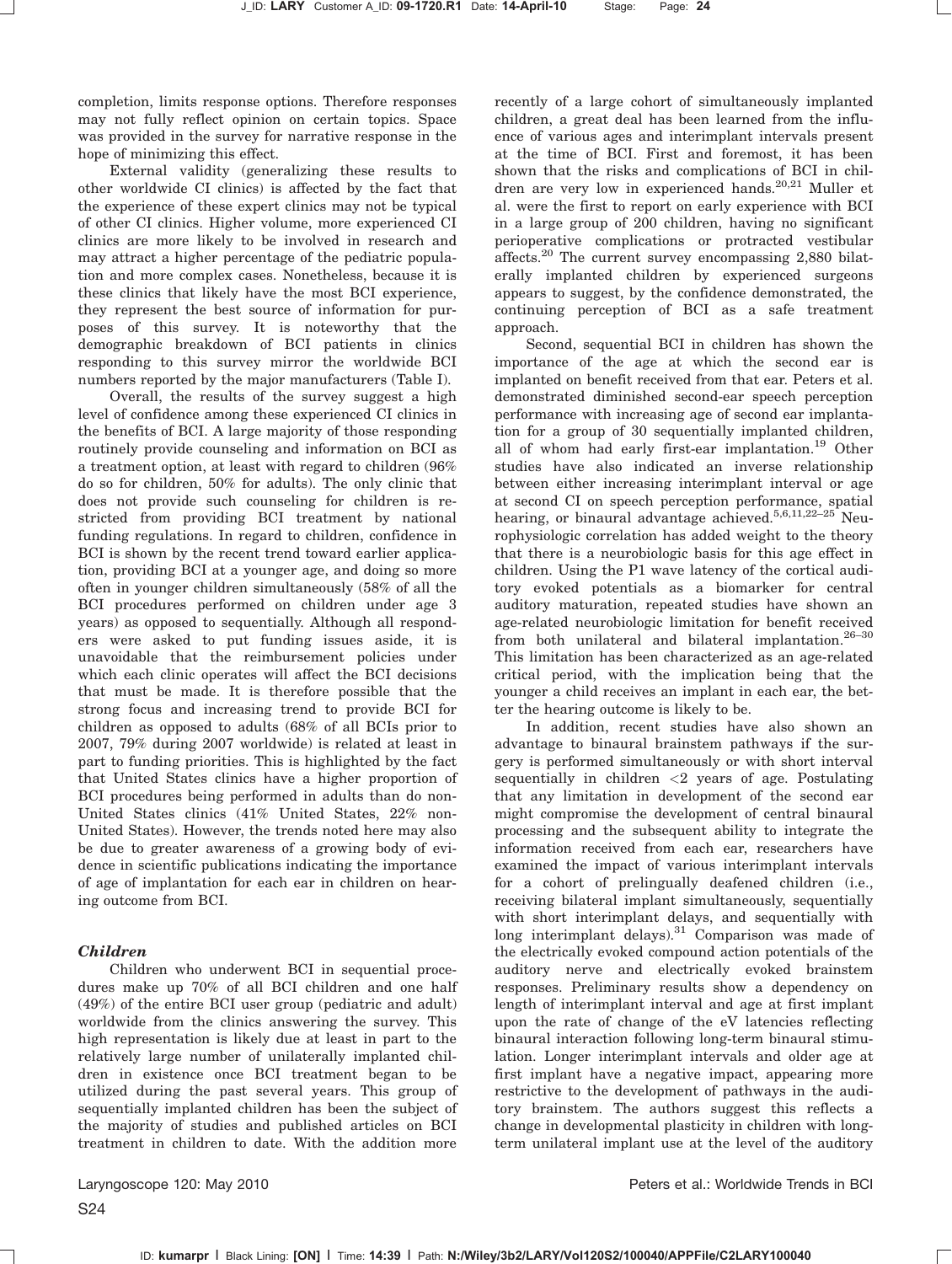brainstem essentially resulting in unbalanced activity for its duration and potentially longer term, restricted or altered course of maturation evoked by the stimulation of the second side, and increased sensitivity to competition from other nonauditory modalities resulting in cross-modal plasticity on the delayed side. In due course, their findings imply that subsequent binaural listening benefits, such as speech understanding in noise and spatial hearing, may develop more rapidly for the young simultaneously implanted child under 2 years of age compared to young sequentially implanted children undergoing only implant in the first ear before the age of 2 years. Despite this demonstrated pattern, many of the studies cited herein include individual exceptions, children receiving their second implant at an advanced age with a large interimplant interval, but who perform significantly above the mean for their age group on the measures studied.<sup>19</sup> Factors that may help distinguish such children preoperatively have yet to be clarified.

It is not surprising then to see the trends shown in this survey with regard to BCI in children. The percentage of children undergoing BCI who are <3 years old increased from 33% prior to 2007 to 47% during 2007. In addition, simultaneous BCI is being applied much more frequently to children  $\langle 3 \rangle$  years old than to any other age group. Although the data showing improved outcomes with BCI in younger children discussed above is likely the main motivating factor for the trend toward simultaneous surgery, reduced demands on clinic rehabilitation time may be another. Figure 2 demonstrates that 68% of clinics feel that sequential BCI in children requires significantly more clinic rehabilitation time overall than unilateral CI, but not so for simultaneous BCI. Respondents may feel that limited personnel and/or financial resources in the clinic setting may make simultaneous BCI a more efficient treatment approach.

Despite the research findings of reduced performance with increasing age of BCI, only 12% of responders consider there to be an upper age limit for second ear, sequential implantation ranging from 5 to 12 years. For simultaneous BCI, 32% reported having an upper age limit ranging from 3 to 12 years (mean, 7 years). It is possible that the 36% of responders who believe there is no upper age limit for simultaneous BCI have in mind older children with progressive hearing loss who have acquired proficient spoken language capabilities with their acoustically aided residual hearing up to the time of implantation, or alternatively, older children incurring sudden loss bilaterally (e.g., trauma, drug related, disease related). This is unlikely to be true for the 88% of responders who reported having no upper age limit for sequential BCI, because to be candidates for their first CI, these children would typically have had bilateral profound hearing loss at an early age. Regardless, it is apparent that these responders feel that the decision to provide or limit BCI in older children should not be based on age alone. With regard to lower age limit, 92% of responders appear to be comfortable with implanting both ears before the child is 12 months of age (mean, 8 months), a fact also reflected by the trend seen in this survey toward earlier BCI for children in general.

#### **Adults**

As has been mentioned previously, adults make up only 30% of the BCI user group from clinics responding to this survey, 76% receiving their implants sequentially. The data bases of the three major CI manufacturers confirm the predominance of children over adults in the BCI patient population, as well as the difference noted between United States and non-United States clinics (Table I). In light of the fact that approximately 54% of the existing CI population worldwide are adults, this may indicate significant under-representation of adults in the BCI patient population. In addition, the fact that only 50% of clinics worldwide routinely counsel adults about the option of BCI (compared to 94% for parents of children) seems to suggest decreased availability of information and opportunity for adults. From an outcomes perspective this is surprising, because postlingually deafened adults appear to be the candidates who can achieve the greatest quantitative binaural performance with BCI of all candidate groups. $8,15$  In fact, it is these adults who have provided the majority of the information with regard to the subjective benefits of BCI compared to unilateral CI, such as a decrease in attention effort, decreased social restriction, reduced perception of hearing disability, and a trend toward reduced emotional distress. $4-15$  It appears then that greater focus is being placed on maximizing the developmental outcomes of children through the provision of bilateral stimulation than on providing binaural benefits to adults. The degree to which this is due to the philosophical leanings of CI professionals, healthcare funding priorities, or both is unclear.

#### United States and non-United States Clinics

For certain demographic aspects of this survey, clinics were divided into United States and non-United States groups. This was done to analyze how differences in the healthcare system among countries might impact BCI patterns at the surveyed clinics. The United States has the most privatized healthcare system in the world and is the only developed country without a universal health care component.  $32,33$  Only 45% of annual healthcare expenditure in the United States is provided through government funding, which is the least of all developed countries in the world.<sup>34</sup> Reimbursement for medical intervention in the United States system requires primarily that a treatment be established as safe, effective, and accepted as a standard of care. Once accepted and established, prioritization of healthcare resources to one candidate group over another does not typically occur. Without a cap on annual healthcare expenditures, treatment such as CI and BCI are provided to any patient who stands to benefit as long as the patient has a source of reimbursement. The establishment of long-term cost effectiveness, which for some medical treatments takes many years, especially for children, can be determined in due course while being supported under the United States system. The sample of United States clinics in this survey represent 29% of the total estimated BCI population in the United States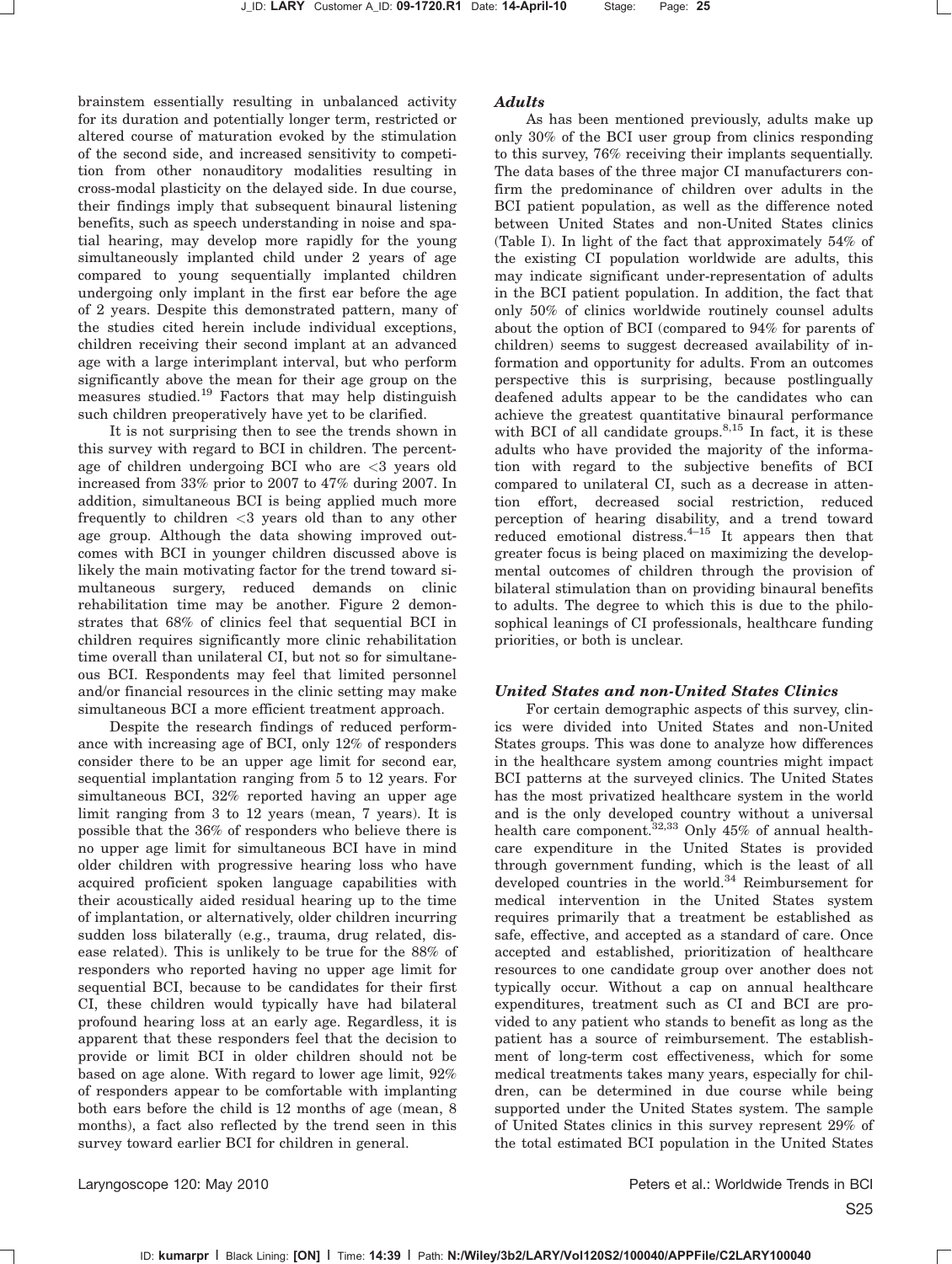(31% of children, 26% of adults). The proportion of children to adults in the BCI United States survey group is 59% children, 41% adults compared to 55% children, 45% adults in the United States as a whole  $(P < .0082)$ (Table I). This suggests that these expert clinics attract a higher percentage of the pediatric population than the average United States clinic involved in BCI.

The non-United States countries represented in this survey have healthcare systems that, although differing from one another in significant and tangible ways, are similar in that government determination of healthcare expenditure is dominant.<sup>34</sup> The individual non-United States clinics are not able to represent the average CI clinic in their country, because funding for CIs and BCIs can vary greatly in different geographic locals even within the same country. The most notable example is the Canadian clinic, which receives research funding for BCI in children, and is therefore not limited by the usual annual CI allotment determined by each individual province.35,36 Such provincial funding for BCI was very limited in Canada during the time frame covered by this survey. In Spain, clinical funding is also regionally based. Both Spanish clinics represented in the survey are from regions where funding for unilateral CI and BCI is provided by the regional budget. This is not true in many other parts of Spain.

During the time frame covered by this survey, the French Health Ministry had CI treatment placed on their innovative technology list, which significantly limited funding for CI treatment throughout the country, especially BCI. As of March 2009, CIs have been placed on the List of Product and Presentation for Reimbursement.<sup>37</sup> This list covers the recommended and funded treatments to be provided nationally in France. It also lists those centers permitted to perform the CI procedure. CI is now considered an acceptable funded treatment unilaterally for children and adults, but BCI is approved primarily for adults. BCI for children is limited in France to special cases only (e.g., meningitis, Usher syndrome, trauma). The health ministry has requested more evidence on the safety of BCI before considering further application in children. France, therefore, stands in stark contrast to the overall focus of BCI in children seen in the other non-United States countries in this survey.

The United Kingdom center is another example of note. Significant geographic variations within the country existed at the time this survey was conducted, being mentioned as part of the Cochlear Implant Services Commissioning Guidelines report which stated, ''At the moment, there is no national agreement on clinical criteria for cochlear implants and no national guidance. As a result, there are large geographical variations in terms of the numbers and types of cases commissioned each year. This has led to inequitable access, with long waiting times, closed lists, and a refusal to accept referrals in some areas (particularly for adults)."38

This is meant only to illustrate that with such diverse geographic variations in funding for CI within a single country, it is unlikely that the individual clinics responding to this survey are representative of their

countries as a whole. Placing all non-United States clinics into one group is meant to distinguish the overall effect of nationalized healthcare systems on BCI trends.

The determination of long-term cost effectiveness and health-related quality of life (QoL) plays a more significant front-end role in prioritizing expenditure in health care systems represented by some clinics in the non-United States group. With regard to BCI, conflicting QoL data has been published to date for adult patients. The United States study by Bichey and Miyamoto was the first to show significant improvements in QoL and a favorable cost utility for BCI in adults.<sup>12</sup> This had been preceded by the study of Summerfeld et al. in the United Kingdom, which suggested that the gain in quality of life from BCI was too small to achieve an acceptable cost-effectiveness ratio.<sup>39</sup> However, concern has been raised within the United Kingdom about this front-end weighting of QoL measures, particularly in regard to children, in light of the need in research for more sophisticated quantitative measures that fully reflect the reported subjective benefits of binaural hearing. $40$  The National Deaf Children's Society in the United Kingdom has provided a statement that says, ''NDCS (National Deaf Children's Society)...would like to see measures outside of health-related QoL being considered as alternatives when assessing benefit. Health related QoL are inadequate when measuring benefit of cochlear implantation in children and comparisons with adult data should be viewed with extreme caution. We are concerned that the recommendation of bilateral implantation in children and adults done solely in the context of research will prove to be a barrier to obtaining the information required. Within funding contexts of the NHS (National Health Service) it will prove extremely difficult to obtain this data."<sup>40</sup>

The assertion here is that the confinement within some countries (such as the United Kingdom) of BCI treatment to funded, approved research studies, particularly those focused on evaluating health-related QoL as the prime outcome measure, presents significant logistical challenges to obtaining worthwhile data from a diverse CI patient population. Since the completion of this survey at the end of 2007, the United Kingdom's National Institute for Health and Clinical Excellence (NICE), which guides healthcare purchasing policy within their country, has made further recommendations for provision of  $BCl<sup>41</sup>$ . The recommendations approve funding for simultaneous BCI in children. Sequential BCI in children is approved only for those who were unilaterally implanted prior to the new recommendation in February 2009, thus establishing a precedent moving forward of providing BCI to children simultaneously. In contrast to the recent policies in France, NICE recommends against BCI in adults, viewing it as insufficiently cost-effective at this stage, except in cases such as combined deafness and blindness, or multiple handicaps.

As can be seen from Table I, the United States has 39% of the total worldwide CI population based on the three major manufacturers, but has 52% of the BCI population. The United States has a higher proportion of adults in both its unilateral and bilateral CI population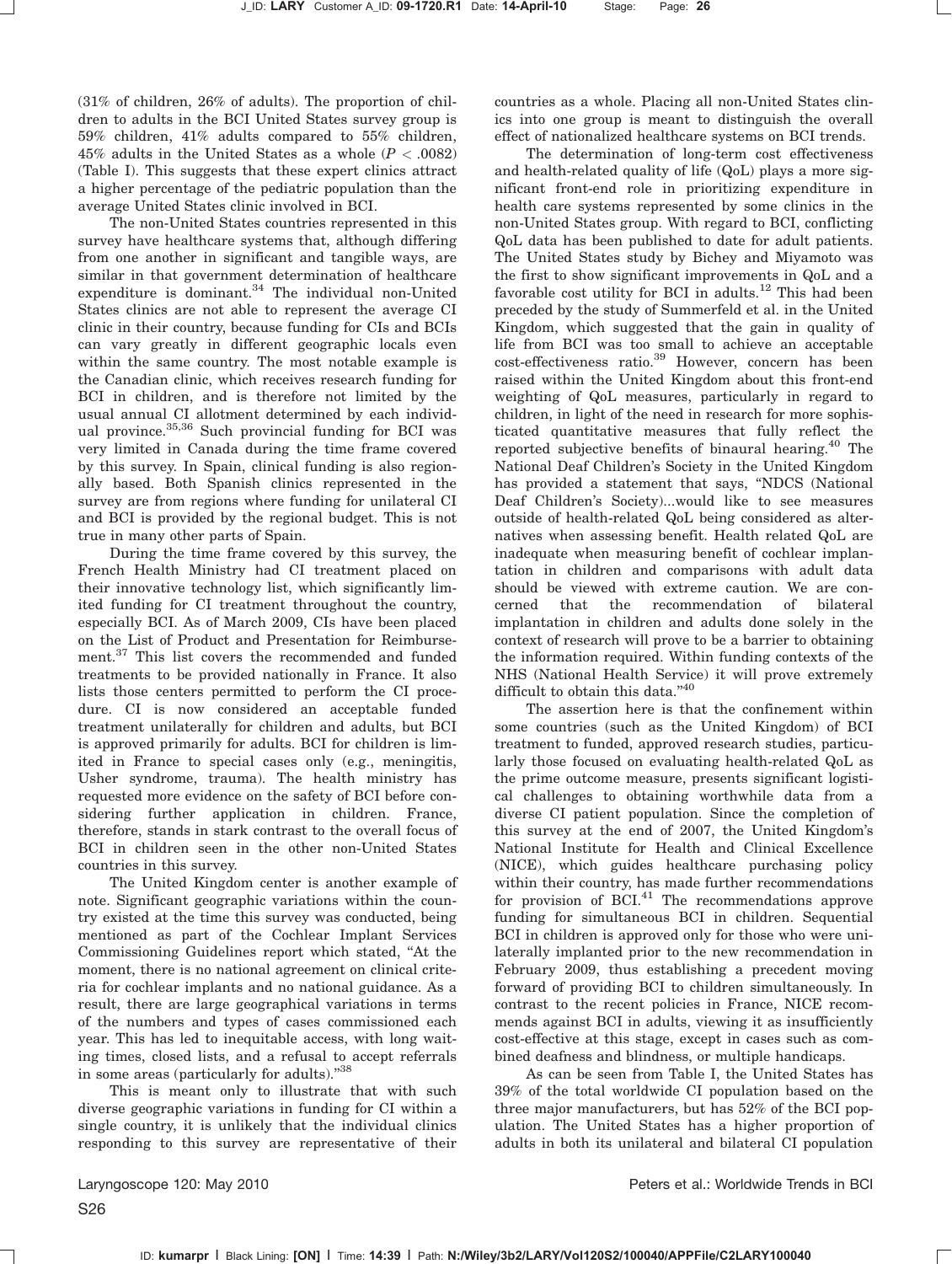than the rest of the world taken cumulatively. The reasons for this are multifactorial, but greater freedom to provide BCI to the general CI population once safety and efficacy are established may be a major one.

## Hearing Aids

From the very beginning of the cochlear implant era, candidacy has been determined based on audiometric parameters obtained while wearing optimally fitted hearing aids. As CI technology has improved, the HA performance criteria of those considered to be a CI candidate has broadened. A trial of daily HA utilization for one to several months has been considered an invariable part of the candidacy process. It is interesting to see that close to one third (30% in children, 40% in adults) of responders to this survey consider a HA trial unnecessary if certain patient characteristics are met (e.g., ABR or audiometric thresholds >100 dB, early ossification). To what degree this represents a level of confidence in predicting how unaided audiometric or evoked potential testing or aided performance with stock hearing aids may correlate to aided benefit after a hearing aid trial, based on published evidence or their own personal clinical experience, is difficult to say from this survey. However, it is apparent that some responders do not consider an extended HA trial to be a rigid, inflexible requirement for all patients.

## Speech Discrimination Criteria

There is no clear consensus in this survey on the level of individual ear HA speech perception performance or bimodal performance that should be used as criteria for BCI. This is partly due to the fact that several languages are represented by the responder group, in addition to a variety of test materials in use, even for the same language. One third of responders (8/25) apply no maximum bimodal performance limit. The responders who specify word test scores (9/25) specify a range from 20% to 80%, mean 45% to 50%, and appear to be applying a range of currently accepted unilateral CI criteria to each ear, instead of having separate, distinct criteria for the second ear. Such an approach is reasonable because those criteria are predictive for significant CI benefit in the majority of patients. Although questions about criteria for a level of bimodal speech perception performance were asked with regard to sequential implantation, we did not distinguish criteria for a level of bimodal gain (speech performance for  $CI + HA$  vs.  $CI$  alone conditions ). In the future it may be determined that a certain level of bimodal gain is useful in predicting such a patient's perceived benefit from using an HA in the ear opposite a CI and in distinguishing candidacy for sequential BCI.

## Motivations for BCI

Responders to the survey acknowledge numerous, diverse motivations for considering BCI in children and adults. Some of these motivations simply reflect the desire to provide the known auditory benefits of binaural hearing, that is, sound localization ability and better hearing in noise.<sup>1,2</sup> Some motivations, however, have more intangible goals in mind, such as Improved quality of life, enable incidental learning of language, parents wanting the best for their child, and making life easier. These are all goals for which 56% to 89% of responders stated they had high or very high motivation to provide through BCI. Adults and parents of children who have received BCI commonly report such intangible, subjective benefits that are difficult to quantify based on our current performance measures. As can be seen in Table IV, whenever a potential motivation was applicable to both children and adults, the number of responders rating a motivation as high or very high was at least equal to, if not greater for, children than for adults, again suggesting a predisposition toward providing BCI for children.

## Contraindications

Except for the concern about the risk of surgery in low body weight infants, the dominant concerns for responders have to do with a lack of parental motivation/ commitment and absence of a predominantly oral mode of communication used by the patient, family, or education environment. These are, of course, major concerns when considering a patient for unilateral CI. In addition, long-term profound deafness without a history of HA experience in adults was considered a possible contraindication by 96% of responders. This type of hearing history can apply to one or both ears of a potential candidate. BCI in adults with a history of profound hearing loss since early childhood in one or both ears is a topic that is an extension of the same discussion in older, prelingually deafened children. Concern about the effect of auditory deprivation and diminished central auditory development on CI performance in such cases is appropriate. Yet, as is true of older children with prelingually deafened ears, reports exist documenting adults who have achieved significant CI benefit in such circumstances. $42,43$ 

## **CONCLUSION**

BCI in children and adults is being offered and performed frequently at the higher-volume, experienced CI clinics responding to this survey, in the majority of cases as a routine clinical procedure. Although all age groups are represented in this BCI patient population, children are receiving BCI more frequently than adults. In particular, there appears to be a trend of increasing focus on providing BCI for children  $\langle 3 \rangle$  years of age. Sequential implantation predominates in all age groups except in children <3 years old, where simultaneous BCI is more common. The United States clinics in this survey have a higher proportion of adults in their BCI population than do the non-United States clinics. The reported motivations for BCI indicate an expectation and/or experience among clinics that BCI can provide significant quantitative binaural benefits in addition to many subjective ones. The BCI candidacy criteria for specific patient categories used by the responding clinics mirror the audiometric criteria commonly used for considering unilateral CI. Differences in healthcare funding may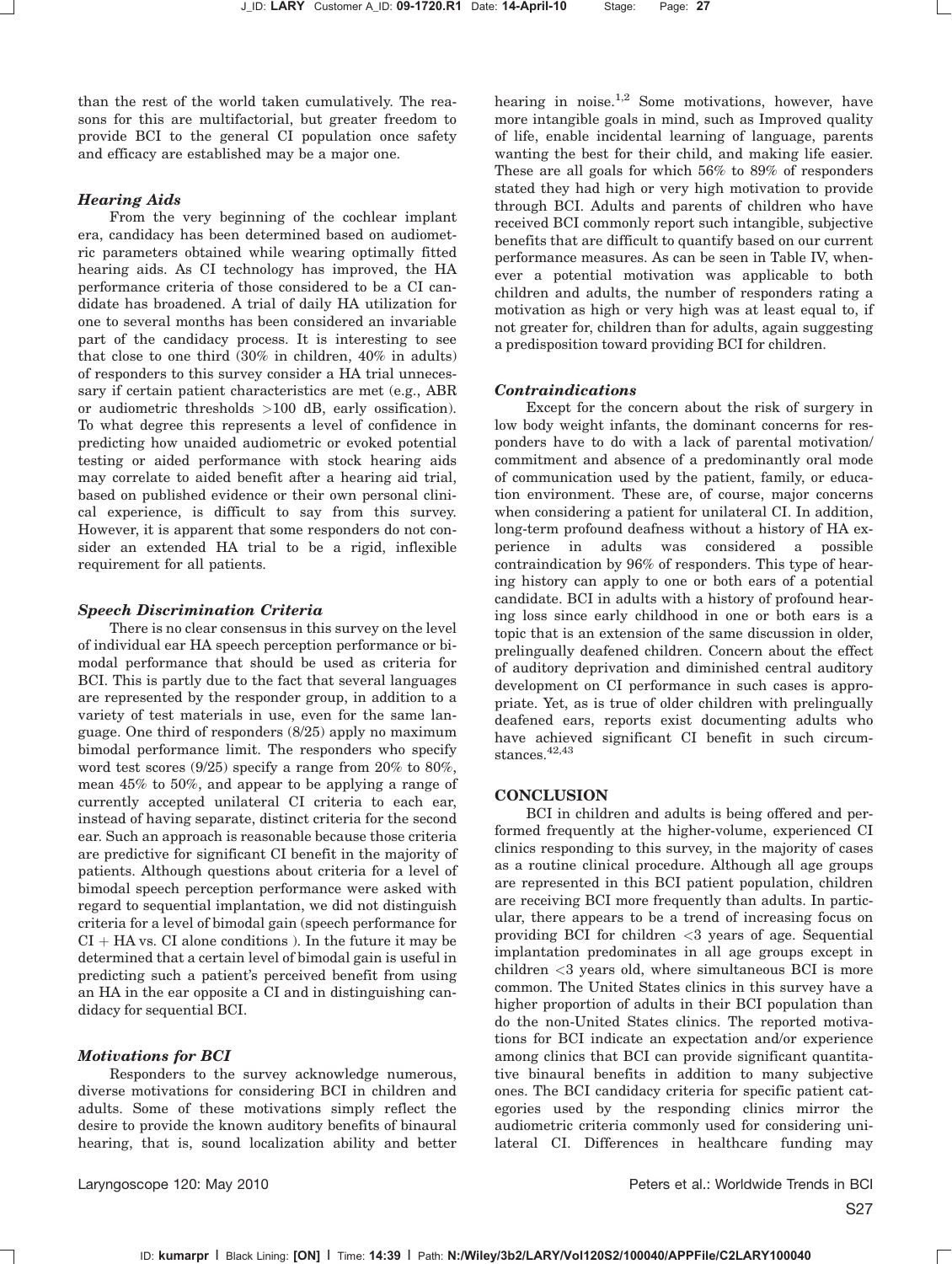explain geographic differences among clinics in the use of BCI and in the provision of BCI for children over adults. As represented through this survey, worldwide experience with BCI is now quite extensive and provides a useful base for evaluating clinical outcomes across patient categories and for providing further support during the patient/parent counseling process.

#### Acknowledgments

Contributing cochlear implant clinics were: Kantonsspital Basel, Basel, Switzerland; Bionic Ear Institute, Melbourne, Australia; Ospedale di Circolo, Varese, Italy; Rikshospitalet Universitetsklinik, Oslo, Norway; Klinikum der Albert-Ludwigs-Universität, Freiburg, Germany; Medizinische Hochschule Hannover, Hannover, Germany; Landeskrankenanstalten Salzburg, Salzburg, Austria; Clinica Universitaria de Navarra, Pamplona, Spain; Centre Hospitalier Guy de Chauliac, Montpellier, France; Nottingham University Hospital, Nottingham, United Kingdom; Medizinsch Institute St. Augustinus, Antwerp, Belgium; Hospital for Sick Children, Toronto, Canada; Universitätsspital Zürich, Zürich, Switzerland; Hospital Insular de Gran Canaria, Las Palmas, Spain; Universitätsklinikum Regensburg, Regensburg, Germany; Dallas Otolaryngology CI Program, Dallas, Texas, USA; University of Miami Ear Institute, Miami, Florida, USA; California Ear Institute, Palo Alto, California, USA; House Ear Institute, Los Angeles, California, USA; Rocky Mountain Ear, Denver, Colorado, USA; Mayo Clinic, Rochester, Minnesota, USA; Cleveland Clinic, Cleveland, Ohio, USA; New York University, New York, New York, USA; Otologic Center Inc, Kansas City, Missouri, USA; and University of Iowa, Iowa City, Iowa, USA.

## BIBLIOGRAPHY

- 1. Firszt JB, Ulmer JL, Gaggl W. Differential representation of speech sound in the human cerebral hemispheres. Anat Rec A Discov Mol Cell Evol Biol 2006;288:345–357.
- 2. Dillon H. Binaural and bilateral considerations in hearing aid fitting. In: Dillon H, ed. Hearing Aids. New York, NY: Thieme; 2001:370–440.
- 3. Murphy J, O'Donoghue G. Bilateral cochlear implantation: an evidence-based medicine evaluation. Laryngoscope 2007;117:1412–1418.
- 4. Schafer EC, Amlani AM, Seibold A, Shattuck PL. A metaanalytic comparison of binaural benefits between bilateral cochlear implants and bimodal stimulation. J Am Acad Audiol 2007;18:760–776.
- 5. Wackym PA, Runge-Samuelson CL, Firszt JB, Alkaf FM, Burg LS. More challenging speech-perception tasks demonstrate binaural benefit in bilateral cochlear implant users. Ear Hear 2007;28(2 suppl):80S–85S.
- 6. Noble W, Tyler R, Dunn C, Bhullar N. Hearing handicap ratings among different profiles of adult cochlear implant users. Ear Hear 2008;29:112–120.
- 7. Laszig R, Aschendorff A, Stecker M, et al. Benefits of bilateral electrical stimulation with the nucleus cochlear implant in adults: 6-month postoperative results. Otol Neurotol 2004;25:958–968.
- 8. Tyler RS, Dunn CC, Witt SA, Noble WG. Speech perception and localization with adults with bilateral sequential cochlear implants. Ear Hear 2007;28(2 suppl):86S–90S.
- 9. Neuman AC, Haravon A, Sislian N, Waltzman SB. Sounddirection identification with bilateral cochlear implants. Ear Hear 2007;28:73–82.

- 10. Litovsky RY, Parkinson A, Arcaroli J, et al. Bilateral cochlear implants in adults and children. Arch Otolaryngol Head Neck Surg 2004;130:648–655.
- 11. Gantz BJ, Tyler RS, Rubinstein JT, et al. Binaural cochlear implants placed during the same operation. Otol Neurotol 2002;23:169–180.
- 12. Bichey BG, Miyamto RT. Outcomes in bilateral cochlear implantation. Otolaryngol Head Neck Surg 2008;138:655–661.
- 13. Verschuur CA, Lutman ME, Ramsden R, et al. Auditory localization abilities in bilateral cochlear implant recipients. Otol Neurotol 2005;26:965–971.
- 14. Litovsky R, Parkinson A, Acaroli J, Sammeth C. Simultaneous bilateral cochlear implantation in adults: a mutlicentre study. Ear Hear 2006;27:714–731.
- 15. Balkany T, Hodges A, Telischi F, et al. William House Cochlear Implant Study Group position statement on bilateral cochlear implants. Otol Neurotol 2008;29:107–108.
- 16. American Academy of Otolaryngology–Head and Neck Surgery cochlear implant policy statement, Revised December 27, 2007. Available at: http://www.entnet.org/ Practice/policyCochlearImplants.cfm. Accessed June 10, 2008.
- 17. BCIG position paper on bilateral cochlear implants. Revised May 2008. Available at: http://www.bcig.org.uk/ downloads/pdfs/BCIG%20position%20statement%20-%20 Bilateral%20Cochlear%20Implantation%20May%2007.pdf. Accessed August 17, 2008.
- 18. Offeciers E, Morera C, Muller J, et al. International consensus on bilateral cochlear implants and bimodal stimulation. Acta Otolaryngol 2005;125:918–919.
- 19. Peters BR, Litovsky R, Parkinson A, Lake J. Importance of age and postimplantation experience on speech perception measures in children with sequential bilateral cochlear implants. Otol Neurotol 2007;28:649–657.
- 20. Muller J. Bilateral cochlear implants in children. Paper presented at: Ninth Symposium on Cochlear Implants in Children; April 25, 2003; Washington, DC.
- 21. Papsin BC, Gordon KA. Bilateral cochlear implants should be the standard for children with bilateral sensorineural deafness. Curr Opin Otolaryngol Head Neck Surg 2008; 16:69–74.
- 22. Steffens T, Lesinski-Schiedat A, Strutz J, et al. The benefits of sequential bilateral cochlear implantation for hearingimpaired children. Acta Otolaryngol 2008;128:164-176.
- 23. Manrique M, Huarte A, Valdivieso A, Perez B. Bilateral sequential implantation in children. Audiol Med 2007;5: 224–231.
- 24. Beijen J, Snik AM, Mylanus EM. Sound localization ability of young children with bilateral cochlear implants. Otol Neurotol 2007;28:479–485.
- 25. Galvin KL, Mok M, Dowell RC. Perceptual benefit and functional outcomes for children using sequential bilateral cochlear implants. Ear Hear 2007;28:470–482.
- 26. Dorman M, Sharma A. Central auditory development: evidence from CAEP measurements in children fit with cochlear implants. J Commun Disord 2007;40:284–294.
- 27. Sharma A. Central auditory development in children with cochlear implants: clinical implications. Adv Otorhinolaryngol 2006;64:66–88.
- 28. Sharma A, Dorman MF, Kral A. The influence of a sensitive period on central auditory development in children with unilateral and bilateral cochlear implants. Hear Res 2005;203:1-2, 134–143.
- 29. Bauer P, Sharma A, Martin K, Dorman M. Central auditory development in children with bilateral cochlear implants. Arch Otolaryngol Head Neck Surg 2006;132: 1133–1136.
- 30. Sharma A, Gilley PM, Martin K, et al. Simultaneous versus sequential bilateral implantation in young children: effects on central auditory system development and plasticity. Audiol Med 2007;5:218–223.
- 31. Gordon KA, Valero J, Papsin BC. Auditory brainstem activity in children with 9-30 months of bilateral cochlear implant use. Hear Res 2007;233:97–107.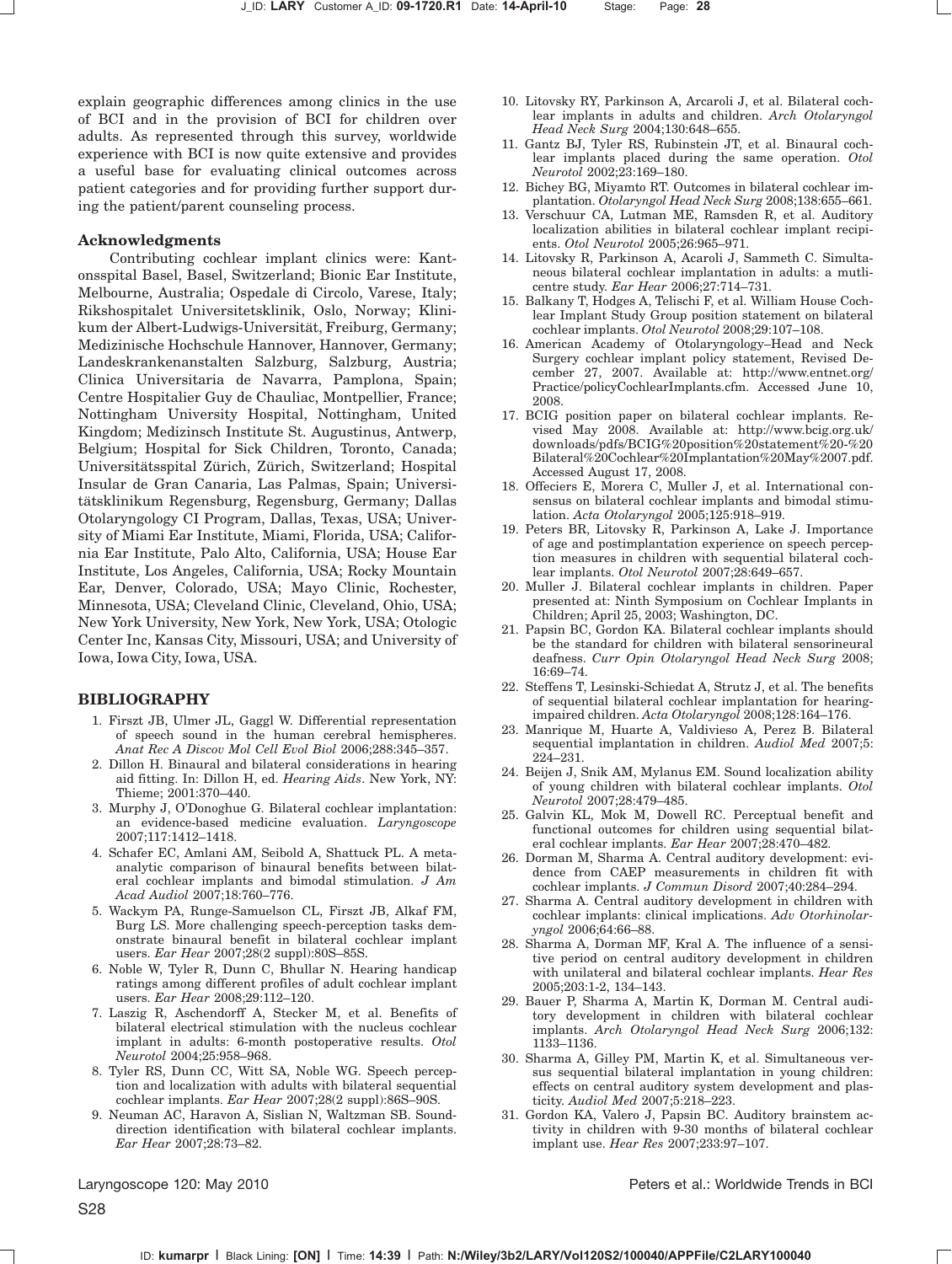- 32. Committee on the Consequences of Uninsurance, Institute of Medicine at the National Academies of Science. Insuring America's Health: Principles and Recommendations. Washington, DC: National Academy of Sciences; 2004.
- 33. Battista JR, McCabe J. The case for single payer, universal health care for the United States. June 1999. Available at: http://cthealth.server101.com/the\_case\_for\_universal\_ health\_care\_in\_the\_united\_states.htm. Accessed October 5, 2008.
- 34. World Health Organization. WHO Statistical Information System. Available at: http://apps.who.int/whosis/data/search. jsp. Accessed September 2008.
- 35. Detsky A, Naylor C. Canada's healthcare system—reform delayed. N Engl J Med 2003;349:804–810.
- 36. Steinbrook R. Private health care in Canada. N Engl J Med 2006;354:1661–1664.
- 37. L'assurance Maladie. Liste des produits et prestations remboursables. Available at: http://www.ameli.fr/filead min/user\_upload/documents/lpp-maj-20091026.pdf. Accessed August 16, 2009.
- 38. Cochlear Implant Services Commissioning Guidelines. RNID Taskforce, 2007. Available at: http://www.rnid. org.uk/VirtualContent/91875/2742\_cochlear\_implant.pdf? from=/cochlearimplantservices/. Accessed October 12, 2008.
- 39. Summerfeld Q. Self-reported benefits from successive bilateral cochlear implantation in post-lingually deafened adults: randomised controlled trial. Int J Audiol 2006; 45(suppl 1):S99–S107.
- 40. National Institute for Health and Clinical Excellence. Health technology appraisal, cochlear implants for severe to profound deafness in children and adults, response to ACD, April 2008. Available at: http://74.125.95.132/ search?q¼cache:fgzjqs5vC1AJ:www.ndcs.org.uk/document. rm%3Fid%3D3412+ndcs+response&hl=en&ct=clnk&cd=2  $\&$ gl=us. Accessed October 12, 2008.
- 41. National Institute for Health and Clinical Excellence. Health technology appraisal. Hearing impairment, cochlear implants. Cochlear implants for severe to profound deafness in children and adults. Available at: http://gui dance.nice.org.uk/TA166. Accessed August 12, 2009.
- 42. Klop WM, Briaire JJ, Stiggelbout AM, Frijns JH. Cochlear implant outcomes and quality of life in adults with prelingual deafness. Laryngoscope 2007;117: 1982–1987.
- 43. Teoh SW, Pisoni DB, Miyamoto RT. Cochlear implantation in adults with prelingual deafness. Part I. Clinical results. Laryngoscope 2004;114:1536–1540.

#### APPENDIX I: LITERATURE REVIEW SUPPORTING BILATERAL COCHLEAR IMPLANT TRENDS

#### INTRODUCTION

As can be seen from our main article, there are trends of increasing application of bilateral cochlear implantation (BCI) among experienced cochlear implantation (CI) centers suggested by the survey. In addition, there is a trend of increasing focus to provide BCI in children at a younger age and more often both ears simultaneously. To what extent published research on BCI supports these particular trends seen in our worldwide survey will now be discussed.

#### HISTORICAL TRENDS IN THE LITERATURE RELATING TO BCI

There is an extensive base of psychoacoustic literature documenting the mechanisms and benefits of binaural hearing input in normal hearing individuals, dating back to the 1970s. A1-A4 In addition, the benefits realized by bilaterally hearing impaired individuals from the use of bilateral amplification have been well documented, such that bilateral hearing aid fitting has become standard practice for such patients.<sup>A5-A7</sup>

The earliest published report of a patient undergoing BCI was in 1988.A8 As was true of such early case reports concerning BCI, the prime focus at that time was on the comparison of CI technologies, that is comparing an older, single channel device in one ear with a newer, multichannel device in the second ear.<sup>A9</sup> The hope was to improve on individual ear performance with more advanced CI technology in the opposite ear. In the late 1990s and early 2000s, BCI began being performed with a view toward improved individual ear performance with similar or identical CI technology in each ear. As late as 2004, studies were published in which BCI was performed with a view toward capturing better individual ear performance with similar CI technology. Ramsden et al. commented on their inability to reliably predict which ear in any given patient would perform better with a CI, and that with BCI they assured capture of the better performing ear. $A^{10}$  In such cases, the variable was not the level of sophistication of CI technology, but the differences in CI performance potential between ears of an individual patient. They also estimated that many of the patients undergoing BCI prior to 2005 had done so because of medical or technical complications with their first implant.

In the late 1990s, interest in BCI for the primary purpose of developing or restoring binaural hearing mechanisms began to emerge.<sup>A11,A12</sup> Most of the early reports referenced above commented incidentally on the ability of patients to integrate the sound from both implanted ears, with very different technology and signal processing from each side. It has been primarily in the last 8 years that BCI research has focused in great detail on the true benefits of two cochlear implants working together over just one alone.

#### BCI IN CHILDREN

#### Neurodevelopmental Evidence

Support for a bilateral approach to the treatment of hearing loss in children starts with that which is contained in the hearing aid literature. Strong support for the use of bilateral hearing aids was established by documentation of the negative effects that auditory deprivation has over time on the ability of individuals with hearing loss to understand speech. Silman et al. in 1984 and Gatehouse in 1992 demonstrated in adults that if only one ear receives a hearing aid when both ears have hearing loss, the untreated ear will show a significant deterioration in speech discrimination over time. A13,A14 Children have shown this same effect with regard to hearing aid use for moderate to severe hearing loss.A15,A16 In 1996, Willott extrapolated from animal research in postulating that central auditory system (CAS) plasticity is the underlying process that explains the loss in auditory capabilities from sensory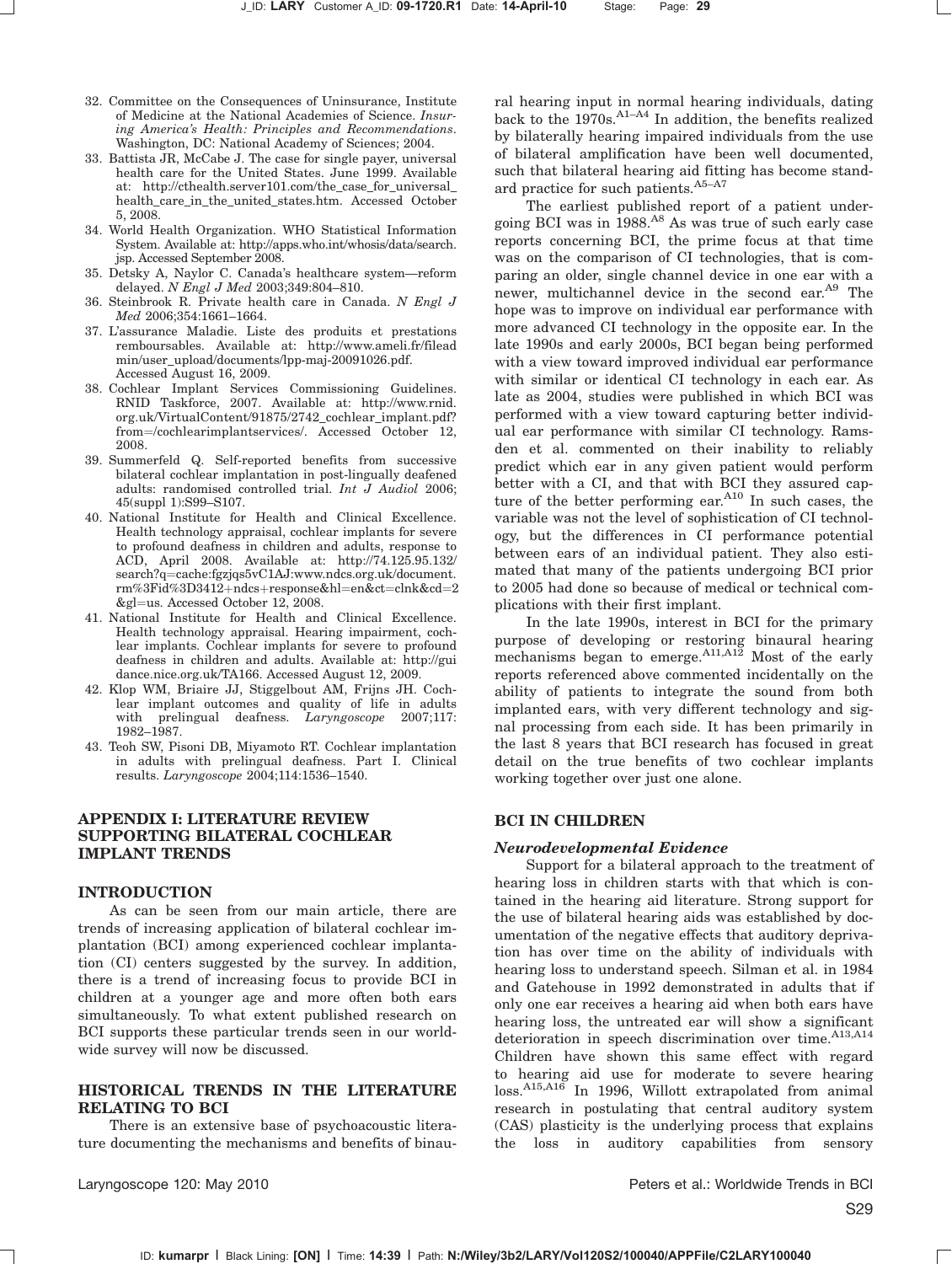deprivation, as well as the improvement that can occur from acclimatization and conditioning with hearing aid  $use.$ <sup>A17</sup>

Plasticity within the central nervous system can be viewed as having two general phases. The primary phase is that which occurs in infancy and early childhood, known as the "critical period." This expression was first used in reference to the developing mammalian visual system by the groundbreaking work of Wiesel and Hubel  $(1963)$ . A<sup>18</sup> Theoretically, it is during this critical period of primary neuroplasticity that a neural pathway awaits specific instructional information to continue to develop normally. If such appropriate or normal experience is not gained during this time, the pathway never attains the ability to process information in a normal fashion, and as a result, the sensory perception or behavior is permanently impaired.<sup>A19</sup> An additional concept in this primary phase is that of a ''sensitive period,'' which varies from a critical period in being less absolute and/or rigid. During a sensitive period, a pathway maintains a state of vulnerability to new stimuli. Whatever experience is maintained during this period leads to the pathway sustaining those adaptive changes permanen $t\,$ <sup>A20</sup> The acquisition and integration of such neural information occurs only for the limited time frame of the sensitive period for that stimulus.

The second general phase of neuroplasticity can be called the secondary or residual phase. During this phase there is the sustained ability of the nervous system to adapt and reorganize to changes in stimulus. $^{A21}$ This phase appears to persist throughout an individual's life. Based upon data that will be discussed in succeeding sections, the extent to which secondary plasticity can reorganize neural pathways appears to be significantly limited by the initial organization that occurs during the sensitive/critical period, but can be substantial nonetheless. A22

## Measures of Cortical Maturation

It is now well established that the CAS is maximally plastic during the primary critical or organizational phase that lasts from birth to approximately 3.5 years of age.<sup>A23–A25</sup> The neurodevelopmental effects of auditory deprivation on the CAS in children with congenital hearing loss have been indirectly examined by computing P1 wave cortical auditory-evoked potential (CAEP) latencies. The P1 wave is thought to originate from auditory projections in the thalamocortical pathways, and its morphology and latency are felt to be reliable indicators or biomarkers of CAS cortical maturation.<sup>A26</sup> Evidence from intracranial recordings in humans, as well from animal models, suggest that the neural generators of the P1 CAEP originate from the thalamocortical projections to the auditory cortex and represents current activity in the auditory cortex, including input from feedback and recurrent loops between primary auditory and association areas.<sup>A24,A26</sup>- $A<sup>28</sup>$  A highly sensitive period from birth to approximately 3.5 years has been consistently demonstrated, during which time, if cochlear implantation occurs in congenitally deaf children, a normal trajectory of P1 latency development is made possible.<sup>A23,A24</sup>

The clinical utility of CAEP is supported by research investigating CI performance outcomes for children implanted before the age of 4 years using a series of functional tests, including open set word recognition and expressive and receptive language acquisition. These clinical outcome measures also confirm that the CAS is maximally plastic during the first 2 to 3.5 years of life, reaching its peak for receptive language development prior to the age of 2 years.<sup>A25</sup> Furthermore, this same data suggests that the window of opportunity for language acquisition is already starting to close by age 4 years.

Studies have more recently set out to analyze the neurodevelopmental impact of BCI on children with bilateral congenital deafness. Electrophysiologic measures have been used to assess the central auditory development in BCI children of various ages and with variable interimplant delays versus unilateral CI.A23,A24,A29 Examination of P1 CAEP latencies for BCI children for whom both ears were implanted before 2 years of age showed that for simultaneously implanted subjects, P1 latencies were within normal limits for each ear as early as 1 month poststimulation. For children who were sequentially implanted before 2 years of age, normalization of P1 latencies took 3 to 6 months after the second CI activation. $A^{23}$  In an extended longitudinal comparative study examining the impact of either sequential or simultaneous BCI before the age of 3.5 years upon P1 latencies, researchers showed no significant differences between the simultaneous or sequentially implanted groups. $A^{24}$  By 3.5 months postimplant, both P1 latency and morphology were considered within normal limits for both groups.

This is in contrast to studies of older children receiving a sequential bilateral implant after the age of 7 to 9 years, who generally show limited plasticity in the second ear as indicated by persistent P1 latency delays, disrupted morphology of the CAEP responses, and poorer behavioral outcomes on functional assessments.<sup>A30,A31</sup> In essence, this implies that the CAS linked to the second CI ear has limited neurodevelopmental organization potential if implantation of that ear is delayed for several years or more. $A^{31}$  Generally, for older children approaching their teenage years who underwent early first ear CI, functional benefits derived from late sequential implantation of the second ear, including speech discrimination in quiet and in noise and measures of spatial hearing, are significantly reduced and develop at a much slower rate relative to those displayed by their first implanted ear and relative to those demonstrated by children implanted sequentially at a younger age.A31–A34 Taken altogether, the research evidence is overwhelmingly in favor of a focus on BCI in children at as young an age as possible for both ears.

## Measures of Brainstem Binaural Integration

The finding by Sharma et al. (2007) that P1 latencies develop normally for both ears in young BCI

Laryngoscope 120: May 2010 **Peters et al.: Worldwide Trends in BCI** Peters et al.: Worldwide Trends in BCI

S30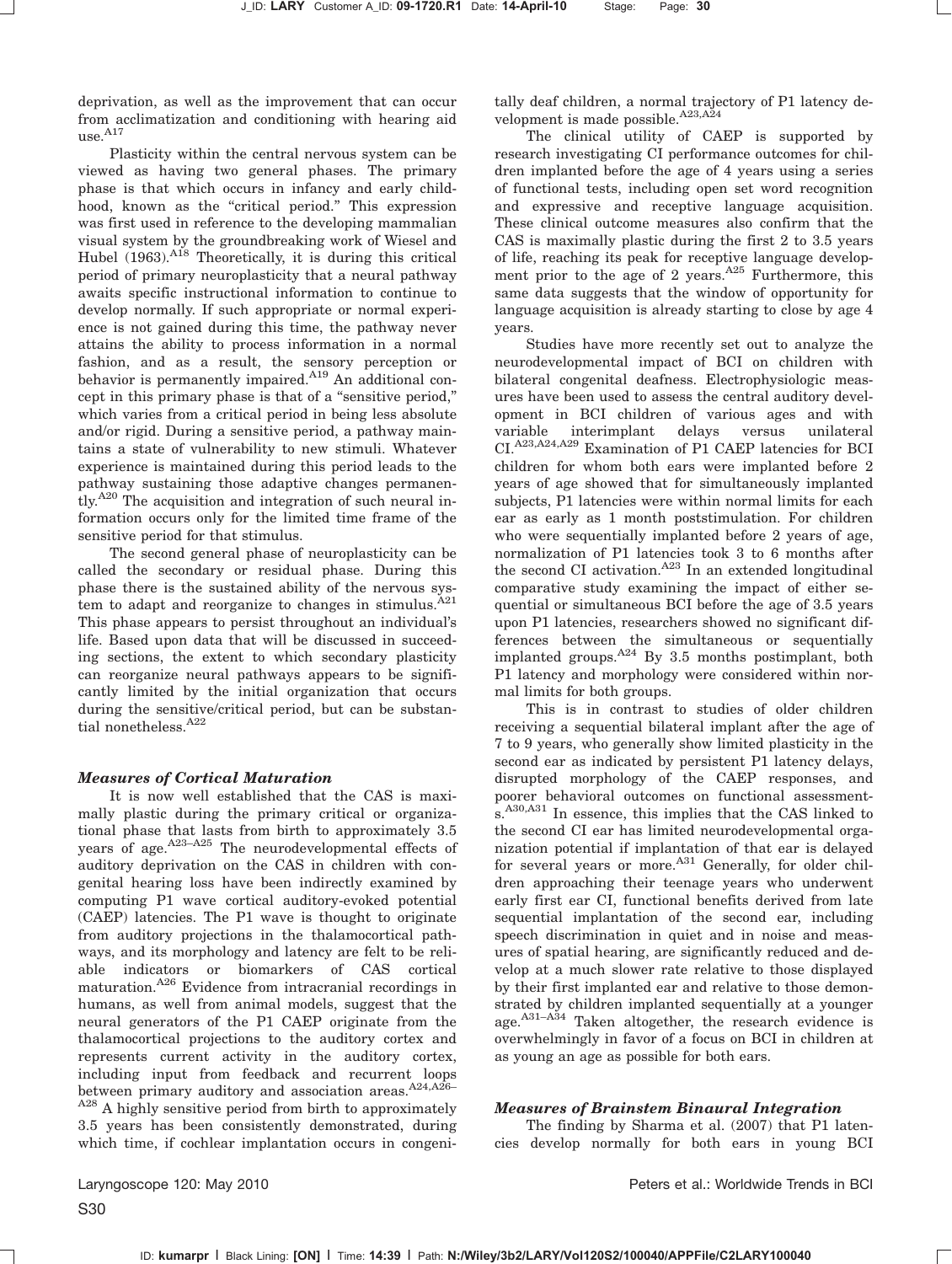children regardless of whether they are sequentially or simultaneously implanted does not rule out the possibility that there may still be a functional advantage derived from simultaneous BCI. Binaural integration and interaction are additional aspects of BCI performance, over and above individual ear speech discrimination performance, which must be considered. The majority of binaural cues, such as the detection of interaural differences in timing, intensity, and frequency spectrum are encoded at the brainstem level.<sup>A35</sup> These cues are important for sound localization and many other aspects of listening in adverse environments.

Recent research in animals has established that monaural compared to binaural auditory stimulation results in different neural pathways being traveled.<sup>A36</sup> Although bilaterally deafened animals show asymmetry of the ascending projection from the inferior colliculus similar to that observed in normally hearing animals, in contrast, unilaterally deafened animals show an increase in the afferent projection from the normal cochlear nucleus to the ipsilateral inferior colliculus. Data from both animal and human models also show robust contralateral and weak ipsilateral stimulation (crossed and uncrossed fibers of central auditory pathways) after unilateral implantation.<sup>A37</sup> Reorganization is occurring centrally in the presence of only unilateral stimulation, which pending the duration of unilateral stimulation, may or may not be reversible. Initially, such unilateral stimulation may act as a primer, but over the long term it appears to act as a restrictor to development of the auditory pathways connected to the second ear and subsequently to binaural processing.<sup>A23,A29,A30,A37</sup>

As was discussed in the body of our article, any delay in the receipt of bilateral auditory input may compromise the organization of brainstem binaural processing and the subsequent ability to integrate the information received from each ear.<sup>A29</sup> Monaural stimulation in children appears to organize the brainstem in very different ways than binaural input.<sup>A36</sup> When measuring electrically evoked compound action potentials of the auditory nerve and electrically evoked brainstem responses (EABR), preliminary results show a dependency of length of interimplant interval and age at first implant upon the rate of change of the eV latencies, reflecting binaural interaction following long-term binaural stimulation.A29 Longer interimplant intervals and older age at first implant have a negative impact, appearing more restrictive to the development of CAS pathways in the brainstem. This suggests a change in developmental plasticity in children with long-term unilateral implant use at the level of the auditory brainstem, which may not be reflected in abnormal P1 latency or morphology.

What is not clear from the literature is whether the acquisition of binaural brainstem mechanisms has a more limited or fragile critical period than does the development of cortical speech perception abilities, or if it is simply the restrictive effects incurred by prolonged unilateral stimulation that inhibit optimal integration of the later arriving second signal. The EABR studies mentioned above have yet to be correlated with behavioral

outcomes of binaural processing in children. However, from a neurodevelopmental perspective they seem to suggest that even if a sequentially implanted child receives a second CI at a young enough age to acquire open set speech discrimination abilities, brainstem mechanisms may have acquired permanent limitations if the time between implants is significantly delayed. From preliminary research involving observation of a small group of 4- to 15-year-old sequential BCI children for 6 to 12 months, findings consistently demonstrated the ability to use the auditory speech information received at the second implant ear. However, the demonstration of benefit from binaural processing within this time frame was far more variable.A34 Taken altogether, the preliminary data favors simultaneous BCI in young children over a sequential approach.

A sequential approach to BCI in children may at times be unavoidable or even advisable, depending on individual patient or parent factors. Some recent data suggests that in some cases there may be certain advantages to delaying a second implant by 1 to 2 years, as young children may benefit more in early childhood from the improvements in prosody and inflection provided by an implant and a hearing aid (in the opposite ear), compared to two early simultaneous implants. $A^{38}$ However, in general performance on speech perception, measures in the second implant ear and binaurally are viewed as not only superior but tend to develop faster for children implanted sequentially at as young an age and with as short of an interimplant interval as possible.<sup>A31-A33</sup> Wolfe et al. (2007) demonstrated in examining 12 sequentially implanted children (first implant  $<$ 3 years of age, second <9.5 years of age) that all showed statistically significant benefits from bilateral stimulation at 1 year following BCI, but the greatest benefit was for children implanted sequentially before 4 years of age, whereas those implanted after 4 years demonstrated lower binaural benefits and greater interaural performance differences. A33 Another 3-year follow-up study on sequential BCI children also demonstrated greater interaural performance differences on speech measures at 1 and 2 years after the second CI for children with 5 years plus interimplant intervals. In some children, interaural differences continued to improve up to 3 years after the second CI, suggesting more time may be required for children implanted sequentially at older ages than in younger children despite early intervention in the first ear. $A^{32}$  Therefore, it is possible that CAS plasticity may be preserved in some children, allowing them to perform well even after late second-ear BCI.

## BCI in the Very Young

The advent in some countries of universal newborn hearing screening and screening of high-risk infants has lead to early referral and presentation of children with hearing loss. The opportunity to implant these children prior to 12 months of age more frequently presents itself. With regard to unilateral CI, surgery down to 6 months of age is being reported as safe and anatomically feasible. $A^{39-\tilde{A}42}$  In experienced hands, the surgical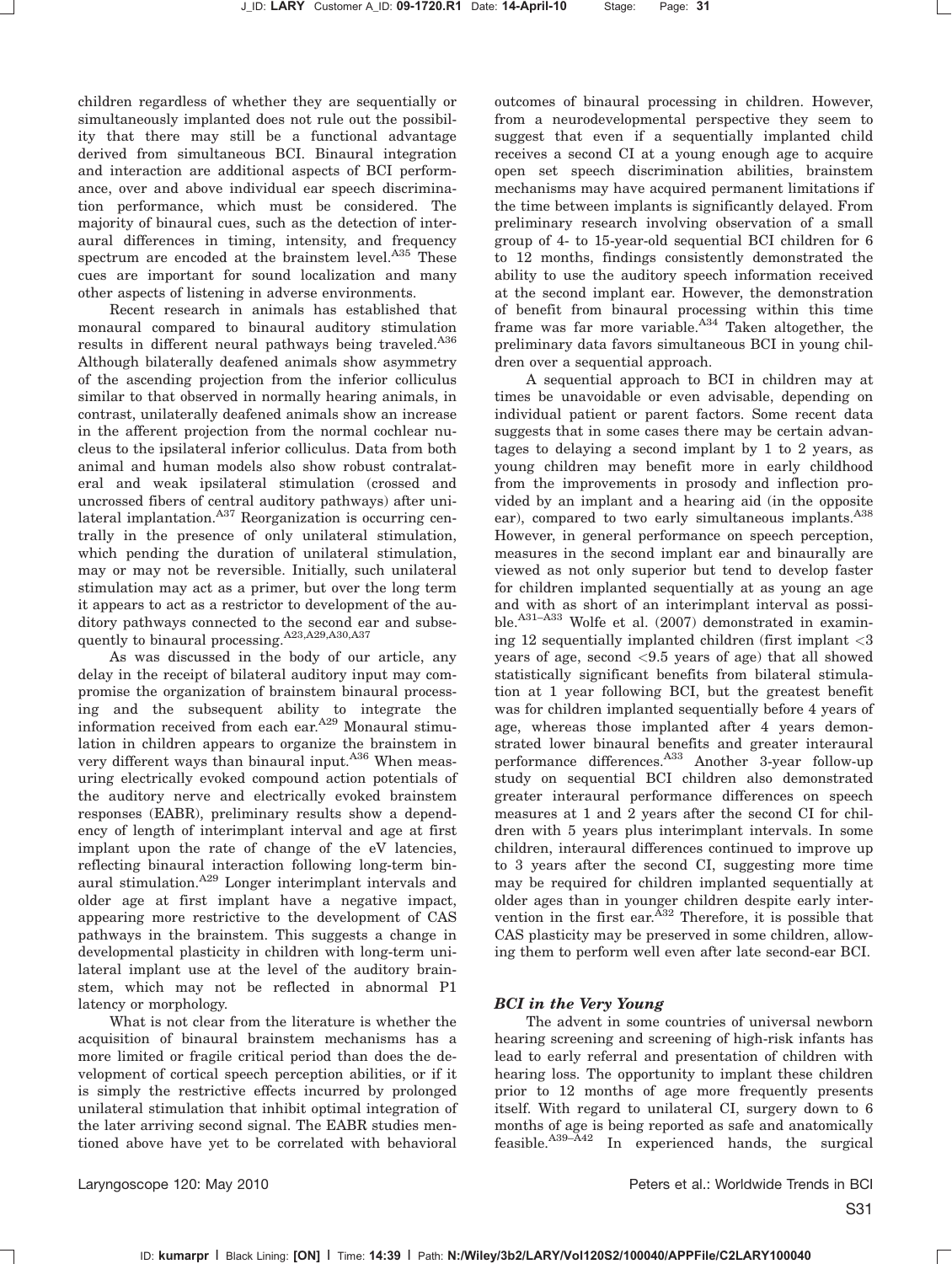complication rate does not appear to be any higher than in other age groups. Dettman et al. (2007) report on 19 infants who received unilateral CI under 12 months of age (mean age, 0.88 years) and found that the mean rate of expressive and receptive language growth was greater than for a group of 87 toddlers who received their CI between 12 to 24 months of age (mean, 1.6 years).A39 The same improved outcomes for children implanted before 12 months of age have been shown in other studies.  $A41$ 

There are no published series reporting on BCI in children <12 months of age. Extrapolation from the evidence presented in this review would suggest that such early BCI intervention will likely optimize outcomes even further, as long as surgical complications are not increased. Options include simultaneous BCI or very short sequential BCI, with both devices being implanted prior to 12 months of age. Consistent with the reports of safety for CI in the very young, 92% of responders to our survey are comfortable implanting both ears of a child prior to 12 months of age.

## Older Sequentially Implanted Children

A correlate to the importance of early CI and BCI in children exists in the ophthalmologic literature regarding various critical periods for components of visual integration: binocular fusion, ocular dominance, cortical retinotopic maps, direction sensitivity, and complex feature recognition.<sup>A21</sup> Plasticity and critical periods in the visual system are some of the most thoroughly studied cortical functions because of the ease of manipulating visual input independently in each eye. Visual acuity and complex feature recognition (such as facial recognition) in one sense can be considered analogous to auditory speech discrimination. Stereopsis is akin to binaural stereo hearing. Stereopsis is the aspect of visual perception that results from two different views of the world obtained by virtue of each eyes' different positions in the head. These two slightly dissimilar retinal images result in a binocular or horizontal disparity, that when optimally fused in the visual cortex, creates a three-dimensional perception of objects.

Childhood amblyopia can take several forms: refractive amblyopia or anisometropia (unequal refractive error between the two eyes), form deprivation (as in congenital cataracts), and strabismus (misalignment of the eyes). Failure to correct during infancy any of these abnormalities can result in permanent loss of visual acuity in the effected eye. $A^{43,\bar{A}44}$  In the case of childhood strabismus, the two retinal images are too disparate for the visual cortex to create a fused image. If this were to be acquired in adulthood it would result primarily in diplopia. However because of the high, primary neuroplasticity of infants, it instead results in suppression of cortical development of the image from one eye, whichever image is of poorest quality. If correction does not begin before the closure of various visual critical periods (18 months to approximately 5 years of age), the child will have permanent loss of various visual capacities, depending upon the duration of deprivation (e.g., loss of stereopsis, strabismic amblyopia with reduction in visual acuity), even though the eye itself may be  $normal.^{NCLI}_{A21,A45,A46}$ 

Although, as is true with CI in children, the best outcome is achieved if amblyopia treatment is started before age 5 years, and recent research has shown that children older than 10 years and even some adults can show improvement in visual acuity in a previously untreated eye. $A^{22}$  Children ages 7 to 12 years who wore an eye patch and underwent vision therapy were four times as likely to show a two-line improvement on a standard 11-line eye chart than amblyopic children who did not receive treatment. Adolescents aged 13 to 17 showed improvements as well, albeit in smaller amounts than younger children. The results of the study by Scheiman et al. (2005) suggest that the closure of the central visual system critical period does not mean a complete absence of plasticity.<sup>A22</sup> Some researchers argue that secondary or adult plasticity, that which occurs after closure of the critical period, represents plasticity that is independent of earlier critical period plasticity.A47 It is not known whether or not the neural, synaptic mechanisms of older brain plasticity are the same as those active during the critical period in children. Many studies suggest they differ in significant ways.A47,A48 Controlling or enhancing such adult plasticity mechanisms has numerous relevant potential applications.

Findings similar to those by Scheiman et al. (2005) have been seen in late sequential BCI children who show some ability to acquire modest open set speech capabilities in the late implanted ear. In the study by Peters et al., the mean second-ear speech perception score for children who received their second CI from 8 to 13 years of age was only 32%, but with a range of from  $12\%$  to 56%.<sup>A31</sup> These scores were significantly below those for younger children (the 3- to 5-year group had a mean of 83.9% with a range of 71%–96%) and below those for their first, early implanted ear. Yet some of these children perform significantly above the mean for their group, despite near lifelong auditory deprivation in the second ear. Litovsky et al. also noted in her study on sound localization abilities in a group of 13 BCI children, that one subject had a 12-year history of having no binaural hearing, yet was able to localize sounds after 23 months of using bilateral cochlear implants. A49 Late, secondary plasticity in older children and prelingually deafened adults appears unable to achieve what is lost from deprivation in the critical period, yet modest benefits are still possible, and until more is known about predicting long-term gains in individual patients it seems appropriate that most of the professionals answering our survey are keeping an open mind with regard to an upper age limit for candidacy.

Of interest are the approaches highlighted in ophthalmologic studies attempting to maximize secondary plasticity for late acquisition of visual capabilities. It is now standard practice to penalize the better seeing, dominant eye in children with amblyopia, either by patching or pharmacologically, to promote visual integration of the weaker eye. $A45$  Studies treating older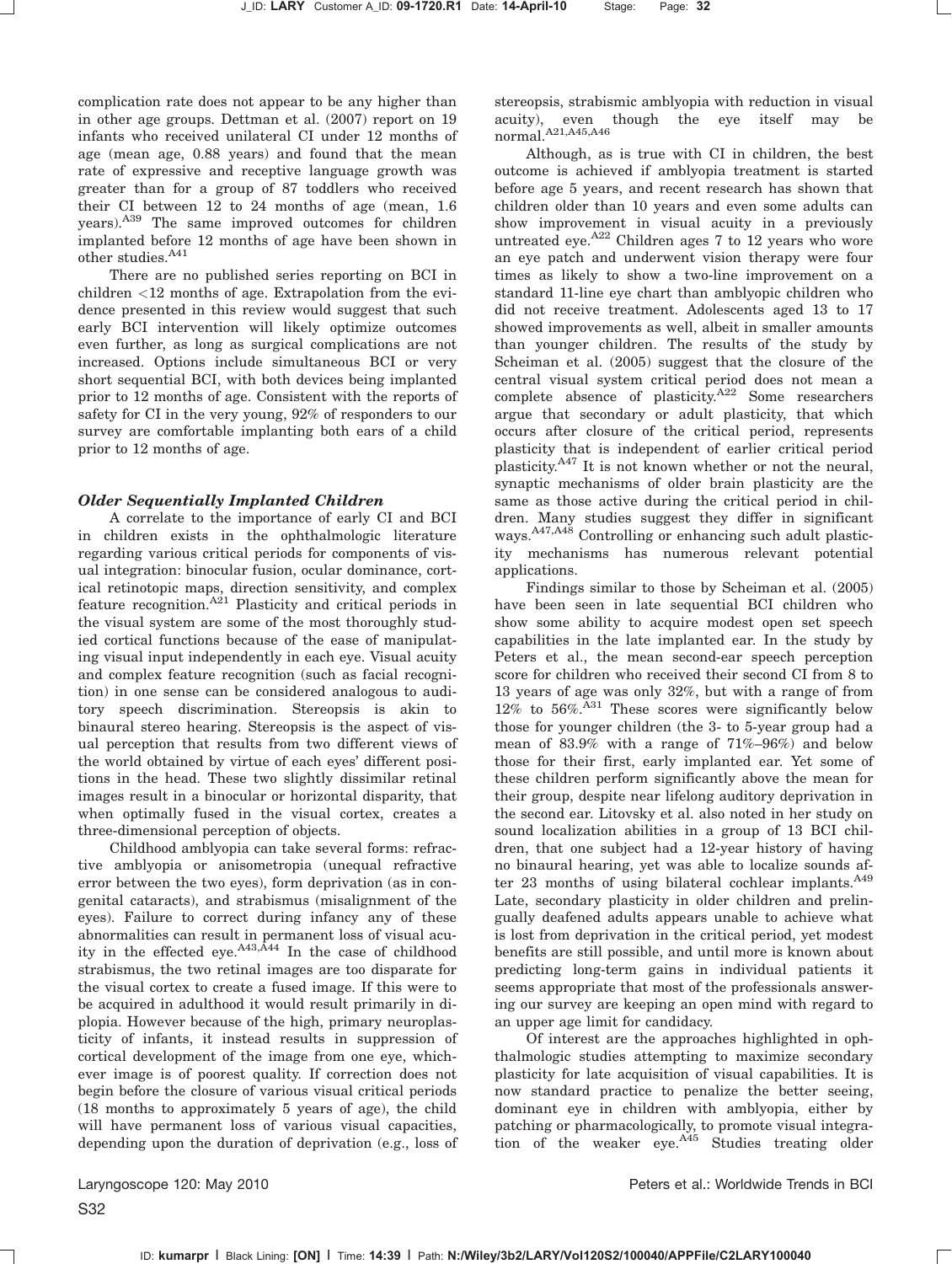amblyopic children and even adults also use patching of the dominant eye to achieve some visual acuity gains. Maurer and Lewis have shown that even short-term early monocular deprivation in infancy can lead to permanent ocular dominance of the unaffected eye similar to the first ear dominance seen in children with longinterval sequential BCI.<sup>A50</sup> They have shown that the adverse effects of the uneven ocular competition may not show up until later in the child's life when accumulated competitive interactions have begun to limit the recovery from deprivation. Of note is that in their study the ultimate visual acuity of the deprived eye was directly related to the number of hours each day of patching the dominant eye.

No consensus currently exists concerning the optimal rehabilitation techniques to use for the second ear of late, sequential BCI children. Complete auditory deprivation of the dominant, first-implanted ear for an extended period presents significant practical challenges for older children who are very dependent on the use of their best hearing in day-to-day activities. Such an approach is likely to have a low compliance rate. Yet based on findings in the treatment of amblyopia, it is possible that a rehabilitation technique of this type will in the future be shown capable of improving outcomes. Further research is needed in this area. In addition, pharmacologic manipulation to reopen or release the neural mechanisms at work during the critical period may dramatically enhance the hearing potential of patients of all ages with congenital hearing loss who present at a late age for either first or second  $\overline{{\rm CL}^{\rm A51}}$ 

## ADULTS

There is higher representation of children among BCI patients worldwide than adults, despite the fact that more adults have CIs overall. This may indicate significant under-representation of adults in the BCI patient population. In addition, our survey seems to suggest decreased availability of information and opportunity for adults with regard to counseling about BCI. Postlingually deafened adults appear to be the candidates who can achieve the greatest quantitative binaural performance with BCI of all candidate groups. $A52-A61$  For these adult candidates, the issue of auditory deprivation has lesser influence upon outcomes than it does in children, their deafness having occurred after the CAS had fully developed. However, concerns have been raised even in adults about the negative impact of long periods (20–30 years or more) of auditory deprivation in either ear upon outcomes with a CI, even when the onset of hearing loss was after CAS maturation. Zeitler et al. (2008) addressed this factor in their study and found no association in 22 sequential BCI adults between performance and the time between implants, age at second implant, or length of deafness in either ear.  $A\breve{6}1$ 

## Objective Measures in Adults

In the presence of a fully developed (auditorially mature) CAS, BCI has been shown capable of providing an individual with the majority of the binaural hearing mechanisms that are currently known, despite the psychoacoustic limitations of current processor arrangements and strategies. Schleich et al. (2004) studied 21 adult BCI patients (10 females, 11 males, ages 17.5–66.5 years, mean, 44 years). A57 Duration of deafness ranged from 0.6 to 47.8 years (mean, 12.9 years). Speech reception thresholds at which a 50% correct score was achieved were measured using the Oldenburg sentence test. Speech was presented from the front, with noise either from the front, the right side, or the left side (at  $\pm$ 90°). Performance was measured using an adaptive signal-to-noise procedure unilaterally and bilaterally. Results showed a significant head shadow effect (using Wilcoxin signed ranks tests at  $P < .05$ ; calculated as the unilateral ear speech reception threshold [SRT] with noise to the ipsilateral side minus the score with noise to the contralateral side). There was also a significant binaural summation effect (calculated as the unilateral implant SRT, minus the binaural SRT with noise and speech originating from the front). There was a mean 6.8 dB improvement binaurally due to the head shadow effect and 2.1 dB for the binaural summation effect. A mean binaural squelch effect (calculated as the SRT when listening unilaterally with contralateral noise minus the score when listening binaurally) of 0.9 dB was also significant. There was no correlation between benefit and duration of deafness.

Litovsky et al. (2006) analyzed the data from a multisite prospective study of 37 postlingually deafened simultaneous BCI adults. A53 Speech recognition performance using consonant-nucleus-consonant (CNC) and Hearing in Noise Test (HINT) sentences in quiet, and Bamford-Kowal-Bench Speech-in-Noise Tests (BKB-SIN) in noise were measured in unilateral and bilateral listening conditions. Testing was done with both speech and noise from a frontal  $(0^{\circ}$  azimuth) speaker to examine binaural redundancy, and with speech from  $0^{\circ}$  but noise from  $+90^{\circ}$  or  $-90^{\circ}$  azimuths to examine head shadow and binaural squelch effects. By 6-months postactivation, a significant bilateral advantage was found over either unilateral condition for listening to speech in quiet. For speech in noise, a significant bilateral benefit was demonstrated when subjects were able to take advantage of the head shadow effect (i.e., when the ear opposite the noise was added for bilateral listening). Some subjects also showed evidence of binaural squelch effects (when the ear on the noise side was added for bilateral listening) and binaural redundancy (when the speech and noise were both from the front).

A few studies of BCI adults have shown either minimal or no statistically significant differences between the BCI, bimodal  $(CI + contralateral \text{ hearing aid})$ , or unilateral CI conditions on various speech perception tasks.<sup>A62,A63</sup> Wackym et al. (2007) addressed this variation in benefit seen across BCI studies. $A^{64}$  in their study, five listening tasks of increasing difficulty were used to evaluate performance advantages of BCI in seven adult recipients. The greatest binaural benefit was shown when the most difficult listening task was used for testing (HINT sentences at 60 dB SPL in noise of 52 dB SPL). Bilateral benefit could not be shown in the easiest condition (HINT sentences in quiet) due to a ceiling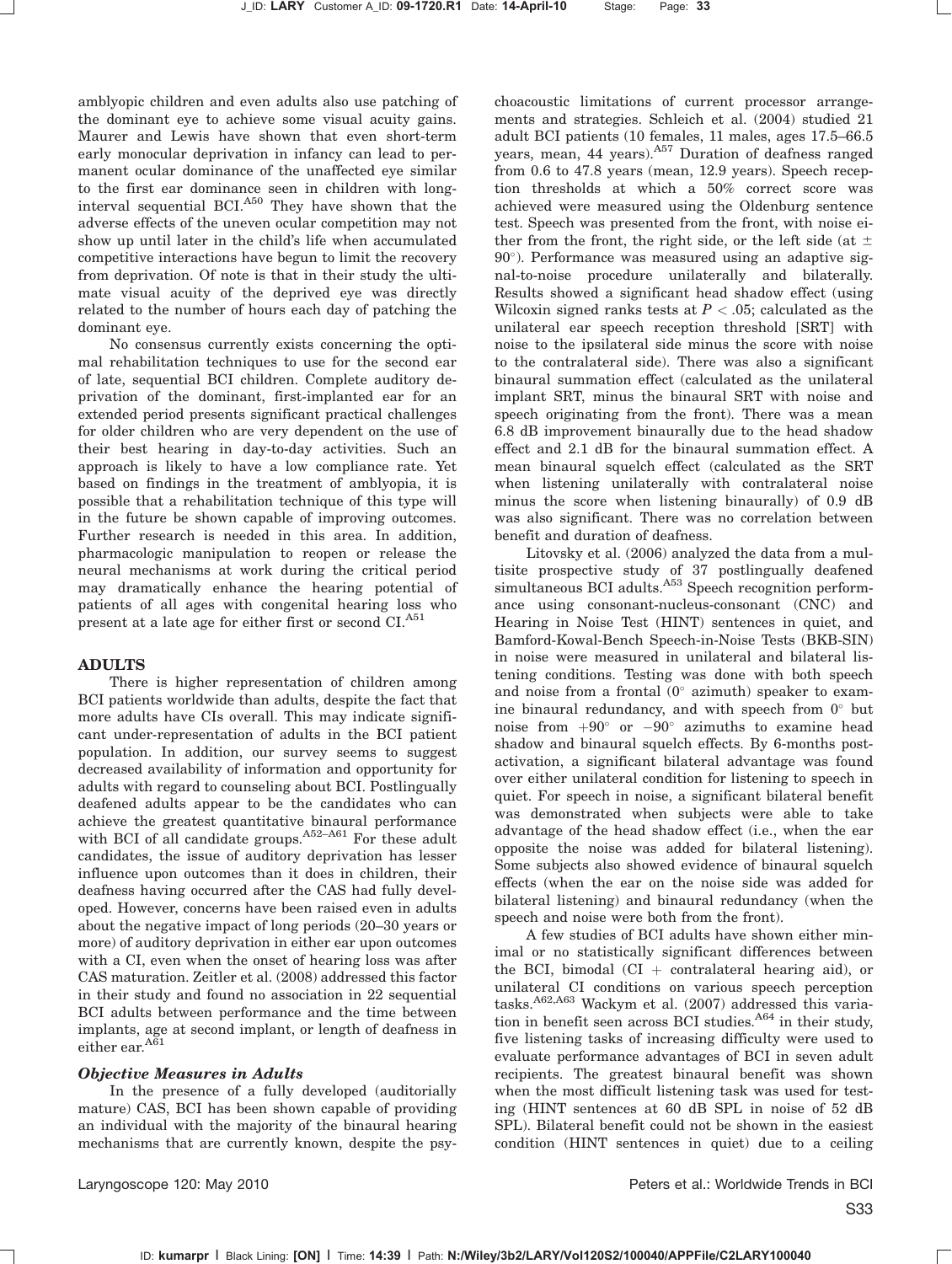effect for unilateral scores. The authors suggest that the ease or difficulty of the listening tasks used may account for the varying degree of benefit shown in various BCI studies, and that more difficult tasks may be necessary to demonstrate BCI advantages.

Overall, there is strong evidence that sound localization ability in adults is significantly enhanced with two implants compared to one CI alone.<sup>A58–A60</sup> Nopp et al. compared the sound localization accuracy of 20 adult BCI patients and found that accuracy was enhanced by 30% in the bilateral condition compared to the better ear alone. In addition, variability of response was greatly reduced.A60 It is a consistent finding in the studies mentioned here that adult BCI patients have much better sensitivity to differences in level or amplitude between the ears interaural level difference (ILD) than to differences in timing interaural timing difference (ITD). This is consistent with speech testing in noise on BCI patients, which shows a greater benefit from the head shadow effect (which is more dependent on ILDs) than from binaural squelch (which is more affected by ITDs).A53 There are also differences across CI stimulation rates. Sensitivity to ITDs is very poor in cochlear implant patients who use rates beyond a few hundred hertz. Binaural summation and central masking effects have been shown, demonstrating that fusion and use of information across bilateral implants does occur.<sup>A61</sup>

#### Subjective Measures in Adults

Subjective benefit from BCI has been evaluated in adult patients. In the previously described multicenter study of 37 simultaneous BCI adults by Litovsky et al. (2006), Abbreviated Profile of Hearing Aid Benefit (APHAB) questionnaire data was collected on 30 of the patients who had completed a 3-week period during which the patient was allowed to use only one implant on their better-performing ear, followed by a period of BCI use again.<sup>453</sup> The results indicated that the bilateral users perceived their performance with the bilateral implants as significantly better than with a unilateral implant on the Case of Communication, Background Noise, and Reverberation subscales of the APHAB. There was no significant difference on the Aversiveness of Sounds (AV) subscale. It was also anecdotally noted that many of the subjects were very reluctant to be without their second implant during the deprivation period of 3 weeks, sensing much better performance with two CIs.

In 2006, the first published study intended to directly investigate perceived benefit via formal qualityof-life measures from BCI was done by Summerfield et al.A65 They recruited 28 postlingually deafened adults from seven British hospitals who had all been successful unilateral implant users for 1 to 6 years and were seeking a contralateral ear implant. Half were randomly assigned to receive a second implant, whereas the other half were required to wait 12 months. Questionnaires used included three condition-specific measures from the Speech, Spatial and Qualities of Hearing Scale Questionnaire, and also the Glasgow Health Status Inventory, the Health Utilities Index Mark III, the Overall Quality of Life (visual-analogue scale), and the EuroQol EQ-5D. Results indicated self-reported improved abilities for bilateral compared to unilateral implants in spatial hearing, quality of hearing, and hearing for speech. Multivariate analyses showed positive changes in quality of life from improved hearing. However, in two out of the 28 patients worsening tinnitus was seen over time. Even though this negative effect was seen in only 7% of the study group, it offset the positive outcomes enough to render the overall benefit of BCI nonsignificant for quality of life measures. The use of such measures gives some indication that prioritization of healthcare funding plays a role in rates of adult BCI, particularly in the United Kingdom.

Different results have since been obtained by Bichey and Miyamoto in 2008.<sup>A66</sup> They identified 23 postlingually deafened adult patients with bilateral cochlear implants. Median age at first implantation was 20 years (range, 5–76 years), and median length of time to the second implantation was 6.3 years (range, 0.9– 13.6 years). Patients completed a health utility index survey, which measures change in eight domains of quality of life. A score of 1.0 represents perfect healthrelated quality of life. Patients rated each domain for the time period just before receiving the first implant, just before receiving the second implant, and at the current time. Each patient had a clinically significant improvement in quality of life after each procedure. The health utility scores averaged 0.33, 0.69, and 0.81 at each succeeding time period  $(P = .0001)$ . Eleven patients specifically noted greater ability to hear in noisy environments after the second procedure. Improvements were also noted in the domains of speech production, emotional well-being, cognition, and pain. The cost-utility of BCI in this cohort of patients was in the range of \$23,000 to \$24,000 per quality-adjusted life year. The authors conclude that the data from their study lend support to earlier studies supporting cochlear implantation as a compelling candidate for the allocation of limited healthcare resources.

One of the biggest challenges faced in assessing the benefits of BCI, both on performance and quality-of-life measures, is the great diversity of the CI candidate population. Although the patient factors that are currently thought to be predictive for CI performance are useful for patient counseling, they are not totally accurate for predicting the outcome of each individual patient. In addition, developing quality-of-life instruments that accurately measure a patient's perceived benefit in all areas that are important to the patient has proved to be very challenging. Criticisms have been raised in the past that many of these instruments can be inherently inaccurate because they do not always have a patient centered definition of quality of life.

''Many widely used measures are not patient centered because of the ways in which (questionnaire) items were generated, because a questionnaire may restrict a patient's choice, and because of the weighting system used. These limitations compromise their accuracy and usefulness because they do not measure what constitutes quality of life for all patients." $A^{67}$  Certainly then,

Laryngoscope 120: May 2010 **Peters et al.: Worldwide Trends in BCI** Peters et al.: Worldwide Trends in BCI

S34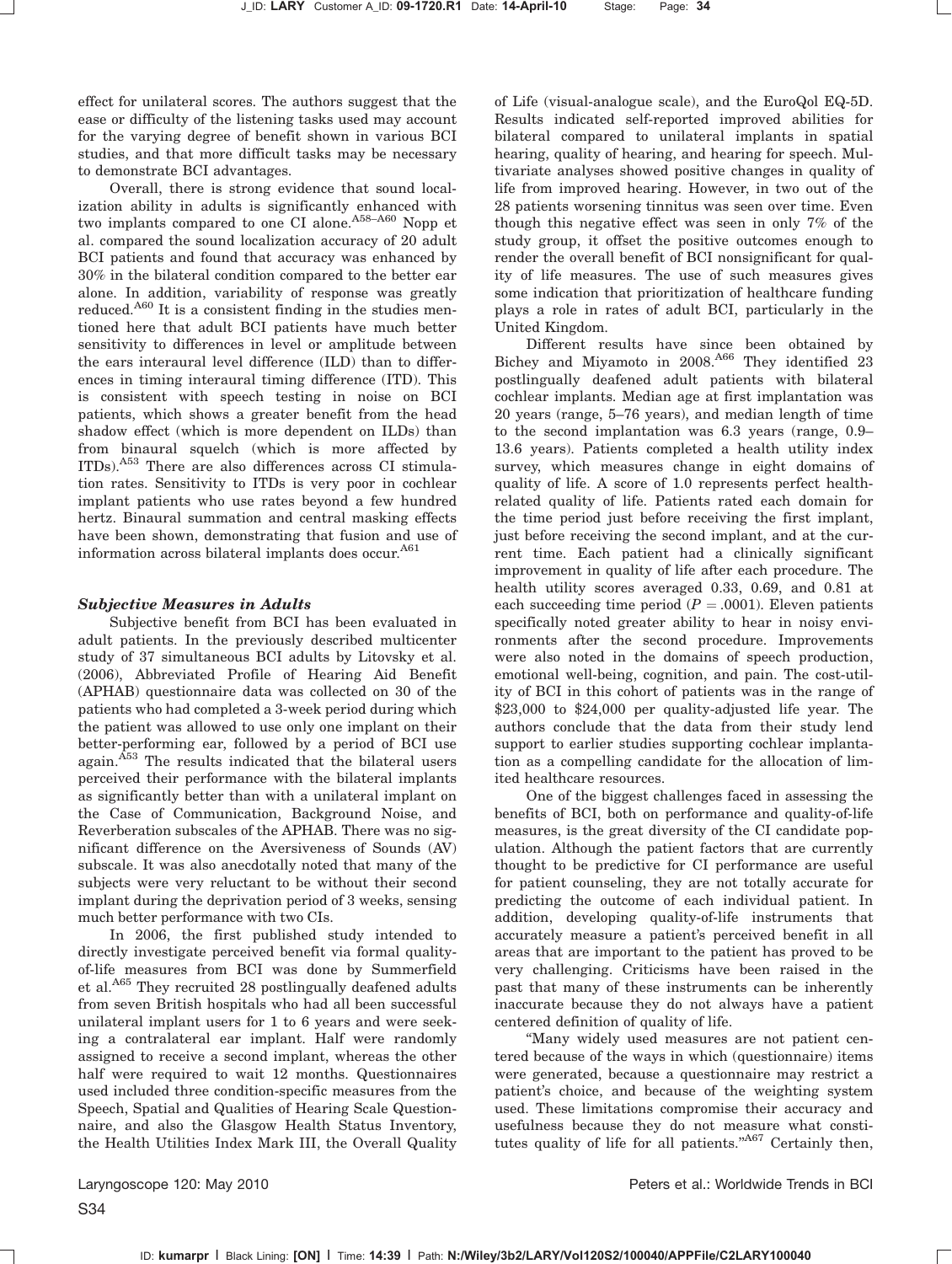the underrepresentation of adults in the BCI population is not due to a paucity of proven or perceived benefit. As mentioned in the main article, the philosophical leanings of CI professionals and healthcare funding priorities are likely factors. In addition, a greater awareness among professionals and parents of a critical period for binaural integration in children may be mobilizing efforts and a sense of urgency for BCI in children, with the unintended consequence being that the same urgency does not exist or is not necessary in adults.

In the healthcare economic environments that exist worldwide, it has become increasingly important to avoid applying expensive healthcare technologies to individuals who stand to derive little benefit from them. However, denying a CI or BCI to all patients within a certain candidate group based on our current understanding of predictors of benefit or value will undoubtedly deny such to some individuals whose benefit could far exceed expectations. Hopefully, in the future better preoperative predictive measures, and a better understanding of how the combination of patient historical factors predict outcome, will assist us in accurately predicting an individual patient's final benefit from CI and BCI intervention.

#### **CONCLUSION**

The worldwide trends in BCI demonstrated by our survey have a strong base of published scientific evidence supporting them, except for the under-representation of adults in the BCI population. The later point highlights the challenges faced by all healthcare systems in prioritizing care based on predicting relative amounts of benefit that may be obtained across diverse patient groups.

#### APPENDIX II: WORLDWIDE SURVEY— EVIDENCE BASED GUIDELINES FOR BCI

#### INTRODUCTION: HISTORICAL PERSPECTIVES

As can be seen from our main manuscript, there are trends of increasing application of bilateral cochlear implantation among experienced CI centers suggested by the survey. Also suggested are geographic variations in how bilateral cochlear implantation has been implemented across study centers. Before proposing current clinical guidelines for bilateral cochlear implantation based on best practices among experienced centers and the published research reviewed in Appendix I, it may be instructional to understand some of the historical developments that have affected the expansion of hearing technology, such as cochlear implants, to new patient groups and to bilateral application.

#### HISTORY OF STAPEDECTOMY

In 1956, Dr. John Shea and his contemporaries successfully resurrected the stapedectomy operation for the treatment of conductive hearing loss caused by otosclerosis, a procedure that had fallen into disfavor in the late 1800s prior to the development of microsurgical techniques. Before 1956, versions of this surgery were felt to have too high a risk of permanent hearing loss. By using a tissue graft to seal the oval window and a custommade stapes prosthesis, Shea developed this into a safer and highly effective technique. The modern stapedectomy operation quickly replaced its predecessor, the endaural Lempert fenestration procedure, which prior to 1956 was the only reasonably successful surgical treatment in use for this condition.<sup>A68,A69</sup> The superiority of the stapedectomy operation (in terms of achieving greater hearing gain and without alteration of ear canal anatomy) was quickly evident even with anecdotal observation, ushering in the golden age of stapedectomy.<sup>A70</sup> Because rudimentary hearing aid technology during this time left otosclerotic patients who had moderate to severe hearing loss with few effective options, the operation was nothing short of life changing. In terms of the sheer number of patients to whom it has since been applied and the mean gain in hearing typically realized, it has become arguably the most successful hearing restoration surgery developed to date. $A^{71}$ 

Within only 2 to 3 years of its reintroduction in 1956, the stapedectomy operation was being performed on the second ear of otosclerotic patients as long as they had already achieved a successful outcome on their first ear (personal communication with Dr. John Shea). This was testimony to the procedure's efficacy, becausee prior to this time no other elective hearing restoration surgery of this magnitude was considered for bilateral application. For instance, there are no available reports of the Lempert fenestration operation having ever been performed bilaterally. With its modest hearing gains and the creation of a cavity in need of permanent periodic maintenance, the benefits of a fenestration surgery in the second ear did not seem to outweigh the negatives (personal communication with Drs. John Shea and Marvin Culbertson).

The presumption that significant additional benefit could be obtained from stapedectomy on the second ear was mostly intuitive, being based on patient reports of the persistent impairment from unilateral hearing loss that remained after first ear surgery. Because of a small but real risk of permanent, total sensorineural hearing loss, sequential surgery with an intervening period of 1 year between operations to assure a stable hearing result in the first ear, was considered wisest and became common practice (personal communication with Drs. John Shea and Marvin Culbertson). Initially the additional efficacy realized after restoring hearing to the second ear was assessed primarily from subjective patient feedback, because tests of binaural hearing benefit were undeveloped. These patients, whose lives had been so positively impacted by restoration of hearing in their first ear, reported substantial additional improvements in day-to-day auditory functioning after successful second-ear surgery. Dr. Shea applied a 60/40 anecdote, estimating 60% restoration of auditory functioning from doing the first ear, and another 40% from doing the second ear (personal communication with Dr. John Shea).

## DEVELOPMENTS IN HEALTHCARE FUNDING

Extrapolation of a unilateral procedure such as stapedectomy to bilateral application, and doing so based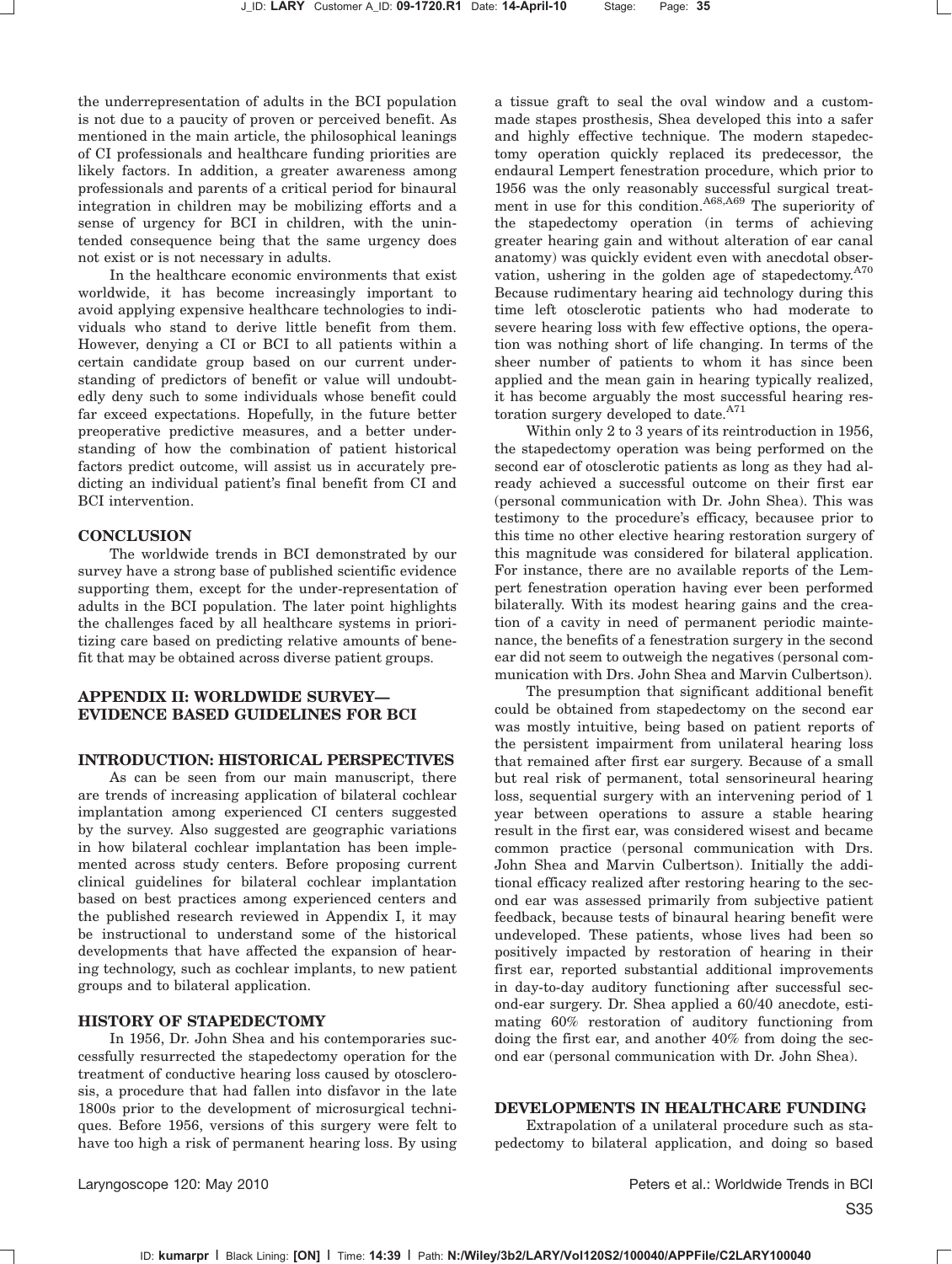primarily on its success in unilateral application and positive patient reports of bilateral benefit, was made easy at least in the United States by the healthcare environment in the late 1950s and early 1960s. Although employer-based private health insurance in the United States was playing an increasing role in healthcare funding (covering only 9.1% of the population in 1940, increasing to 67.8% by 1960), it did not exercise any significant oversight concerning medical practice decisions.A72 Insurers existed to fund healthcare and left decisions about complex medical interventions to individual physicians. Medical treatment decisions were the sole purview of each individual physician, often being based primarily on the sum of their own anecdotal clinical experiences and that of their colleagues. The working philosophy was, ''If it might help and won't hurt, do it.''

The healthcare environment in the United States and worldwide, into which bilateral cochlear implantation has been introduced, has changed dramatically since the advent of stapedectomy. These changes have mostly been related to the admirable but somewhat contradictory goals of improving access, improving quality, supporting the development of new technology, and yet controlling costs.A72 Within the United States, the increasing focus among insurers, public officials, and employers on healthcare cost containment, began in the late 1960s.A72 In 1965, Medicare and Medicaid were created by amendments to the Social Security Act, dramatically increasing access to healthcare and the federal government's role in funding.<sup>A73</sup> Between 1965 and 1975, federal healthcare spending rose from less than \$10 billion to more than \$40 billion. $A^{73}$  A major cost containment development in the future of United States healthcare occurred in 1973, when the federal government passed the Health Maintenance Organization Act, encouraging rapid growth of private managed care insurance plans with the intent of bringing healthcare inflation under control. Such plans have since become ubiquitous in the United States, now enrolling 90% of privately insured Americans.A74

#### MEDICAL NECESSITY

In the late 1960s, insurers introduced the concept of medical necessity, intended to limit the coverage they provide to include only essential or necessary services.A75,A76 Other countries have developed similar medical and legal rules concerning coverage for medical services. Services deemed experimental or unnecessary were excluded from coverage. Initially the determination of which services were medically necessary was still left to individual physicians, as had always been the case up to that point in time. A77 Eventually most insurers operationalized the term, reserving the right to make their own determinations of necessity or by developing guidelines that dictated to physicians which services were necessary and which were not.

The rationale behind the development of rules of medical necessity is understandable, being rooted in the soaring cost of healthcare and the unjustifiable variations in medical treatment for the same conditions seen

S36

among physicians. However, almost since its introduction, the term has been notoriously difficult to define and fraught with controversy.<sup>A76</sup> The definition often varied from one payer to another and exclusions frequently seemed arbitrary.

''Using the concept of medical necessity as the contractual cornerstone of health care benefits creates problems that go far deeper than the familiar complaints about outsiders' meddling in medicine. Among those problems are medical necessity's legal vagueness, clinical artificiality, and its unreliability and restrictiveness for consumers…. Most medical decisions do not post clear choices of life versus death, nor juxtapose complete cures against pure quackery. Rather, the daily stuff of medicine is a continuum requiring a constant weighing of uncertainties and values…. Choices in this realm require a level of clinical complexity that is not reflected in simplistic notions like ''necessity,'' and that should not be hidden under blanket categories connoting a façade of precision. To presume that a medical intervention is objectively either necessary or unnecessary belies the legitimacy of such variation in human goals and values."<sup>A77</sup>

The rule of medical necessity greatly complicated and often delayed the introduction of and access to new, potentially beneficial healthcare technology, particularly those with regard to non–life threatening impairments. Such limits have been particularly challenging at a time when technology cycles are becoming shorter.

''Criticism of current definitions of medical necessity is vast and has led to more detailed definitions that are much easier for a layperson to understand. The problem with comprehensive and precise definitions is that they often exclude persons and ailments that normally would be covered under a less precise definition. Part of the problem with precise definitions is that they do not account for technological advances. A procedure can go from experimental to widely accepted very rapidly and a rigid definition will not adapt for this change leading to inappropriate exclusions of payment."<sup>A78</sup>

#### EVIDENCE-BASED MEDICINE

Another significant, parallel development affecting the adoption of new healthcare technology involves the evolution of evidence-based medicine (EBM), more specifically its use in funding decisions. Beginning with the publication of Effectiveness and Efficiency: Random Reflections on Health Services (1972) by the Scottish epidemiologist Professor Archie Cochrane, there has been a steady movement toward the application of scientific principles in assessing the quality of evidence concerning the risks versus benefits of various treatments used in medical practice. The Centre for Evidence-Based Medicine defines EBM as ''the conscientious, explicit, and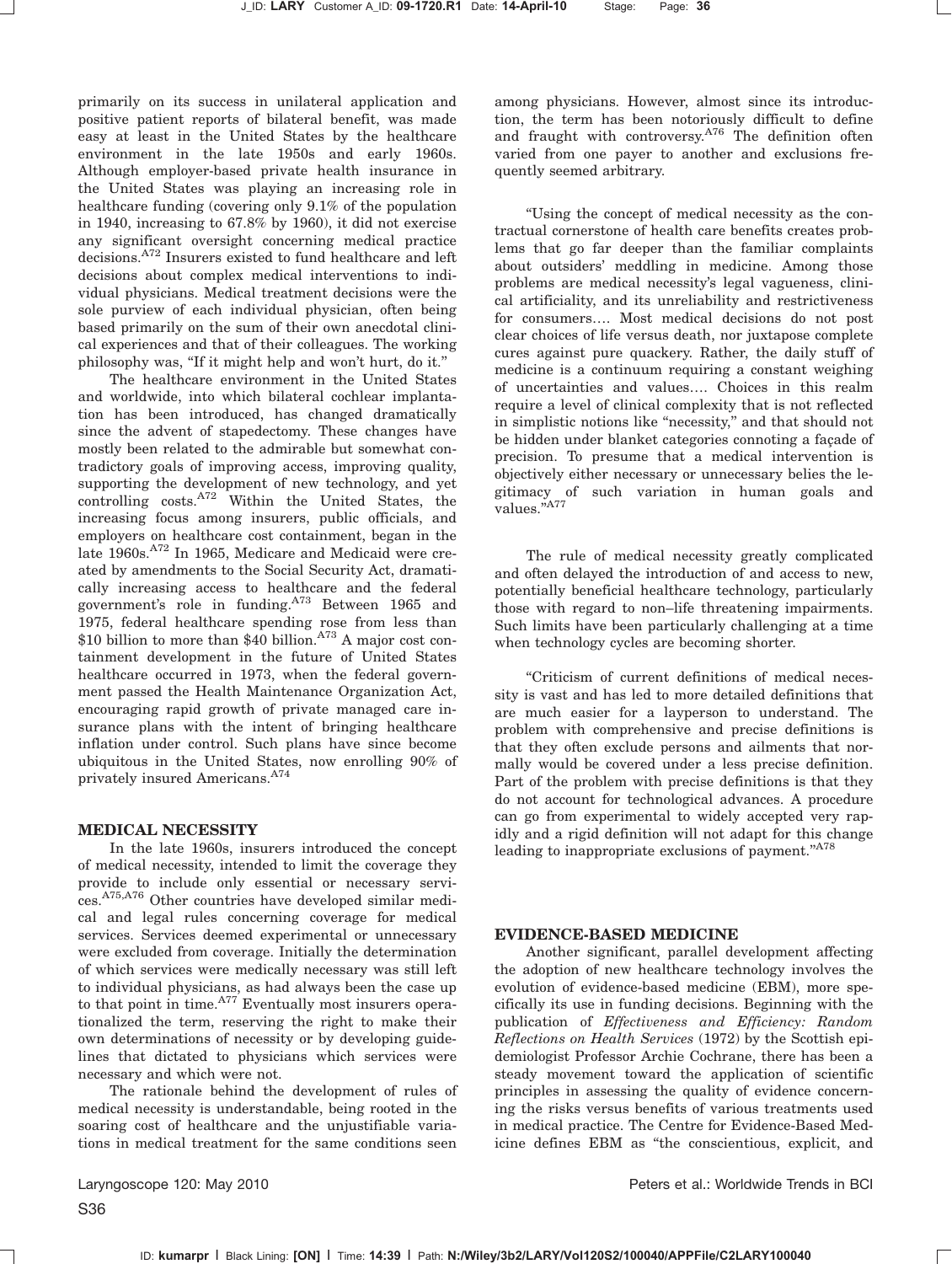judicious use of current best evidence in making decisions about the care of individual patients."<sup>A79</sup>

EBM categorizes and ranks clinical evidence based on its strength and freedom from bias.<sup>A80</sup> For instance, medical treatments based on randomized, double-blind, placebo-controlled trials involving a homogeneous patient population and medical condition are considered to be based on the strongest evidence. A medical expert's opinion based on clinical experience is now considered to be one of the weakest forms of evidence. Systems have been developed that stratify the quality of evidence between these two extremes.

The primary intent of EBM is the improvement of quality in patient care. Interest in EBM has grown exponentially since the term was coined in the early 1990s.There was only one MEDLINE citation using the term in 1992, but 2,957 citations by February 2000. The more structured and critical approach to medical research and its clinical application outlined by EBM principles appears to improve the efficacy of healthcare, at least at the organizational level. $A^{81}$  However, many criticisms and purported limitations have also been voiced.A82–A84 Some of these criticisms are misperceptions or misapplications of EBM principles, or are instead limitations universal to the practice of medicine itself. For instance, one misconception is that EBM denigrates clinical experience (such as that used at the onset of the stapedectomy era) in favor of research data.<sup>A85,A86</sup>

''Good doctors use both individual clinical expertise and the best available external evidence, and neither alone is enough. Without clinical expertise, practice risks becoming tyrannized by evidence, for even excellent external evidence may be inapplicable to or inappropriate for an individual patient. Without current best evidence, practice risks becoming rapidly out of date, to the detriment of patients."A87

EBM does not necessarily invalidate the motto, ''If it might help and won't hurt that particular patient, do it.'' Neither does EBM impose upon clinicians a demand that until a treatment is supported by a randomized clinical trial (RCT), then do not do it.<sup>A88</sup> Instead it recognizes that,

''Some questions about therapy do not require randomized trials (successful interventions for otherwise fatal conditions) or cannot wait for the trials to be conducted. And if no randomized trial has been carried out for our patient's predicament, we must follow the trail to the next best external evidence and work from there."A87

''The final misperception is that only randomized trials or systematic reviews constitute the evidence in evidence-based medicine. Even the most vehement protagonist of evidence-based medicine would acknowledge that several sources of evidence may inform clinical decision making. However, the practice of evidence-based medicine stresses finding the best available evidence to answer a question, and hierarchies of evidence have

been developed to help describe the quality of evidence that may be found to answer various questions."A82

This is an important point, because randomization of subjects is rarely done in surgical research where there is typically a strong preference for one arm of the study by either the patient or the investigator, or where randomization may be viewed as unethical.<sup>A89</sup> In lowincidence conditions where there is a high degree of individual variation among subjects (such as with hearing loss) it can be difficult to demonstrate a treatment effect in an RCT. Although RCTs are commonly used in pharmacologic research, they are not considered always feasible, ethical, or even the best design when studying cochlear implantation.

With regard to BCI studies in children, maintenance of proper control groups has been particularly problematic in even well-designed longitudinal studies. Once positive outcomes were seen within pediatric BCI studies and an age-related, neurodevelopmental effect became more apparent, parents tended to select out of the unilateral control group to have a second implant for their child.A90 In addition to these study design challenges, it must be kept in mind that many aspects of medical care depend on individual factors such as quality and value-of-life judgments, which are only partially subject to scientific methods.

A relatively recent consequence of EBM that was originally unforeseen and unintended is its use and/or misuse in healthcare funding decisions as an extension of medical necessity. EBM is at its core cost indifferent, seeking primarily to apply the most efficacious treatments to maximize the quantity and quality of life of the individual patient. Yet healthcare expenditures in the United States, per capita, have more than doubled over the past two decades, and more than one third of this increase is due to an increase in the intensity of care.<sup>A91,A92</sup> Thus, it is not surprising that payers are increasingly focused on limiting the integration of new, high-tech treatments, especially those whose primary benefit is improved quality of life, rather than quantity.A93 Such use has led to the criticism of EBM that it is the cause for the curtailing of healthcare services and freedom of clinical decision making.<sup>A94</sup>

''Some fear that evidence based medicine will be hijacked by purchasers and managers to cut the costs of health care. This would not only be a misuse of evidence based medicine but suggests a fundamental misunderstanding of its financial consequences. Doctors practicing evidence based medicine will identify and apply the most efficacious interventions to maximize the quality and quantity of life for individual patients; this may raise rather than lower the cost of their care."A87

#### CURRENT EBM APPROACH TO BCI CANDIDACY

As discussed above, clinical guidelines based on EBM should not tyrannize healthcare decisions at the level of the individual patient, nor should they be used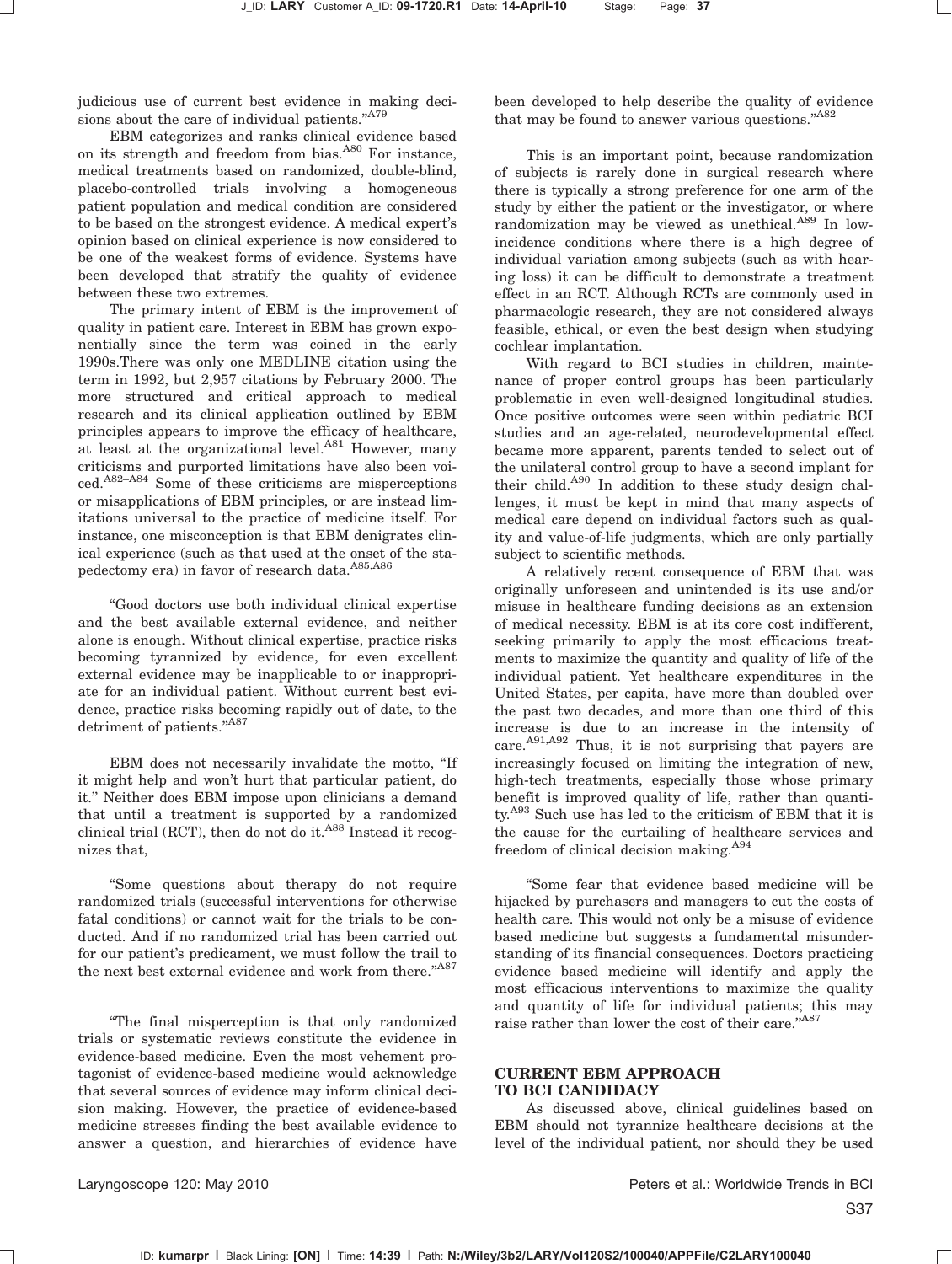# Table A1: Bilateral Cochlear Implant Candidacy: Children.<sup>1</sup>

Care of the child who is a cochlear implant (CI) candidate should include a strategy for the treatment of hearing loss in both ears. Guidelines for simultaneous and sequential implantation are listed below.<sup>2</sup>

# SIMULTANEOUS IMPLANTATION

Unimplanted children are best considered for a simultaneous approach when they meet the following criteria:

- Bilateral hearing loss in the "profound'' audiometric range of CI candidacy for both ears.<sup>3</sup>
- $\sim$ 6 to  $\sim$ 36 months of age.<sup>4</sup>
- Normal labyrinthine (cochlear and vestibular), IAC, mastoid, middle ear, and ear canal anatomy.<sup>5</sup>
- Recent history of meningitis with otologic involvement.<sup>5</sup>
- No active inflammatory middle ear or mastoid disease.<sup>6</sup>
- No medical conditions that significantly increase surgical risk or coexisting conditions that may influence CI benefit (auditory neuropathy, cognitive or neurologic deficit, sensory processing abnormalities, etc).<sup>4</sup>
- Parent perception of little to no useful hearing in either ear with a hearing aid.
- Parent comfort with a comprehensive CI treatment approach and the potential loss of all residual hearing.<sup>7</sup>

# SEQUENTIAL IMPLANTATION<sup>8</sup>

## A. Criteria for unimplanted children

Unimplanted children may be considered for a sequential approach when they do not meet criteria for simultaneous implantation because any of the following conditions exist:

- Question about the usefulness of residual hearing in either ear, (implant worst hearing ear first.)
- Older age at presentation ( $>$  $\sim$ 36 months) with less predictable CI outcome, (implant ear with better hearing history/predictors first).
- Progressive hearing loss, (implant worst hearing ear first if similar hearing history/predictors in each ear).<sup>9</sup>
- History of vestibular disturbance that raises concern about the effect of CI on vestibular function and/or symptoms.<sup>10</sup>
- Presence of abnormal labyrinthine or altered mastoid/middle ear/ear canal anatomy in either ear requiring special surgical techniques for implantation, (implant best anatomically developed ear first if equal hearing in each ear).
- Concern about the influence of coexisting medical/developmental conditions (including auditory neuropathy, neurologic conditions, and sensory processing disorders) on CI benefit or that increase the risk of surgery.
- Parent perception that useful hearing exists in either ear with a hearing aid.
- Parent reluctance to sacrifice hearing in both ears simultaneously.

## B. Criteria for children already unilaterally implanted

Implantation of the second ear is appropriate when the following criteria are met:

- In addition to the second ear meeting CI candidacy criteria, there should be little or no measurable binaural advantage on age appropriate speech perception measures in the bimodal condition (CI  $+$ contralateral HA) compared to the CI alone. Tests should be selected to avoid ceiling and floor effects.<sup>11</sup>
- In the event of continued hearing aid use in the contralateral ear, Cortical auditory evoked potential testing (CAEP) fails to show normalization of latencies for that ear (investigational).<sup>12</sup>
- Although good function of the first CI is preferred, implantation of the second ear can be considered in the event of less than expected first CI performance if there is hope of "capturing" a better-performing ear.<sup>13</sup>
- Parent/patient perception of little or no added benefit from using a HA in the unimplanted ear in conjunction with CI use in the opposite ear.<sup>14</sup>
- Parent/patient comfort with loss of residual hearing in the second ear.
- Parent/patient acceptance of a potentially difficult age-related adjustment period and limit to benefit, and the need to reinstitute AV therapy services.<sup>15</sup>

(endnotes appear on opposite side)

S38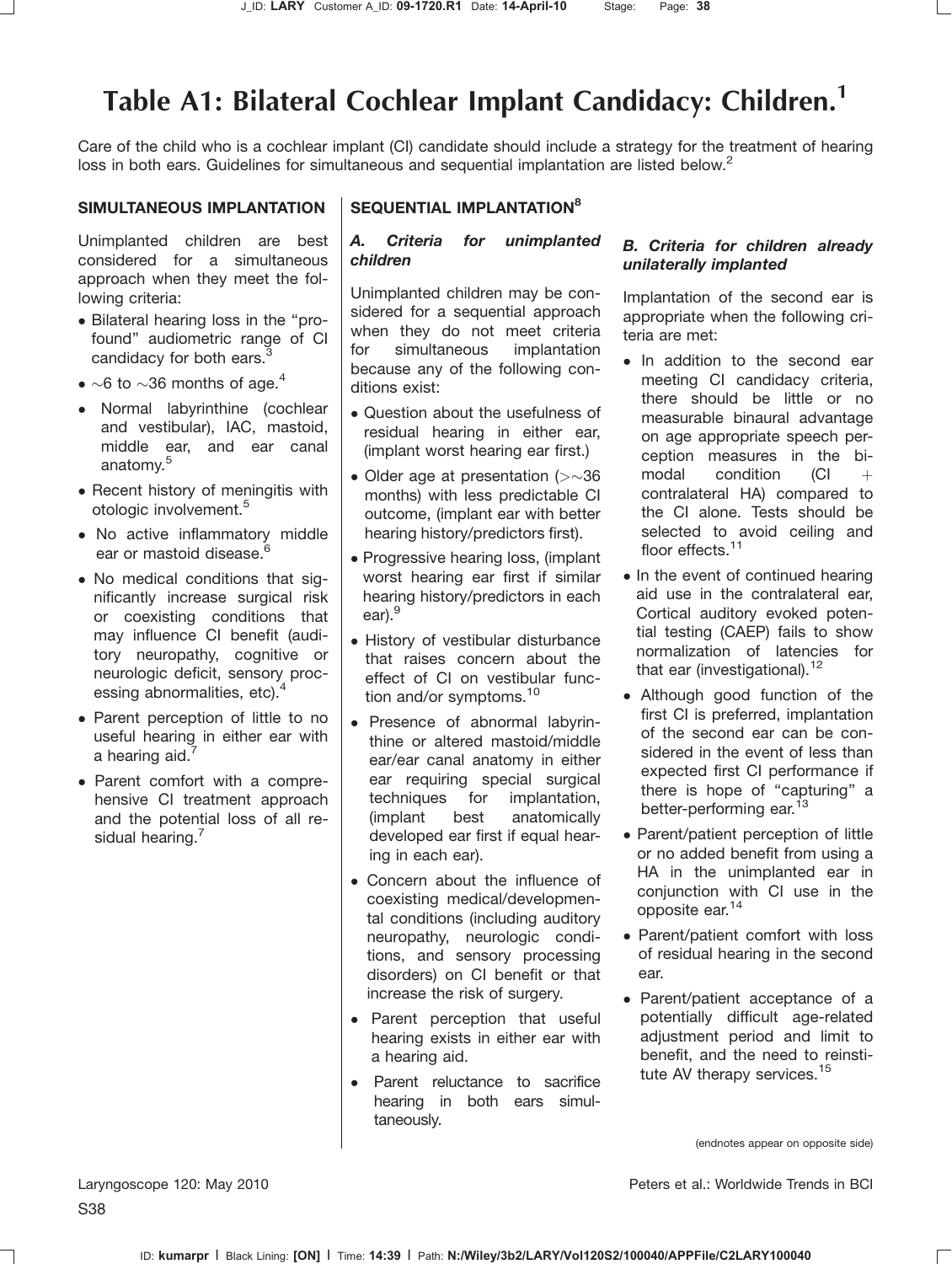#### Endnotes

- 1. These guidelines are based on the bilateral cochlear implant experience of the lead author (150 BCI patients as of December 2008), worldwide CI survey results, and data published to date. Because of the variability that exists in the hearing-impaired population, these criteria should be used only as guidelines until each center can develop a base of experience of its own. The intent here is to highlight points for discussion and consideration.
- 2. The provision of binaural hearing as a standard of care can now be argued to include cochlear implant treatment, just as it exists for hearing aids and other ear and hearing related interventions. However, as is true for all medical interventions, the most conservative treatment that can provide binaural benefit is preferable, which in some cases may be partially provided with bimodal hearing (CI  $+$ contralateral HA). Therefore it should not be assumed that just because a patient is a candidate for unilateral implantation, bilateral implantation should automatically follow. At a minimum this stated philosophy encourages planning for the most effective use of both ears instead of limiting the focus to one cochlear implant. For the majority of patients, this approach will lead to bilateral implantation.
- 3. Audiometric criteria for cochlear implantation in children include bilateral hearing loss in the severe to profound range. This broad category of hearing loss is by itself inadequate to describe the numerous components of auditory functioning that must be considered in a CI evaluation—particularly now that bilateral implantation is an option. In some cases, residual hearing may be present in one ear that, although inadequate for auditory functioning as the dominant ear, may provide auditory cues that supplement a CI in the contralateral ear and may provide some degree of binaural benefit. This is particularly true if the residual hearing provides useful fundamental low-frequency information. This distinction does not inhibit proceeding with unilateral implantation but should be kept in mind when selecting candidates for simultaneous bilateral implantation or choosing which ear to use for unilateral implantation.
- 4. The ideal age for implantation in profoundly deaf children is as young as safely possible currently with published reports down to 6 months of age. The upper age limit beyond which permanent delays may result from late implantation has not been definitively established and most likely varies from one child to another. However data suggests that the longer past 3 years of age the first CI takes place the less predictable the response to and outcome from implantation. Therefore, when such concerns exist in late-presenting children, it seems appropriate to use a sequential approach. This is also true in the case of coexisting neuro/developmental abnormalities, including auditory neuropathy, where outcomes are also less predictable.
- 5. Congenital ear malformations can require special surgical approaches for implantation and

add a degree of unpredictability to outcome from a CI. A sequential approach allows an assessment of healing and benefit from one device under these atypical circumstances before proceeding with second-ear implantation. A history of meningitis with otologic involvement, on the other hand, is a strong indicator for simultaneous implantation due to the fear of impending intracochlear fibrosis and/or ossification. This is of course considering that the child has no other significant neurologic sequelae as a result of the meningitis and that the meningitis was not related to a major cochlear malformation in one or both ears. If either of these circumstances exists, treatment must be individualized.

- 6. Simultaneous implantation places two devices at risk during the healing phase compared to one device in unilateral implantation. This is an even greater reason that neither ear suffer from uncontrolled inflammatory disease if simultaneous implantation is considered.
- 7. The parents' perception of useful residual hearing in their child's ear(s) should be respected and considered, regardless of audiometric results. Current measures of auditory performance are ''laboratory based'' and do not tell the full story of real world functioning and benefit. Appropriate decision-making must consider a parent's comfort or reluctance with regard to the potential loss of all residual natural hearing and the simultaneous commitment of both ears to lifelong cochlear implant technology. Sequential implantation allows for a stepwise commitment and may be more appropriate for parents who do not have an "aggressive" mindset.
- 8. Sequential bilateral implantation may be either a planned approach decided from the beginning prior to first-ear implantation or a consideration undertaken in unilaterally implanted children who have had their first device for greatly varying lengths of time. Sequential implantation can bring into play circumstances not encountered in first ear implantation, such as second ear ''critical period'' effects and varying degrees of first CI performance.
- 9. Progressive or fluctuating hearing loss in children can present unique circumstances compared to congenital profound hearing loss. Depending on age at which the hearing deteriorates to CI criteria, decisions may be more similar to those for postlingual onset deafness. One or both ears may have significant auditory experience. There may be different rates of hearing progression in each ear, and therefore, children whose hearing loss has been monitored may have some residual and possibly fluctuating hearing in one ear or the other.
- 10. Vestibular disorders in children can exist as part of a complex of sensory processing disorders. The potential effects of implantation should not be overlooked when considering bilateral implantation, especially in such unusual cases as bilateral large vestibular aqueduct syndrome (LVAS) and children who have sustained a "dead ear" from prior surgical intervention.
- 11. Unilaterally implanted children who are being considered for second ear implantation may provide the opportunity for bimodal testing, especially in older children. Often a child's very profound hearing loss makes detailed testing unnecessary to determine candidacy. In cases of children with some residual hearing in the unimplanted ear, the optimal agespecific testing protocol has yet to be determined. Speech perception in quiet and in noise in both the CI only and bimodal conditions is a minimum.
- 12. The prime goal of providing binaural hearing to young children at as young an age as possible is the maximally effective "capture" of the theorized "critical period" for central auditory development of both ears. Ideally, we would hope to have measures that can quantify how successful hearing aids and residual hearing are in a particular child at providing enough quality auditory stimuli to promote central development. This is something we currently extrapolate from tests of peripheral auditory sensitivity. CAEP holds promise in this regard
- 13. A child who is not performing as well as expected with their first CI presents a challenge. A multidisciplinary team approach is needed to analyze for coexisting factors that may be negatively affecting first CI performance. Depending on these factors a second CI may or may not improve such a child's performance. Decisions to attempt to "capture'' a better-performing ear must be individualized.
- 14. Older children who present for discussion of second ear implantation are able themselves to provide some feedback in regard to the usefulness they perceive of residual hearing in that ear. The child's feedback in addition to the parent's impression of hearing aid usage patterns (which reflect a child's perceived benefit) is an important part of the evaluation process.
- 15. The older a child is at the time second-ear implantation is being considered, the greater the personal motivation required on the part of the child and parents to make it a successful intervention. In these older children, the second-ear CI performance will typically remain significantly below that of the first ear, and ''non-use'' is a risk that must be anticipated. Even for a high-performing first CI user, auditory-verbal therapy for integration of the second ear signal is likely to be essential for optimal outcomes. Therapy techniques for overcoming first ear dominance (such as deprivation) and maximizing second ear speech perception performance have yet to be clarified.

. . . . . .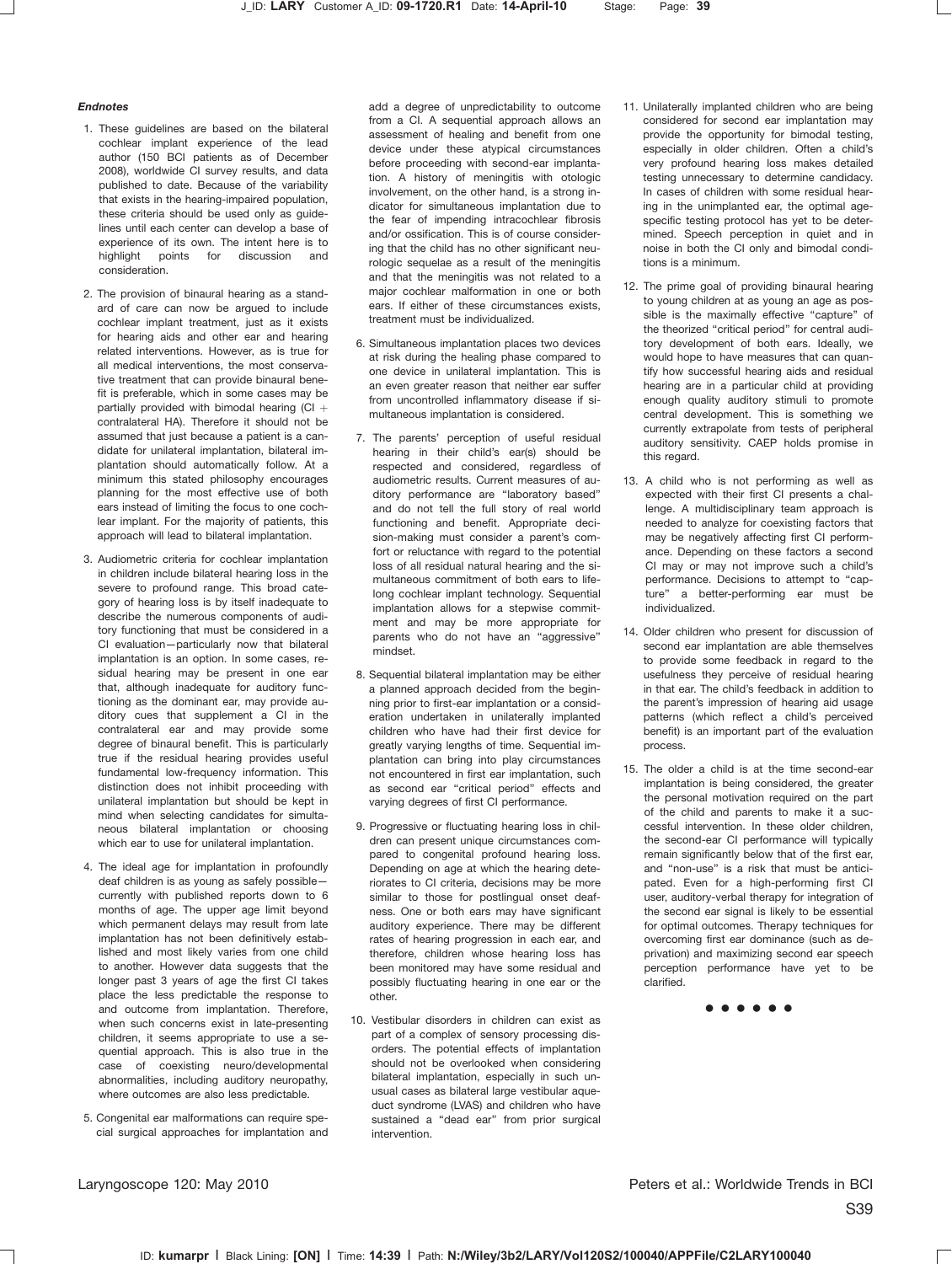# Table A2: Bilateral Cochlear Implant Candidacy: Adults.<sup>1</sup>

Care of the patient who is a cochlear implant (CI) candidate should include a strategy for the treatment of hearina loss in both ears.<sup>2</sup> Guidelines for simultaneous and sequential implantation are listed below.

## SIMULTANEOUS IMPLANTATION

Unimplanted adult patients may be considered good candidates for a simultaneous approach when they meet the following criteria:

- Bilateral hearing loss in the ''profound'' audiometric range of CI candidacy for both ears.<sup>3</sup>
- Postlingual onset of hearing loss in both ears. $<sup>4</sup>$ </sup>
- Duration of profound hearing loss  $\langle \sim$ 30 years in both ears.<sup>5</sup>
- Normal labyrinthine (cochlear and vestibular) anatomy.<sup>6</sup>
- No active inflammatory middle ear or mastoid disease or history of canal wall down mastoid surgery in either ear.
- History of recent meningitis with otologic involvement.
- No history of significant vestibular disorders.<sup>7</sup>
- No medical conditions that significantly increase surgical risk or coexisting conditions that may influence CI benefit (such as neurologic disorders).
- Patient perception of little to no useful hearing in either ear with a hearing aid. $8$
- Patient comfort with a comprehensive CI treatment approach and the potential loss of residual hearing in both ears.<sup>8</sup>

## SEQUENTIAL IMPLANTATION<sup>9</sup>

## A. Criteria for unimplanted patients

Unimplanted adult patients may be best considered for a sequential approach when they do not meet the guidelines for simultaneous implantation because any of the following conditions exist:

- Hearing loss in the "severe" (as opposed to profound) audiometric range of CI candidacy for either ear. (Implant worst hearing ear first.) $<sup>2</sup>$ </sup>
- Prelingual or perilingual onset of hearing loss or long term  $(>\sim30$ years) profound deafness in either ear. (Implant ear with best hearing history first.)<sup>10</sup>
- History of vestibular disturbance that raises concern about the effect of CI on vestibular function and/or symptoms.
- Presence of abnormal labyrinthine or altered mastoid/middle ear anatomy in either ear requiring special surgical techniques for implantation.
- Concern about the effect of coexisting medical conditions on CI benefit or that increase the risk of surgery.
- Patient perception that useful hearing exists in either ear with a hearing aid.
- Patient reluctance to sacrifice hearing in both ears simultaneously.

## B. Criteria for patients already unilaterally implanted

Implantation of the second ear is appropriate when the following criteria are met:

- In addition to the second ear meeting CI candidacy criteria, there should be little or no measurable binaural advantage demonstrated in the bimodal condition  $(Cl +$  contralateral HA) compared to the CI alone condition. Tests should be selected to avoid ceiling and floor effects.<sup>11</sup>
- Although good function of the first CI is preferred, implantation of the second ear can be considered in the event of less than expected first CI performance if there is hope of "capturing" a better performing ear.<sup>12</sup>
- Patient perception of little or no added benefit from using a HA in the opposite ear with CI.
- Patient comfort with loss of residual hearing in the second ear.

(endnotes appear on opposite side)

S40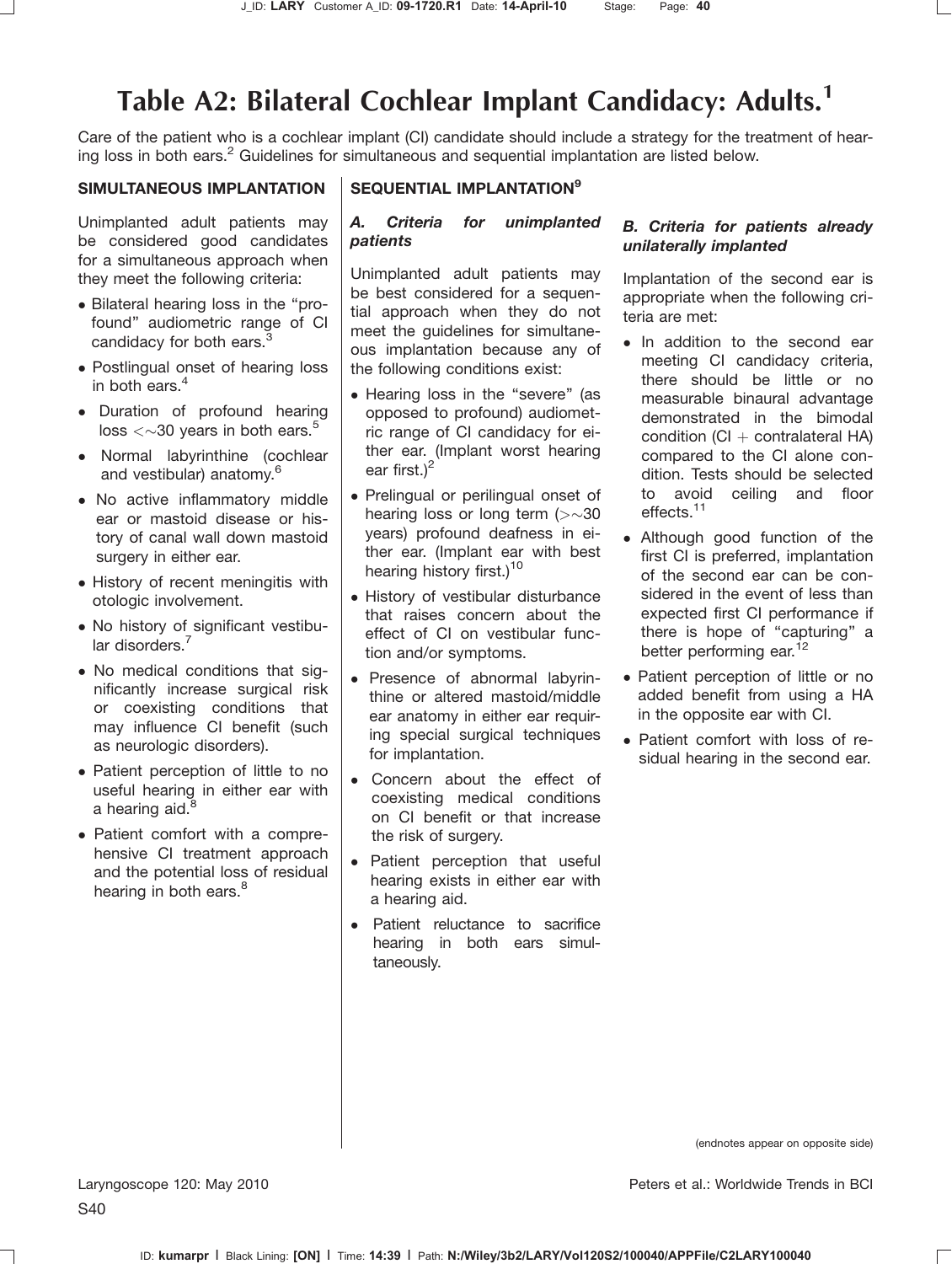#### Endnotes

- 1. These guidelines are based on the bilateral cochlear implant experience of the lead author (150 BCI patients as of December 2008), worldwide CI survey results, and research published to date. Because of the variability that exists in the hearing-impaired population, these criteria should be used only as guidelines until each center can develop a base of experience of its own. The intent here is to highlight points for discussion and consideration.
- 2. The provision of binaural hearing as a standard of care can now be argued to include cochlear implant treatment, just as it exists for hearing aids and other ear and hearing related interventions. However, as is true for all medical interventions, the most conservative treatment that can provide binaural benefit is preferable, which in some cases may be partially provided with bimodal hearing (CI  $+$ contralateral HA). Therefore it should not be assumed that just because a patient is a candidate for unilateral implantation, bilateral implantation should automatically follow. At a minimum this stated philosophy encourages planning for the most effective use of both ears instead of limiting the focus to one cochlear implant. For the majority of patients, this approach will lead to bilateral implantation.
- 3. Audiometric criteria for cochlear implantation in adults include bilateral hearing loss in the severe to profound range. This broad category of hearing loss is by itself inadequate to describe the numerous components of auditory functioning that must be considered in a CI evaluation—particularly now that bilateral implantation is an option. In some cases, residual hearing may be present in one ear that, although inadequate for auditory functioning as the dominant ear, may provide significant auditory cues that supplement a CI in the contralateral ear and may provide some degree of binaural benefit. This is particularly true if the residual hearing provides useful fundamental low-frequency information. This distinction does not inhibit proceeding with unilateral implantation but should be kept in mind when selecting candidates for simultaneous bilateral implantation or choosing which ear to use for unilateral implantation.
- 4. One of, if not the most significant predictor of cochlear implant performance in adults is the age of onset of hearing loss. It is widely recognized that patients with adult onset (postlingual, postdevelopmental, and posteducational) hearing loss have the most predictable benefit from cochlear implantation. The prelingual onset of hearing loss as a general rule tends to significantly reduce a patient's CI performance. This predictor does not just apply to the patient as a whole, but also to individual ears in the same patient. A patient may have reached adulthood with hearing function in only one ear—the second ear being "prelingually deafened". Such disparity in the hearing history of a patient's two ears adds to the complexity of bilateral implantation decision making and may make sequential consideration more appropriate.
- 5. The effect of prolonged deafness and nonuse of residual hearing on cochlear implant benefit in postlingually deafened adults is difficult to predict and has not been clarified in the literature. Theoretically, it may be associated with a reduction of spiral ganglion cell populations. Duration of profound deafness in one or both ears longer than 30 years does not preclude bilateral implantation but may be more appropriate for a sequential approach.
- 6. Abnormal or altered labyrinthine, middle ear, and/or mastoid anatomy often require special surgical techniques for cochlear implantation with a potentially higher incidence of complications and less predictable outcome. A sequential approach allows an assessment of healing and benefit with one device under these atypical circumstances before proceeding with second-ear implantation.
- 7. The vast majority of adult patients tolerate bilateral implantation with no significant vestibular side effects. However the potential for permanent and severe problems does exist. Theoretically, it seems likely that those with preexisting vestibular conditions would be at higher risk. Meniere's disease, prior vestibular neurectomy, labyrinthectomy, and ''dead ear'' after stapedectomy are examples of situations for which the potential vestibular impact must be carefully considered.
- 8. A patient's perception of useful residual hearing in either ear should be respected. Current measures of auditory performance are ''laboratory based'' and do not tell the full story of real world functioning and benefit in all cases. Appropriate decision-making must consider a patient's comfort or reluctance with regard to loss of residual natural hearing and the simultaneous commitment of both ears to lifelong cochlear implant technology. Sequential implantation allows for a stepwise commitment and may be more appropriate for patients who do not have a "comprehensive" CI treatment mindset.
- 9. Sequential bilateral implantation may be either a planned approach decided from the beginning prior to first-ear implantation or a consideration undertaken in unilaterally implanted adults who have had their first device for greatly varying lengths of time.
- 10. Prelingually deafened adults are a unique and challenging group of potential CI candidates. Most that are considered for implantation are oral deaf adults. With reasonable expectations in mind, these individuals can benefit from one CI with improved environmental sound awareness and improved lip-reading. Because of their widely variable outcomes, this is a group of candidates who in most cases may be best served with a sequential approach. This allows assessment of the benefit and satisfaction derived from one implant before deciding that a second implant is a good idea. This principle applies also to patients who have prelingual onset of hearing loss in one ear. There are individual reports of adults who are successful unilateral CI users in a postlingually deafened ear having their second, prelingually deafened ear implanted

with some success after a long, difficult adjustment process. Nonetheless, this is a challenging undertaking that should be limited to carefully selected, highly motivated candidates.

- 11. Evaluation of a unilaterally implanted adult for second-ear implantation involves determining whether the aided hearing in the unimplanted ear is able to make significant binaural contributions to the hearing in the implanted ear. Often a patient's profound hearing loss makes the decision process straightforward. However, when residual hearing is present, the binaural contribution of the unimplanted ear with a hearing aid should be determined. However, definitive test measures and the results on which decisions should be based have not been definitively established.
- 12. Most postlingually deafened adults receive equal benefit from a cochlear implant in either ear. In some, however, there can be significant differences in performance potential that cannot always be predicted when choosing the first ear for implantation. Some postlingually deafened bilaterally implanted adults have significantly better performance in one ear than in the other. Therefore, if a unilaterally implanted individual's CI performance is below expectations, implanting the second ear with the goal of "capturing" a better performing ear is reasonable in carefully selected patients.

. . . . . .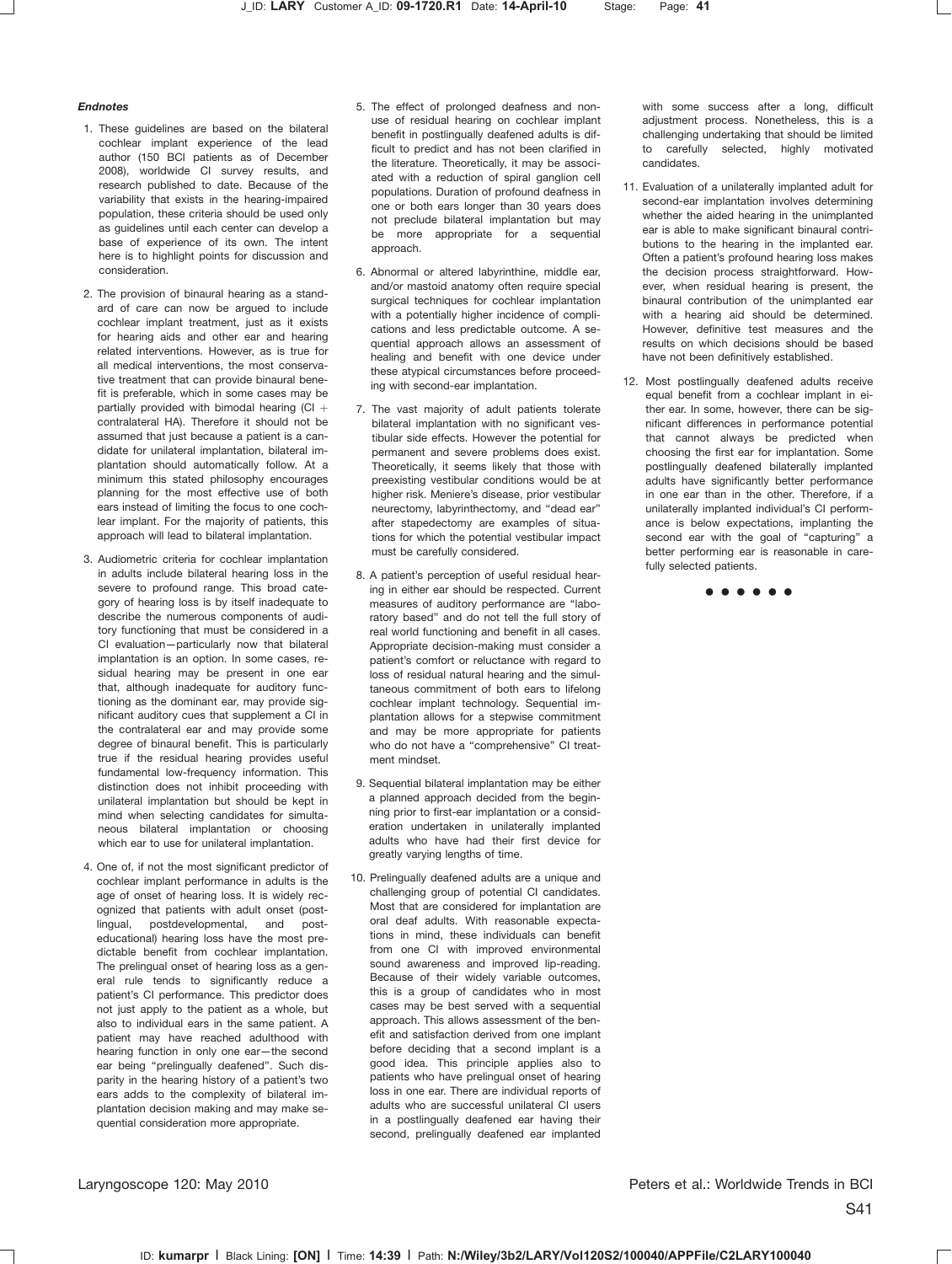to limit or restrict the application of a given treatment or its funding when clinical expertise dictates otherwise. This is particularly true with BCI, for which it is not feasible for such guidelines to be comprehensive enough to cover every possible clinical presentation. Of the professional society position statements recommending BCI as accepted medical practice, none propose specific candidacy guidelines and to date there has been no publication detailing such. $A95-A97$  The decision to proceed with BCI in an individual patient is at times straightforward, but at other times is a complex, multifactorial process. Any guidelines must account for large variations in performance among patients unique to BCI and must include numerous qualifications. Even with detailed guidelines, the decision process demands strong clinical judgment from treating clinicians.

The assimilated, proposed guidelines for BCI in TA1TA2 children and adults contained in Tables A1 and A2 are derived from an EBM best practices approach to current research in combination with the practice trends in the field. References include the results of our Worldwide Survey of BCI practices and the literature review in Appendix I. They serve to educate on the factors to consider in decision making, such as:

- Age at presentation
- Residual hearing and anticipated benefit of bimodal hearing  $(CI + contralateral \text{ hearing aid})$
- Patient/parent's perception of residual hearing
- Progressive and/or fluctuating hearing loss
- Duration of profound hearing loss
- Central auditory development measures–critical period
- Vestibular history
- Anatomic abnormalities
- Comorbid or complicating conditions
- Patient/parent treatment philosophy–motivation

Center experience and future research will clarify and allow greater specificity as long-term outcomes in various patient groups becomes more available.

#### APPENDICES BIBLIOGRAPHY

- A1. Durlach NI, Colburn HS. Binaural phenomena. In: Carterette EC, Friedman MP, eds. Handbook of Perception. Vol. IV. New York, NY: Academic Press; 1978:365–466.
- A2. Shaw EAG. Transformation of sound pressure level from the free field to the eardrum in the horizontal plane. J Acoust Soc Am 1974;56:1848–1861.
- A3. Brookhurst AW, Plomp R. The effect of head-induced interaural time and level differences on speech intelligibility in noise. J Acoust Soc Am 1988;86:1374–1383.
- A4. Zurek P. Binaural advantages and direction effects in speech intelligibility. In: Studebaker GA, Hochberg I, eds. Acoustical Factors Affecting Hearing Aid Performance. 2nd ed. Boston, MA: Allyn & Bacon; 1993:255–276.
- A5. Byrne D, Dermody P. Localization of sounds with binaural body-worn hearing aids. Br J Audiol 1975;8:1090–112.
- A6. Ross M. Binaural versus monaural hearing aid amplification for hearing impaired individuals. In: Libby ER, ed. Binaural Hearing and Amplification II. Chicago, IL: Zenetron; 1980:1–21.
- A7. Byrne D. Binaural hearing aid fitting: research findings and clinical applications. In: Libby ER, ed. Binaural

S42

Hearing and Amplification II. Chicago, IL: Zenetron; 1980:23–73.

- A8. Balkany T, Boggess W, Dinner B. Binaural cochlear implantation: comparison of 3M/House and Nucleus 22 devices with evidence of sensory integration. Laryngoscope 1988; 98:1040–1043.
- A9. Green JD Jr, Mills DM, Bell BA, Luxford WM, Tonokawa LL. Binaural cochlear implants. Am J Otol 1992;13: 502–506.
- A10. Ramsden R, Greenhan P, O'Driscoll M, et al. Evaluation of bilaterally implanted adult subjects with the Nucleus 24 cochlear implant system. Otol Neurotol 2005;26: 988–998.
- A11. Mawman DJ, Ramsden RT, O'Driscoll M, et al. Bilateral cochlear implants controlled by a single speech processor. Am J Otol 2000;19:758–761.
- A12. Muller J, Schon F, Helms J. Speech understanding in quiet and noise in bilateral users of the Med-El COMBI  $40/40+$  cochlear implant system. Ear Hear 2002;23: 198–206.
- A13. Silman S, Gelfand S, Silverman C. Late-onset auditory deprivation: effects of monaural versus binaural hearing aids. J Acoust Soc Am 1984;76:1357–1362.
- A14. Gatehouse S. The time course and magnitude of perceptual acclimatization to frequency responses: evidence from monaural fitting of hearing aids.  $J$  Acoust Soc Am 1992;92:1258–1268.
- A15. Gelfand S, Silman S. Apparent auditory deprivation in children: implications of monaural versus binaural amplification. J Am Acad Audiol 1993;4:313–318.
- A16. Hattori H. Ear dominance for nonsense-syllable recognition ability in sensorineural hearing-impaired children: monaural versus binaural amplification. J Am Acad Audiol 1993;4:319–330.
- A17. Willot JF. Physiological plasticity in the auditory system and its possible relevance to hearing aid use, deprivation affects, and acclimatization. Ear Hear 1996;17:66S–77S.
- A18. Wiesel TN, Hubel DH. Single-cell responses in striate cortex of kittens deprived of vision in one eye. J Neurophysiol 1963;26:1003–1017.
- A19. Hubel DH, Wiesel TN. The period of susceptibility to the physiologic effects of unilateral eye closure in kittens. J Physiol 1970;206:419–436.
- A20. Bischof HJ. Behavioral and neuronal aspects of developmental sensitive periods. Neuroreport 2007;18:461–465.
- A21. Hooks B, Chen C. Critical periods in the visual system: changing views for a model of experience-dependent plasticity. Neuron 2007;56:312–326.
- A22. Scheiman MM, Hertle RW, Beck RW, et al. Randomized trial of treatment of amblyopia in children aged 7 to 17 years. Arch Ophthalmol 2005;123:437–447.
- A23. Bauer PW, Sharma A, Martin K, Dorman M. Central auditory development in children with bilateral cochlear implants. Arch Otolaryngol Head Neck Surg 2006;132;10: 1133–1136.
- A24. Sharma A, Gilley PM, Martin K. Simultaneous versus sequential bilateral implantation in young children: effects on central auditory system development and plasticity. Audiol Med 2007;5:218–223.
- A25. Holt RF, Svirsky AM. An exploratory look at pediatric cochlear implantation: is earliest always best? Ear Hear 2008;29:492–511.
- A26. Liegeois-Chauvel C, Musolino A, Badier JM, Marquis P, Chauvel P. Evoked potentials recorded from the auditory cortex in man: evaluation and topography of the middle latency components. Electroencephalogr Clin Neurophysiol 1994;92:204–214.
- A27. Kral A, Eggermont J. WITHDRAWN: What's to lose and what's to learn: development under auditory deprivation, cochlear implants and limits of cortical plasticity. Brain Res Rev 2007;56:259–269.
- A28. Ponton C, Eggermont J. Of kittens and kids: altered cortical maturation following profound deafness and cochlear implant use. Audiol Neurootol 2001;6:363–380.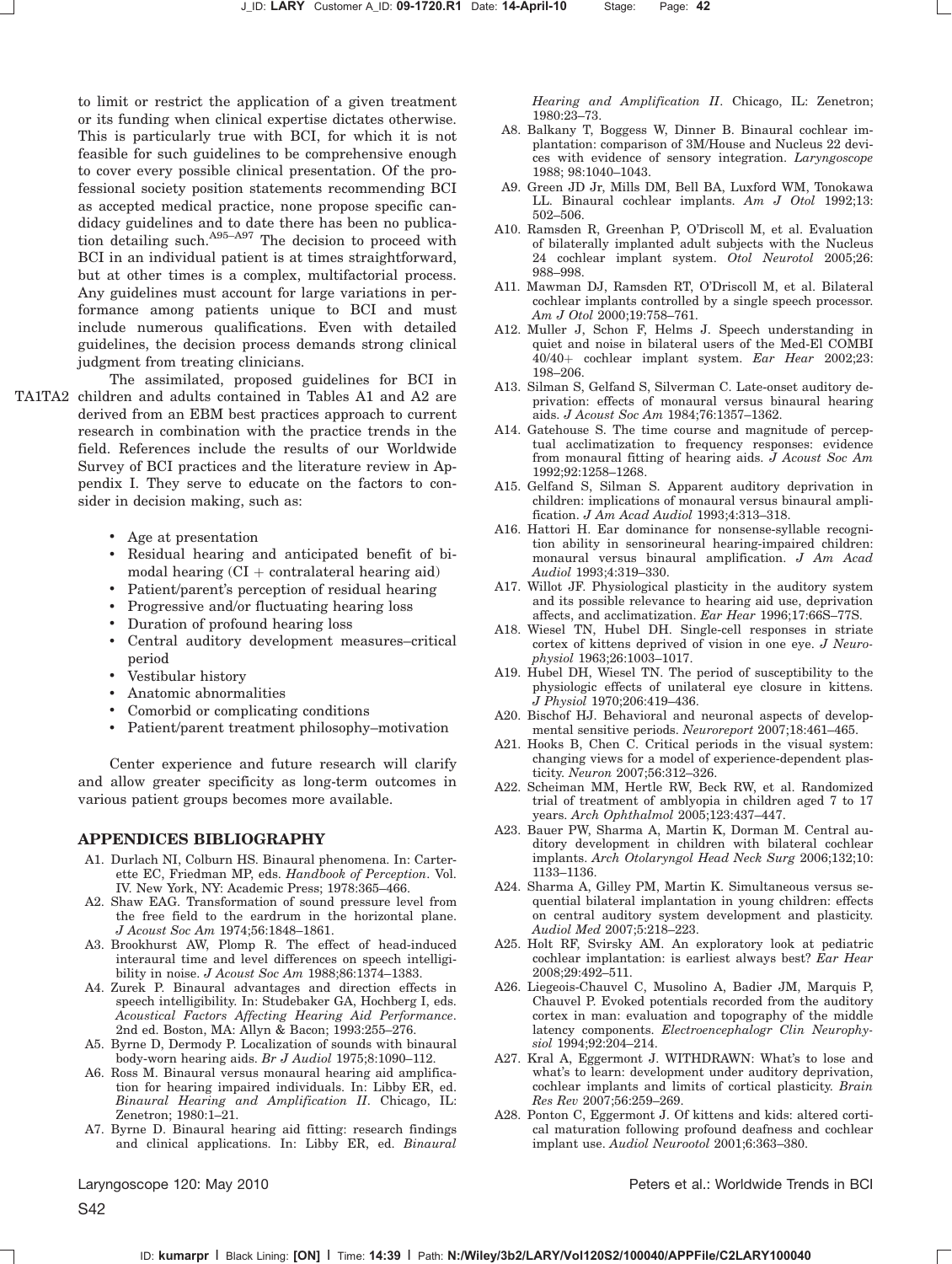- A29. Gordon K, Valero J, Papsin B. Auditory brainstem activity in children with 9–30 months of bilateral cochlear implant use. Hear Res 2007;233:97–107.
- A30. Sharma A, Dorman MF, Kral A. The influence of a sensitive period on central auditory development in children with unilateral and bilateral cochlear implants. Hear Res 2005;203:134–143.
- A31. Peters BR, Litovsky R, Parkinson A, Lake J. Importance of age and postimplantation experience on speech perception measures in children with sequential bilateral cochlear implants. Otol Neurotol 2007;28:649–657.
- A32. Manrique M, Huarte A, Valdivieso A, Perez B. Bilateral sequential implantation in children Audiol Med 2007;5: 224–231.
- A33. Wolfe J, Baker S, Caraway T, et al. 1-Year postactivation results for sequentially implanted bilateral cochlear implant users. Otol Neurotol 2007;28:589–596.
- A34. Galvin KL, Mok M, Dowell RC. Perceptual benefit and functional outcomes for children using sequential bilateral cochlear implants. Ear Hear 2007;28:470–482.
- A35. Yin TCT. Neural mechanisms of encoding binaural localization cues in the auditory brainstem. In: Fay RR, Popper AN, eds. Integrative Functions in the Mammalian Auditory Pathway. New York, NY: Springer-Verlag; 2002.
- A36. Shepherd R, Roberts L, Paolini A. Long-term sensorineural hearing loss induces functional changes in the rat auditory nerve. Eur J Neurosci 2004;20:3131–3140.
- A37. Green J, Sanes D. Early appearance of inhibitory input to the MNTB supports binaural processing during development. J Neurophysiol 2005;94:3826–3835.
- A38. Nittrouer S, Lowenstein JH. Spectral structure across the syllable specifies final-stop voicing for adults and children alike. J Acoust Soc Am 2008;123:377–385.
- A39. Dettman SJ, Pinder D, Briggs RJ, Dowell RC, Leigh JR. Communication development in children who receive the cochlear implant younger than 12 months: risks versus benefits. Ear Hear 2007; 28(2 suppl):11S–18S.
- A40. Lesinski-Schiedat A, Illg A, Heermann R, Bertram B, Lenarz T. Paediatric cochlear implantation in the first and in the second year of life: a comparative study. Cochlear Implants Int 2004;5:146–159.
- A41. Lesinski-Schiedat A, Illg A, Warnecke A, Heermann R, Bertram B, Lenarz T. Paediatric cochlear implantation in the first year of life: preliminary results [in German]. HNO 2006;54:565–572.
- A42. Waltzman S, Roland J. Cochlear implantation in children younger than 12 months. Pediatrics 2005;116:e487-e493.
- A43. McKee S, Levi D, Movshon J. The pattern of visual deficits in amblyopia. J Vision 2003;4:380–405.
- A44. Tyler C. Binocular vision. In: Tasman W, Jaeger EA, eds. Duane's Foundations of Clinical Ophthalmology. Vol. 2. Philadelphia, PA: JB Lippincott Co.; 2004.
- A45. Holmes JM, Repka MX, Kraker RT, Clarke MP. The treatment of amblyopia. Strabismus. 2006;14:37–42.
- A46. Levi D. Visual processing in amblyopia: human studies. Strabismus 2006;14:11–19.
- A47. Sawtell N, Frenkel M, Philpot B, et al. NMDA receptordependent ocular dominance plasticity in adult visual cortex. Neuron 2003;38:977–985.
- A48. Hofer S, Mrsic-Flogel T, Bonhoffer T, Hubener M. Prior experience enhances plasticity in adult visual cortex. Nat Neurosci 2006;9:127–132.
- A49. Litovsky R, Johnstone S, Agrawal S, et al. Bilateral cochlear implants in children: localization acuity measured with minimum audible angle. Ear Hear 2006;27:43–59.
- A50. Maurer D, Lewis T. Visual acuity: the role of visual input in inducing postnatal change. Clin Neurosci Res 2001;1: 239–247.
- A51. Sugiyama S, Di Nardo AA, Aizawa S, et al. Experience-dependent transfer of Otx2 homeoprotein into the visual cortex activates postnatal plasticity. Cell 2008;134: 508–520.
- A52. Laszig R, Aschendorff A, Stecker M, et al. Benefits of bilateral electrical stimulation with the nucleus cochlear

implant in adults: 6-month postoperative results. Otol Neurotol 2004;25:958–968.

- A53. Litovsky R, Parkinson A, Acaroli J, Sammeth C. Simultaneous bilateral cochlear implantation in adults: a mutlicentre study. Ear Hear 2006;27:714–731.
- A54. Murphy J, O'Donoghue G. Bilateral cochlear implantation: an evidence-based medicine evaluation. Laryngoscope 2007;117:1412–1418.
- A55. Tyler R, Dunn C, Witt S, Noble W. Speech perception and localization with adults with bilateral sequential cochlear implants. Ear Hear 2007;28(2 suppl):86S–90S.
- A56. Neuman A, Haravon A, Sislian N, Waltzman S. Sounddirection identification with bilateral cochlear implants. Ear Hear 2007;28:73–82.
- A57. Schleich P, Nopp P, D'Haese P. Head shadow, squelch, and summation effects in bilateral users of the Med-El COMBI  $40/40+$  cochlear implant. Ear Hear 2004;25: 197–204.
- A58. Litovsky R, Parkinson A, Arcaroli J, et al. Bilateral cochlear implants in adults and children. Arch Otolaryngol Head Neck Surg 2004;130:648–655.
- A59. Nopp P, Schleich P, D'Haese P. Sound localization in bilateral users of Med-El COMBI  $40/40+$  cochlear implants. Ear Hear 2004;25:205–214.
- A60. van Hoesel R, Bohm M, Battmer R, Beckschebe J, Lenarz T. Amplitude mapping effects on speech intelligibility with unilateral and bilateral cochlear implants. Ear Hear 2005;26:381–388.
- A61. Zeitler D, Kessler M, Terushkin V, et al. Speech perception benefits of sequential bilateral cochlear implantation in children and adults: a retrospective analysis. Otol Neurotol 2008;29:314–325.
- A62. Ching T, van Wanrooy E, Dillon H. Binaural-bimodal fitting or bilateral implantation for managing severe to profound deafness: a review. Trends Amplif 2007;11:161–192.
- A63. Noble W, Tyler R, Dunn C, Bhullar N. Hearing handicap ratings among different profiles of adult cochlear implant users. Ear Hear 2008;29:112–120.
- A64. Wackym P, Runge-Samuelson C, Firszt J, et al. More challenging speech-perception tasks demonstrate binaural benefit in bilateral cochlear implant users. Ear Hear 2007;28(2 suppl):80S–85S.
- A65. Summerfield A, Barton G, Toner J, et al. Self-reported benefits from successive bilateral cochlear implantation in post-lingually deafened adults: randomised controlled trial. Int J Audiol 2006;45(suppl 1):S99–S107.
- A66. Bichey BG, Miyamoto RT. Outcomes in bilateral cochlear implantation. Otolaryngol Head Neck Surg 2008;138: 655–661.
- A67. Carr A, Higgison J. Measuring quality of life: are quality of life measures patient centered? BMJ 2001;322: 1357–1360.
- A68. Pulec JL. The fenestration operation of Lempert: a historical perspective. Otol Neurotol 2002;23:608–614.
- A69. Shambaugh GE Jr. Julius Lempert and the fenestration operation. Am J Otol 1995;16:247–252.
- A70. Masciotra N, Caparosa R. A comparison of fenestration of the horizontal canal and stapedectomy in the opposite ear. Laryngoscope 1978;88:1725–1731.
- A71. Shea J Jr. A personal history of stapedectomy. Am J Otol 1998;19(5 suppl):S2–12.
- A72. Insuring Americas Health: Principles and Recommendations. Board on Health Care Services, Institute of Medicine, 2004;66–109.
- A73. Lews I. Evolution of Federal Policy on Access to Healthcare 1965–1980. New York, NY: New York Academy of Medicine; 1983.
- A74. Star P. The Social Transformation of American Medicine. New York, NY: Basic Books; 1982.
- A75. Bergthold L. Medical necessity: do we need it? Health Aff (Millwood) 1995;14:180–190.
- A76. Miller N. What is medical necessity? Physicians News Digest. August 14, 2002.